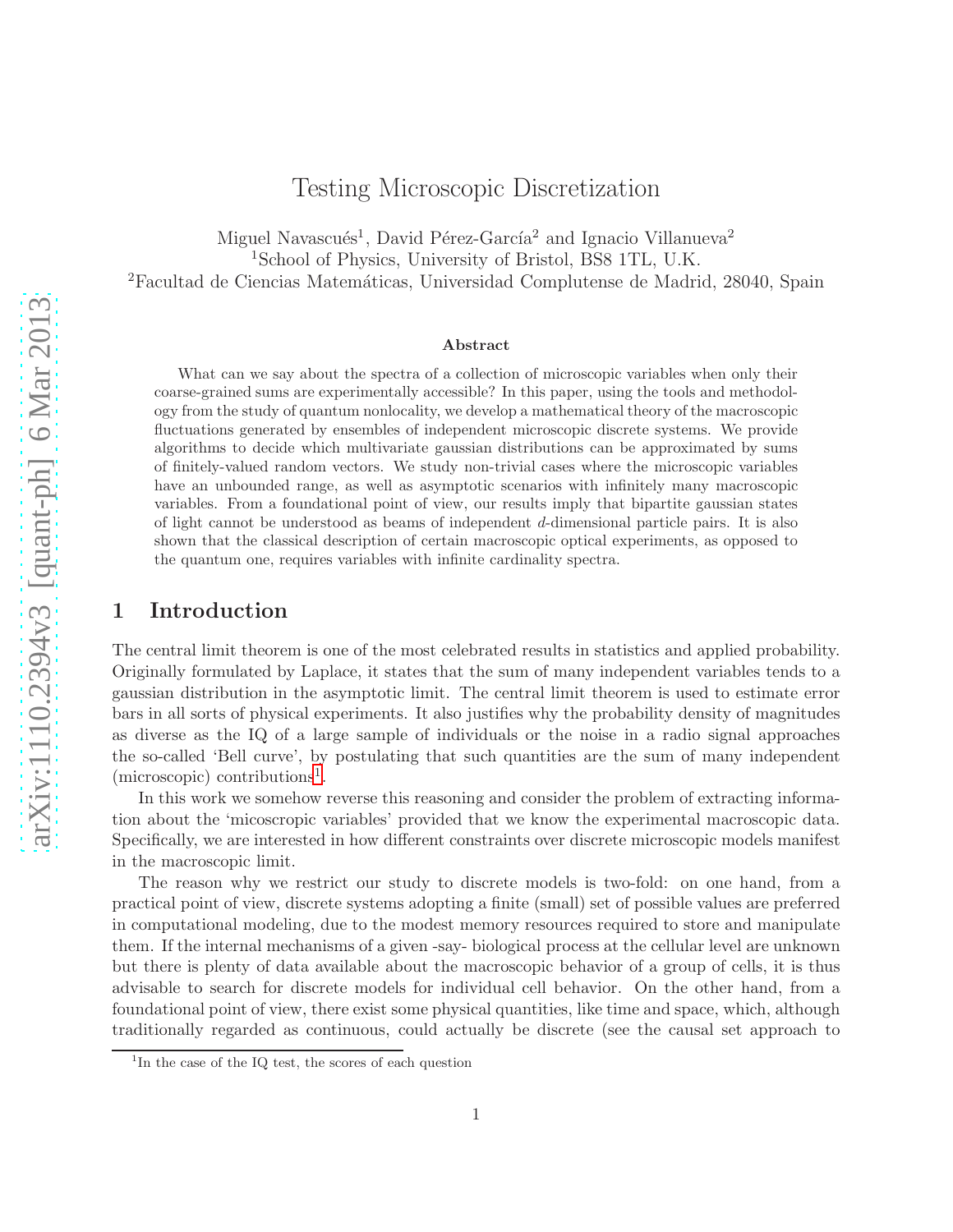Quantum Gravity [\[2\]](#page-30-0)). It is thus interesting to know if such a discretization leaves a signature at the macroscopic level.

In this paper we will perform a thorough analysis of this mathematical problem. We will show that, if the spectrum of the microscopic variables is finite and fixed a priori, then there always exist macroscopic bivariate distributions which cannot be approximated with such microscopic models. In fact, deciding which gaussian distributions are approximable or not can be cast as a linear program. We will also arrive at the surprising conclusion that certain spectra of infinite cardinality do not allow to reproduce all bivariate covariance matrices. If the spectrum of the microscopic systems is free but finite, then several *n*-tuples of  $n + 1$ -valued variables are needed to recover all n-variate gaussian distributions, and the problem of deciding if a given gaussian distribution is generated by d-valued microscopic systems can be solved via semidefinite programming.

Based on the ubiquitous applicability of the central limit theorem, we expect our results to be applicable in a large variety of scientific situations where one wants to infer microscopic information from macroscopic data, such as molecular biology, genetics, neuroscience or social sciences. We will mainly illustrate this potential in the context of quantum mechanics, but we will also give some new results about Brownian motion in the plane and provide a operational meaning to the problem QPRATIO, recently introduced in complexity theory [\[1\]](#page-30-1).

Based on the mathematical results we give in the paper, the main application we can infer within quantum mechanics are ways of proving that a simple quantum experiment cannot have a simple classical explanation, where we measure the complexity of an explanation by the size of the underlying discrete sample space[2](#page-1-0) . This type of measure of complexity in the quantum case has become important in last years by (1) the realm of quantum information theory, where Hilbert spaces are finite dimensional and (2) the need to have small Hilbert space dimension in some security proofs of quantum key distribution protocols, like the original BB84.

Indeed, examples of how to get experiments with a simple quantum explanation but a complex classical one have appeared recently in the quantum information literature, albeit in a completely different setup: snapshots of a Markovian evolution at different times [\[14\]](#page-30-2).

Along these lines, using the techniques developed along this paper, we will show that no finite classical model can account for the intensities observed when both sides of a bipartite state consisting of many copies of the maximally entangled state are subject to extensive equatorial spin measurements. Since each of the microscopic quantum variables involved can adopt one of two values (up or down) in each instance of the experiment, the quantum description can thus be considered infinitely less complex than its classical counterpart. This result has a direct implication in the field of Foundations of Quantum Mechanics: in [\[9\]](#page-30-3) it was shown that any Bell-type quantum experiment admits a classical explanation when brought to the macroscopic scale (this phenomenon was named *macroscopic locality*). However, the particular classical model found in [\[9\]](#page-30-3) seemed excessively convoluted: whereas the quantum variables could adopt a finite number of values, the spectrum of the classical ones was continuous, ranging from  $-\infty$  to  $+\infty$ . Now we know that one indeed needs such complexity for the classical model.

One can also obtain easily with the results of this paper that light is infinite dimensional, or formally, that homodyne measurements over bipartite gaussian states of light cannot be understood as collective spin measurements over ensembles of independent pairs of correlated microscopic particles.

The paper is structured as follows: first, we will describe in detail a simple scenario where mi-

<span id="page-1-0"></span> $2^2$ Namely, the set of possible detector responses.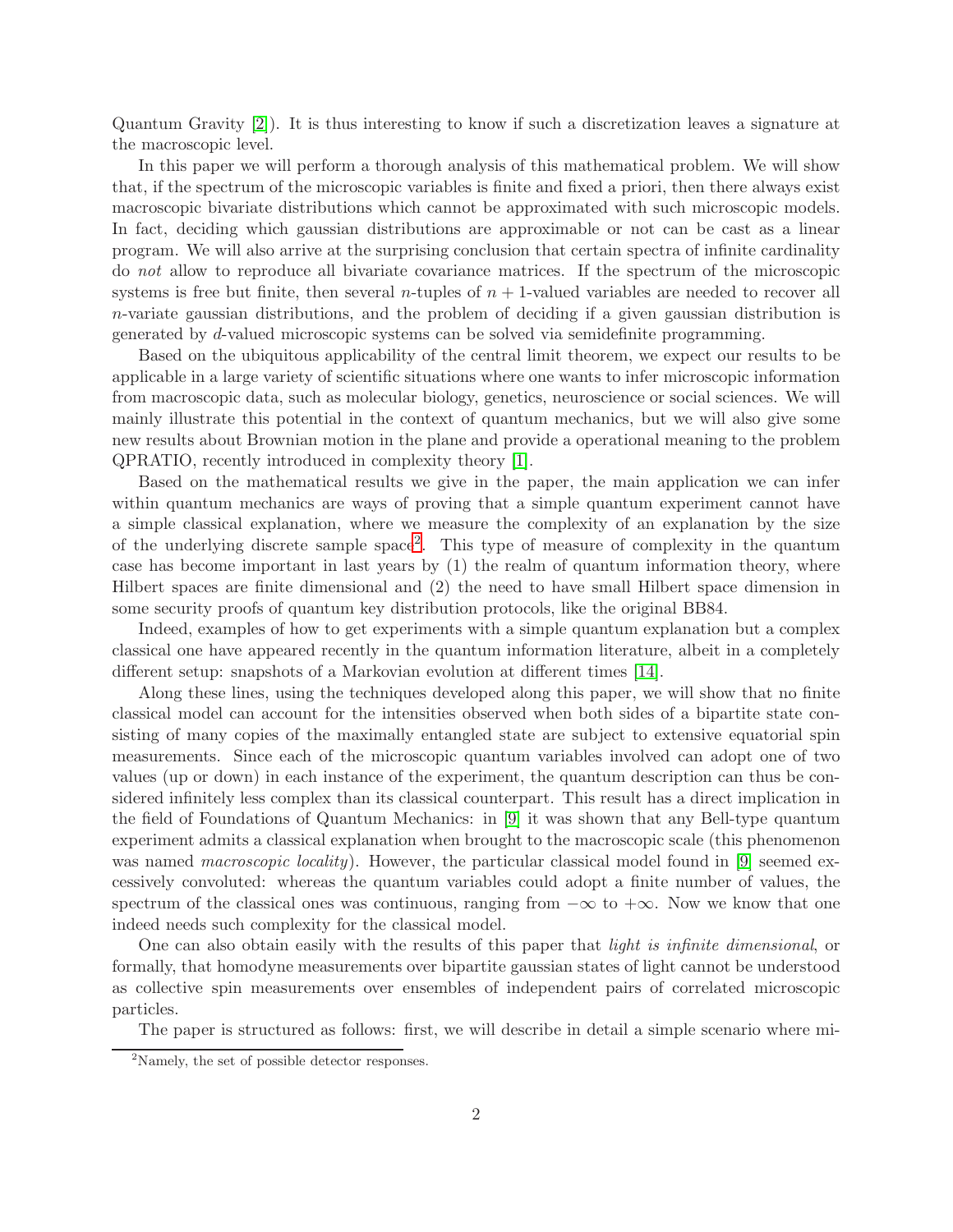croscopic effects over the macroscopic variables can already be seen. We will give a first illustrative application of that to Brownian motion. Then, in Section [3,](#page-5-0) we will study the general problem of characterizing gaussian distributions generated by microscopic variables with a fixed output structure. We will treat both the finite and infinite dimensional case. We will also address some problems which may arise in practical implementations of macroscopic experiments. In Section [4](#page-14-0) we will analyze the case where the set of possible values of the microscopic variables is not known a priori and may actually vary between independent tuples. The complexity of the problem will be treated next, and the consequences for Foundations of Quantum Mechanics will be covered in Section [6.](#page-23-0) In Section [7](#page-28-0) we will present our conclusions.

## <span id="page-2-2"></span>2 A simple example

Suppose that two parties, say Alice and Bob, perform an experiment like the one described in Fig. [1,](#page-3-0) that allows them to measure the continuous variables  $X$  and  $Y$ , respectively. After many repetitions of the experiment, they find that  $X$  and  $Y$  follow a bivariate gaussian probability distribution  $G(X, Y)$ , characterized by the values

$$
\langle X \rangle, \langle Y \rangle, \gamma_{XX} \equiv \langle X^2 \rangle - \langle X \rangle^2, \gamma_{YY} \equiv \langle Y^2 \rangle - \langle Y \rangle^2, \gamma_{XY} \equiv \langle XY \rangle - \langle X \rangle \langle Y \rangle. \tag{1}
$$

Alice and Bob then make the hypothesis that  $X$  and  $Y$  are not gaussian by accident, but because they actually correspond to the sum of many pairwise-correlated independent variables. A plausible explanation is that whenever they initialize their experiment, multiple particle pairs are created in some intermediate region. Suppose for simplicity that the particles of each pair are identical and have only two levels (Figure [1\)](#page-3-0). That is, whenever some particle impinges on a detector, it will release a signal of strength  $\lambda_2$  ( $\lambda_1$ ) if the particle happened to be on state 2 (1)<sup>[3](#page-2-0)</sup>; X and Y are just the sum of all such individual signals<sup>[4](#page-2-1)</sup>. We will call this theory the *microscopic dichotomic model*. Alice and Bob could propose this model, for instance, to explain why the outcomes of homodyne measurements in usual quantum optical experiments follow gaussian distributions.

We will next show that, in certain circumstances, the microscopic dichotomic model can be experimentally refuted, even when no assumptions are made on the values of  $\lambda_1, \lambda_2$ , the number of particles  $N$  and even allowing for the existence of different types of particles, each of them dichotomic, associated to different values of  $\lambda_i$ .

We suppose then that our probability distribution follows from a microscopic dichotomic model. In this model we allow for the existence of several types of independent pairs of correlated particles and for each of these types of particles we assume a dichotomic model.

The contribution to the expectation values and covariance matrix of each pair of particles  $j$  is given by

<span id="page-2-0"></span><sup>&</sup>lt;sup>3</sup>This is the case, for instance, when the particles happen to be photons and the detector is composed of a vertically disposed polarizer followed by a photocounter. In that case, photons with vertical polarization (state 2) will reach the photocounter and thus produce  $\lambda_2 = 1$  electrons, whereas no electrons  $(\lambda_1 = 0)$  will be released if the photon was horizontally polarized (state 1).

<span id="page-2-1"></span><sup>&</sup>lt;sup>4</sup>We assume the detectors' responses to be linear.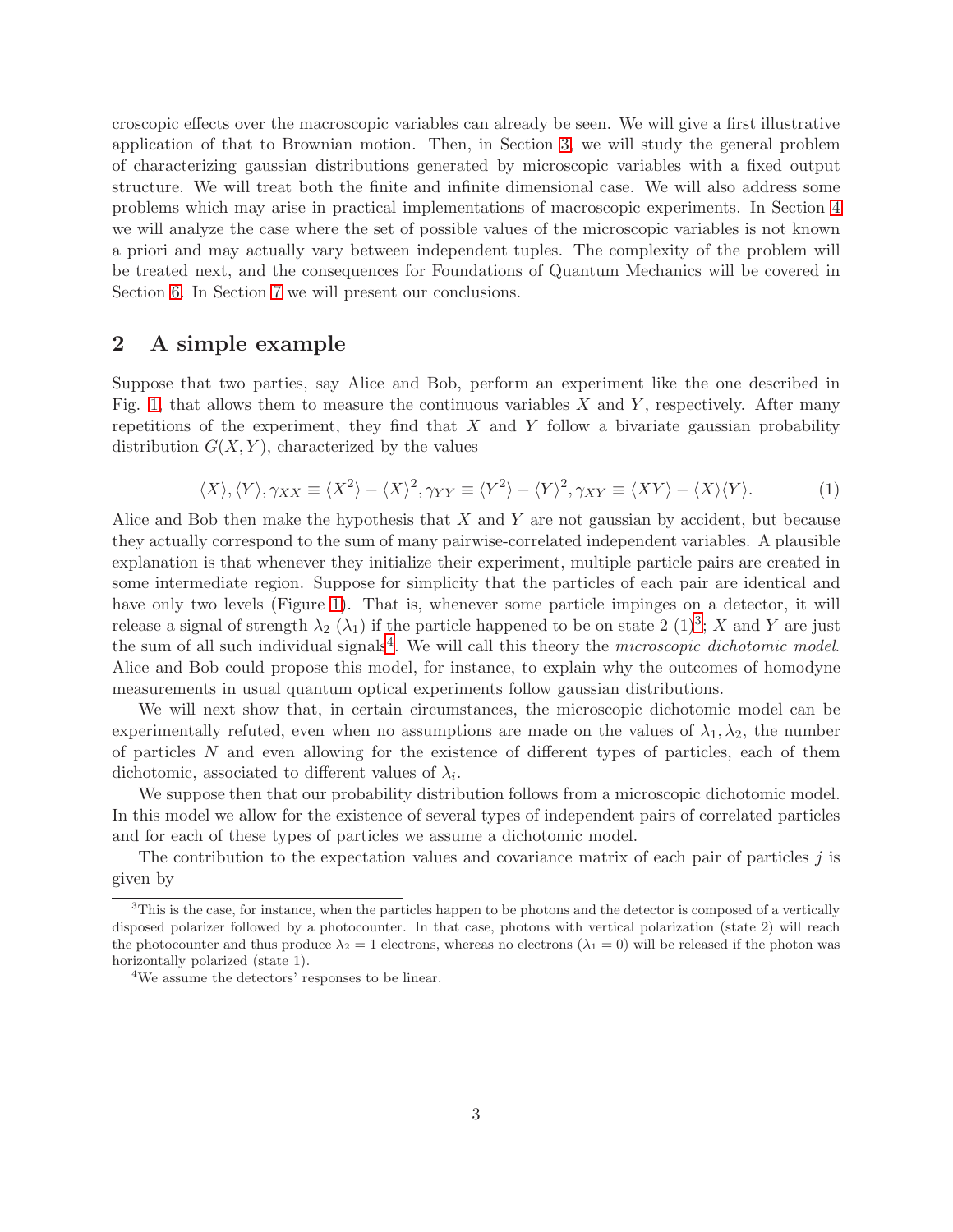

<span id="page-3-0"></span>Figure 1: Microscopic model of a macroscopic experiment. N particle pairs travel to Alice's and Bob's lab and interact linearly with their detectors. The macroscopic variables  $X, Y$  observed by Alice and Bob are the coarse-grained sum of all such microscopic interactions.

$$
\langle X \rangle^{j} = \sum_{a} p_{A}^{j}(a) \lambda_{a}^{j}
$$
  
\n
$$
\langle Y \rangle^{j} = \sum_{b} p_{B}^{j}(b) \lambda_{b}^{j}
$$
  
\n
$$
\gamma_{XX}^{j} = \sum_{a=1,2} \sum_{a'=1,2} \lambda_{a}^{j} \lambda_{a'}^{j} \{p_{A}^{j}(a)\delta(a,a') - p_{A}^{j}(a)p_{A}^{j}(a')\}
$$
  
\n
$$
\gamma_{YY}^{j} = \sum_{b=1,2} \sum_{b'=1,2} \lambda_{b}^{j} \lambda_{b'}^{j} \{p_{B}^{j}(b)\delta(b,b') - p_{B}^{j}(b)p_{B}^{j}(b')\}
$$
  
\n
$$
\gamma_{XY}^{j} = \sum_{a,b=1,2} \lambda_{a}^{j} \lambda_{b}^{j} \{p_{AB}^{j}(a,b) - p_{A}^{j}(a)p_{B}^{j}(b)\},
$$

where  $p_{AB}^j(a, b)$  denotes the probability that in one of the pairs of type j, Alice's particle is in state *a* and Bob's, in state *b*;  $p^j$  $\frac{j}{A}(a), p_I^j$  $\hat{B}_{B}(b)$  represent the corresponding marginal probabilities and  $\lambda_a^j$ ,  $\lambda_b^j$ are the corresponding possible values.

Now, we assume that every pair of particles is independent from the others. Therefore, calling  $N_j$ to the number of pairs of particles of type  $j$ , we have that the expectations and the values of the covariance matrix  $\gamma$  are given by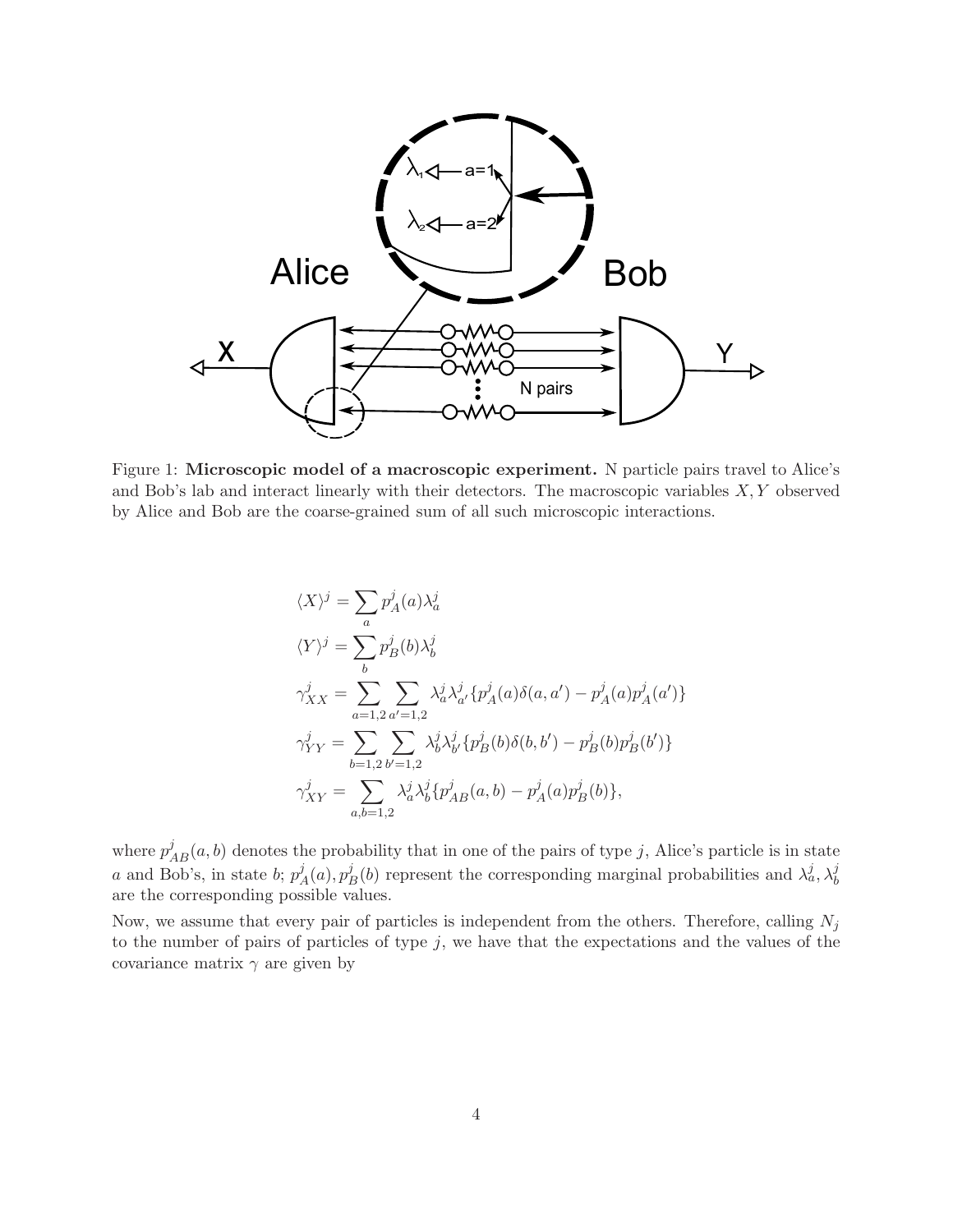<span id="page-4-1"></span>
$$
\langle X \rangle = \sum_{j} N_{j} \sum_{a} p_{A}^{j}(a) \lambda_{a}^{j}
$$
  
\n
$$
\langle Y \rangle = \sum_{j} N_{j} \sum_{b} p_{B}^{j}(b) \lambda_{b}^{j}
$$
  
\n
$$
\gamma_{XX} = \sum_{j} N_{j} \sum_{a=1,2} \sum_{a'=1,2} \lambda_{a}^{j} \lambda_{a'}^{j} \{p_{A}^{j}(a)\delta(a,a') - p_{A}^{j}(a)p_{A}^{j}(a')\},
$$
  
\n
$$
\gamma_{YY} = \sum_{j} N_{j} \sum_{b=1,2} \sum_{b'=1,2} \lambda_{b}^{j} \lambda_{b'}^{j} \{p_{B}^{j}(b)\delta(b,b') - p_{B}^{j}(b)p_{B}^{j}(b')\},
$$
  
\n
$$
\gamma_{XY} = \sum_{j} N_{j} \sum_{a,b=1,2} \lambda_{a}^{j} \lambda_{b}^{j} \{p_{AB}^{j}(a,b) - p_{A}^{j}(a)p_{B}^{j}(b)\}.
$$
\n(2)

The values of  $\langle X \rangle$ ,  $\langle Y \rangle$  do not carry much information about the original microscopic distribution, since we can set them to any value while leaving  $\gamma$  invariant. Indeed, suppose that we add to the ensemble a species of particles such that  $\lambda_1 = 0, \lambda_2 \neq 0$ . Then, setting  $p(1, 2) = 1$  and varying the value of  $\lambda_2$  (or, equivalently, the number of particles of such species present in the ensemble), we can vary the value of  $\langle X \rangle$  without affecting  $\langle Y \rangle$  or  $\gamma$ . Likewise, we can choose the value of  $\langle Y \rangle$ .

We will search for the information about the origin of X and Y hidden in  $\gamma$ . Concerning this, one can check that the following proposition holds:

**Proposition 1.** Let  $G(X, Y)$  be a gaussian bivariate probability distribution. Then,  $G(X, Y)$  can be generated by a microscopic dichotomic model (as defined above) iff

<span id="page-4-0"></span>
$$
\gamma_{XX} - |\gamma_{XY}| \ge 0,
$$
  
\n
$$
\gamma_{YY} - |\gamma_{XY}| \ge 0.
$$
\n(3)

Proof. Let us first prove the necessity of eqs. [\(3\)](#page-4-0). By convexity, it is enough to see that the inequalities hold for each of the terms j of the sums in eq.  $(2)$ . Then, written in terms of  $p_A(1), p_B(1), p_{AB}(1, 1),$  the contribution of each term to  $\gamma_{XX}$  and  $\gamma_{XY}$  (omitting j) is equal to  $(\lambda_1 - \lambda_2)^2 p_A(1) [1 - p_A(1)]$  and  $(\lambda_1 - \lambda_2)^2 [p_{AB}(1, 1) - p_A(1) p_B(1)]$ . Subtracting both expressions -and ignoring the non-negative  $(\lambda_1 - \lambda_2)^2$  factor-, we end up with

$$
p_A(1)[1 - p_A(1)] - p_{AB}(1,1) + p_A(1)p_B(1) \ge
$$
  
\n
$$
\ge p_{AB}(1,1)[1 - p_A(1)] - p_{AB}(1,1) + p_A(1)p_B(1) =
$$
  
\n
$$
= p_A(1)[p_B(1) - p_{AB}(1,1)] \ge 0.
$$
\n(4)

We have thus demonstrated that  $\gamma_{XX} - \gamma_{XY} \geq 0$ . The rest of the inequalities are proven analogously.

To show the opposite implication, suppose that  $\gamma$  is such that the inequalities [\(3\)](#page-4-0) are satisfied, and assume that  $\gamma_{XY} \geq 0$  (the case  $\gamma_{XY} \leq 0$  is very similar). Then,

$$
\gamma = \gamma_{XY} \begin{pmatrix} 1 & 1 \\ 1 & 1 \end{pmatrix} + \begin{pmatrix} \gamma_{XX} - \gamma_{XY} & 0 \\ 0 & \gamma_{YY} - \gamma_{XY} \end{pmatrix} . \tag{5}
$$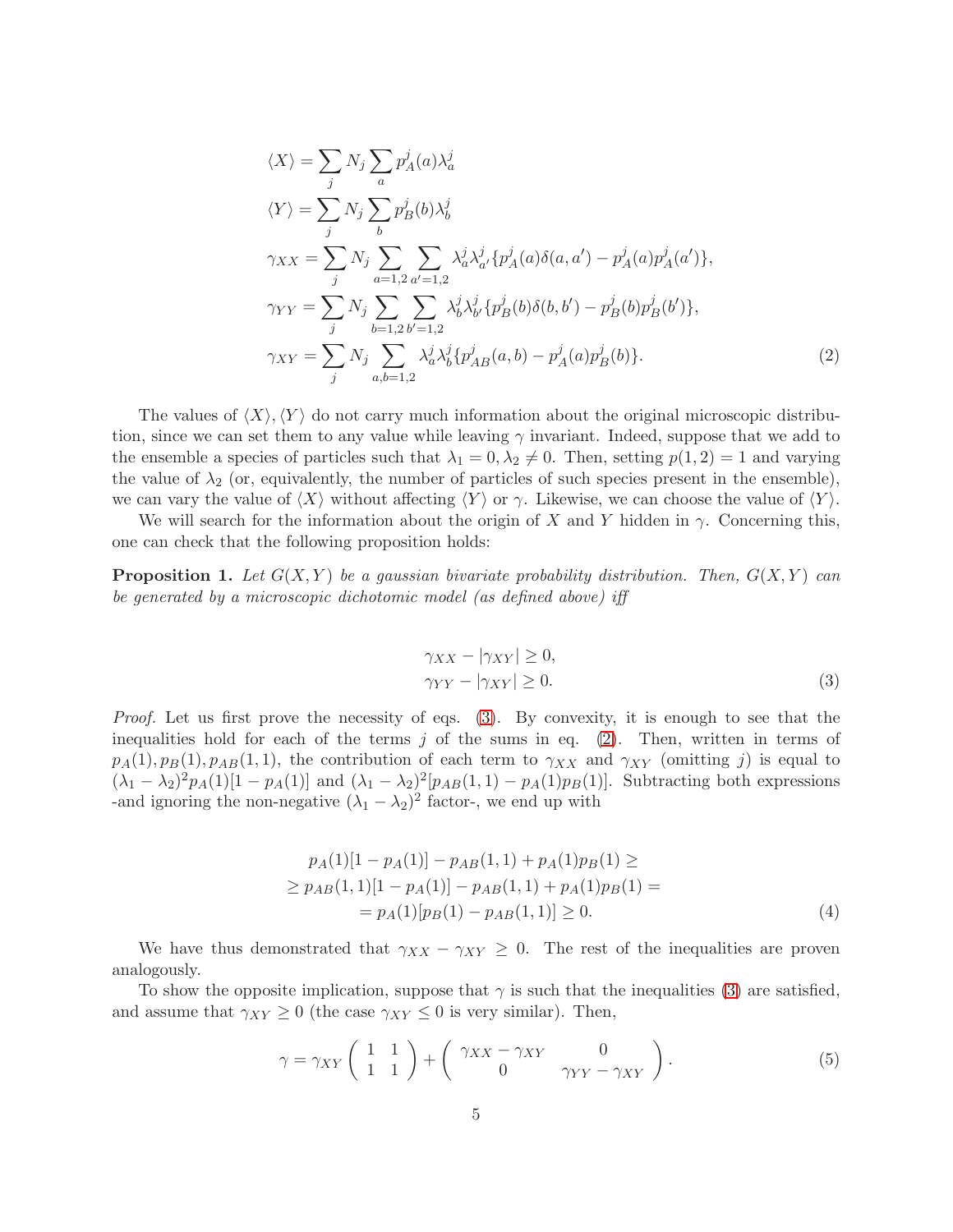The first covariance matrix on the right-hand side of the above equation can be attained by a species of particles following the microscopic distribution  $p_A(c) = p_B(c) = p_{AB}(c, c) = 1/2$ , for  $c = 0, 1$ . The diagonal matrix corresponds to a situation where the particles composing the pair are independently distributed. Adding to the previous ensemble a new species of particle pairs with

$$
(\lambda'_1 - \lambda'_2)^2 p'_A(0)(1 - p'_A(0)) = \gamma_{XX} - \gamma_{XY},
$$
  
\n
$$
p'_B(0)(1 - p'_B(0))(\lambda'_1 - \lambda'_2)^2 = \gamma_{YY} - \gamma_{XY},
$$
  
\n
$$
p'_{AB}(0,0) = p'_A(0)p'_B(0),
$$

we thus manage to reproduce  $\gamma$ .

Note that, for any  $r, \epsilon > 0$ , any gaussian bivariate distribution with covariance matrix of the form

<span id="page-5-1"></span>
$$
\gamma_{XX} = 1/r, \gamma_{XY} = 1, \gamma_{YY} = r + \epsilon \tag{6}
$$

violates the inequalities [\(3\)](#page-4-0) as long as  $r > 1$ . It follows that not all bivariate gaussian distributions can be generated by sums of independent pairs of identical two-valued particles. The analysis of macroscopic continuous data can thus give us important clues about the microscopic structure that lies underneath.

On a foundational side, this result implies that Alice and Bob can design a quantum optics experiment in order to disprove that entangled gaussian states of light follow a microscopic dichotomic model. We will come back to this topic in Section [3.3.](#page-9-0)

### <span id="page-5-0"></span>3 Fixed output structure

Our aim here is to generalize the problem posed in the previous section. That is, given a set of gaussian variables  $(X_1, X_2, ..., X_n)$ , we consider the problem of extracting information about the underlying microscopic model that gave rise to them. Equivalently, we are interested in how different restrictions on such a microscopic model translate to the macroscopic scale. Suppose, for instance, that we wonder if  $(X_1, ..., X_n)$  could derive from several independent *n*-tuples of *d*-level particles impinging on different detectors. We conjecture that each detector  $k \in \{1, ..., n\}$  is simple, i.e., it produces a signal of magnitude  $\lambda_a^k$  when a particle on state a impinges on it (we will see later that this assumption can be relaxed). We can thus regard each particle impinging on detector  $k$  as a *d*-valued microscopic variable  $x_k \in {\{\lambda_a^k\}}_{a=1}^d$ .

Suppose now that we have partial knowledge of our measurement devices. Specifically, imagine that we know the sets of values  $\{\lambda_a^k\}$  up to a proportionality constant. Such is the case, for instance, when the response function of each detector is proportional to the spin of the incident particle, but we ignore the precise value of the coupling constant (see section [3.3\)](#page-9-0). In that case, we could take  $\lambda_a^k \propto (a - d/2).$ 

For fixed  $\Lambda \equiv {\lambda_a^k : k = 1, ..., n; a = 1, ..., d}$ , we want to determine which *n*-variate gaussian distributions can be generated by independent tuples of correlated microscopic variables with spectrum proportional to  $\Lambda$ . In the generic case (whenever each set  $\{\lambda_a^k\}_a$  has positive and negative values), it is easy to see that the expectations  $v_i = \langle X_i \rangle$  can be varied at will without modifying

 $\Box$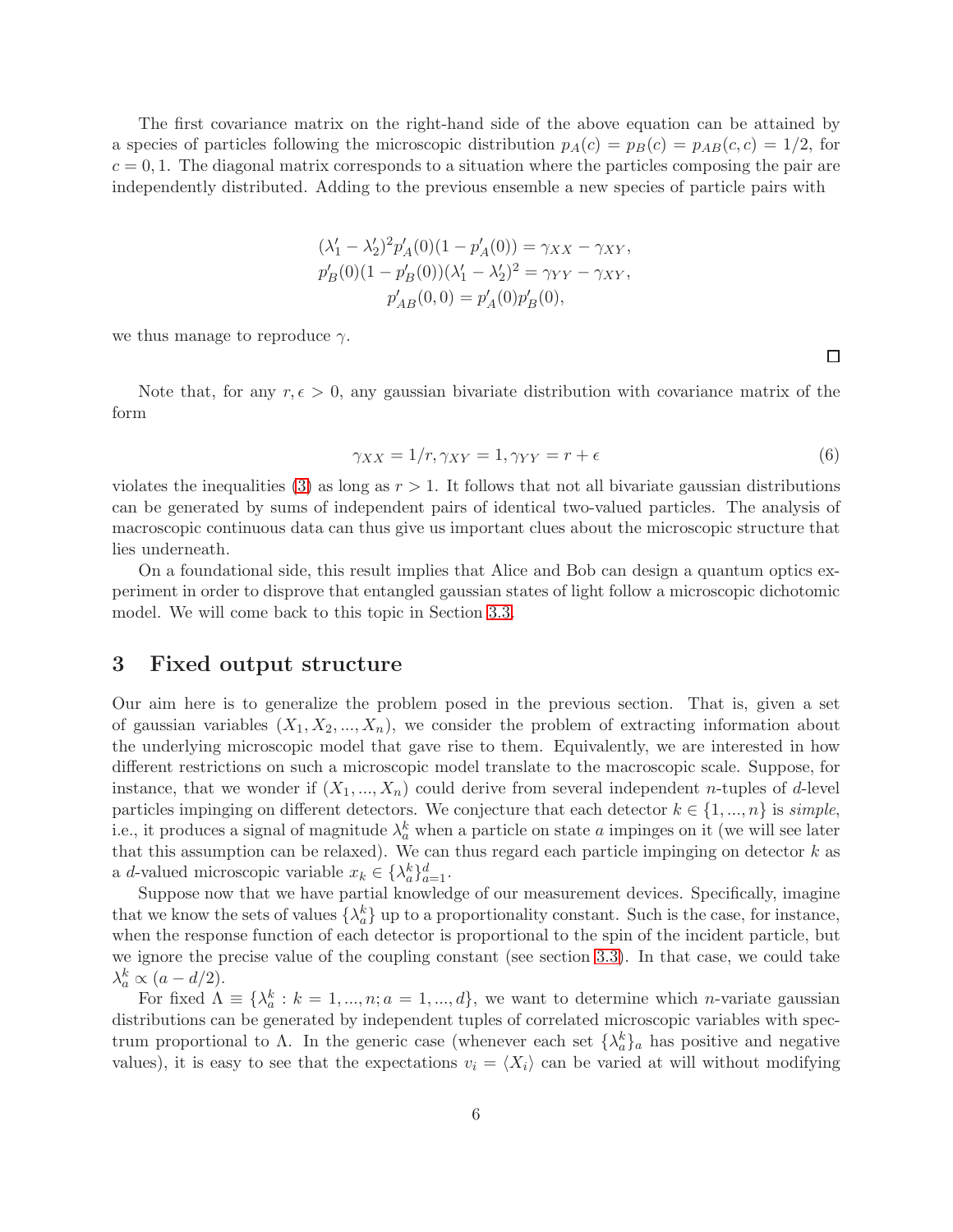the  $n \times n$  covariance matrix  $\gamma_{ij} \equiv \langle X_i X_j \rangle - \langle X_i \rangle \langle X_j \rangle$  of the macroscopic system. As before we will focus in the information about  $\Lambda$  contained in  $\gamma$ .

As in the previous section, we want to allow for the possible existence of different types of particles, each of them with their own values  $\lambda_a^k$ . Our aim, thus, is to characterize those covariance matrices that can be expressed as

$$
\gamma_{ij} \propto \sum_{l=1}^{N} \sum_{a,b=1}^{d} \lambda_a^i \lambda_b^j \{ p_{ij}^l(a,b) - p_i^l(a) p_j^l(b) \}.
$$
 (7)

In this expression, l indexes the different n-tuples  $(x_1^l, ..., x_n^l)$ , and  $\lambda_a^i$  denotes the  $a^{th}$  possible value of the variable  $x_i^l$ ,  $p_{i,j}^l(a, b)$  is the probability that variables  $x_i^l$ ,  $x_j^l$  attain the values  $\lambda_a^i$ ,  $\lambda_h^j$ <sup>*f*</sup><sub>b</sub>, respectively. With a slight abuse of notation, by  $p_{jj}(a, a')$  we mean  $\delta_{aa'}p_j(a)$ . Note that, for any  $S, T \in \mathbb{R}$ , the families of covariance matrices attainable with the sets of outcomes  $\{\lambda_i^k\}$  and  $\{S \cdot \lambda_i^k + T\}$  are the same.

In order to solve the above problem, as well as some others that will appear along the article, we have to introduce the concept of naked covariance matrix.

#### 3.1 The naked covariance matrix

Imagine an idealized detector that, when impinged by a d-level particle, sends a signal of magnitude 1 to one counter or another depending on the state of such a particle. If we were to send a beam of particles of the same species to this detector, the macroscopic current  $X_k^a$  measured on each counter  $(k, a)$  would thus indicate the number of particles of the beam k in a particular state a. We will call such a device a *naked detector*.

Note that, if the values of  $\{\lambda_1^k, ..., \lambda_d^k\}$  are known, we can simulate the behavior of a simple detector by means of a naked detector, see Figure [2.](#page-7-0) Indeed, the single current of the former on each round of experiments could be determined by summing up the currents registered on each arm of the naked detector, each with its appropriate weight. That is,  $X_k = \sum_a \lambda_a^k X_k^a$ . If we were able to characterize the cone of all possible covariance matrices  $\Gamma_{ij}^{ab} \equiv \langle X_i^a X_j^b \rangle - \langle X_i^a \rangle \langle X_j^b \rangle$  generated by  $n$ -tuples of d-valued variables impinging on n different naked detectors, we could thus describe the set of covariance matrices generated by simple detectors.

Fortunately, such a characterization is possible. The next technical result will be used extensively along the rest of the paper.

<span id="page-6-0"></span>**Theorem 2.** Let  $\Gamma$  be an  $nd \times nd$  matrix. For any pair of lists of outcomes  $\vec{c}, \vec{c}' \in \{1, ..., d\}^n$ , consider the microscopic distributions

$$
p(a_1, a_2, ..., a_n) = \frac{1}{2} \prod_{k=1}^n \delta(\vec{c}, \vec{a}) + \frac{1}{2} \prod_{k=1}^n \delta(\vec{c}', \vec{a}),
$$
\n(8)

where  $\delta(s, s')$  denotes the Kronecker delta, and call  $\Gamma(\vec{c}, \vec{c}')$  their associated naked covariance matrices.

Then  $\Gamma$  is a naked covariance matrix iff it belongs to the cone generated by  $\{\Gamma(\vec{c}, \vec{c}') : \vec{c}, \vec{c}' \in \mathbb{R}\}$  $\{1, ..., d\}^n$ .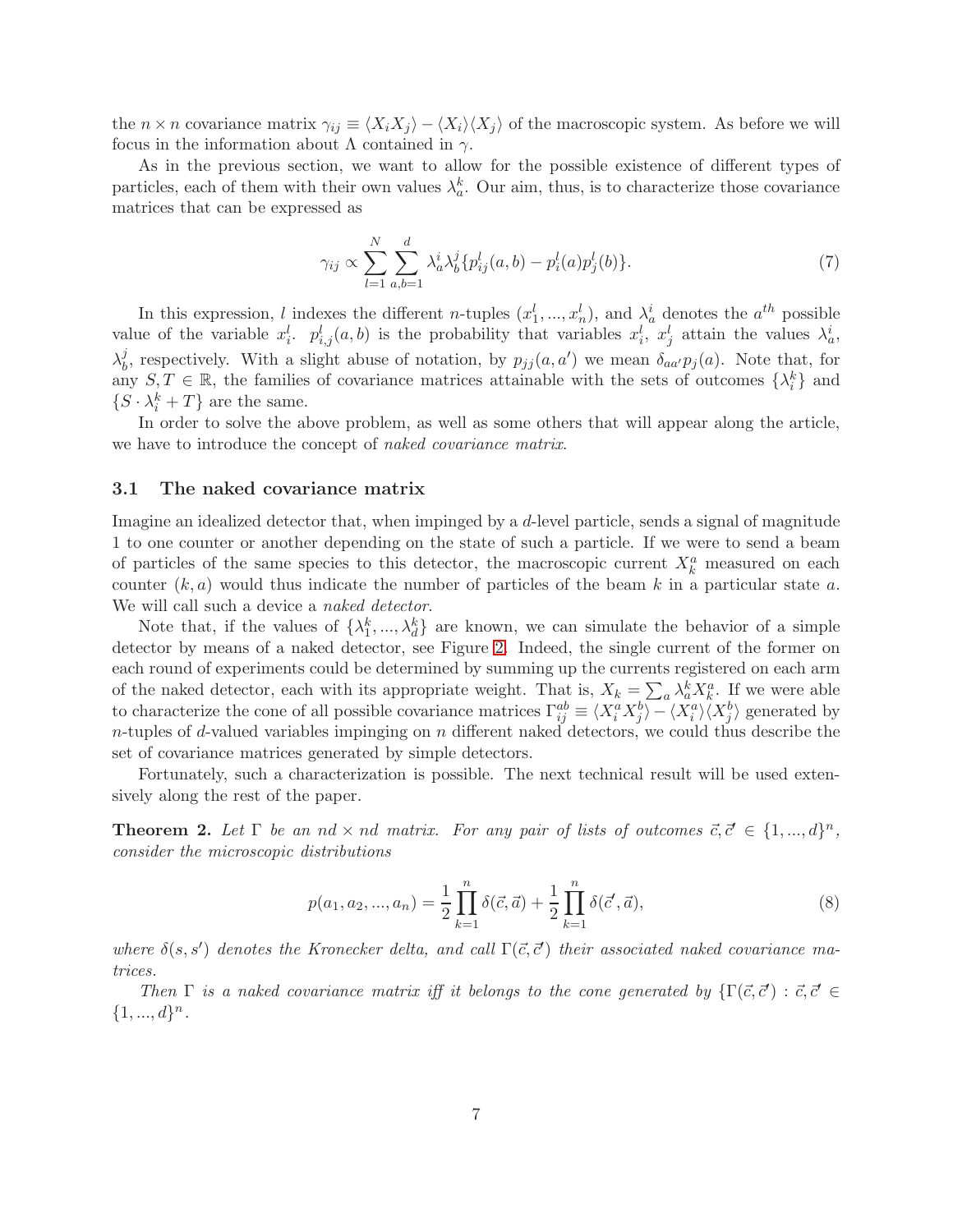

<span id="page-7-0"></span>Figure 2: Behavior of a naked detector. A naked detector divides the original beam  $k$  into sub-beams of particles in the same state a, and then measures the intensity  $X_a^k$  of each sub-beam. As indicated in the figure, we can simulate a simple detector by postprocessing the outputs of a naked detector.

Proof. The left implication is evident. For the opposite one, it is enough to prove that we can recover all matrices generated by a *single* microscopic distribution  $p_{1,...,n}(a_1, a_2, ..., a_n)$ . In that case, all the entries of the naked covariance matrix are of the form

$$
\Gamma_{ij}^{a,b} \equiv \langle X_j^a X_k^b \rangle - \langle X_j^a \rangle \langle X_k^b \rangle = p_{jk}(a,b) - p_j(a)p_k(b),\tag{9}
$$

where, with a slight abuse of notation, by  $p_{jj}(a, a')$  we mean  $\delta_{aa'}p_j(a)$ . Note that we can write  $\Gamma^{a,b}_{ij}$ as the difference of two probabilities. Indeed, imagine that we extend our system of  $n \, d$ -valued variables  $(a_1, a_2, ..., a_n)$  to a system of 2n d-valued variables  $(a_1, a_2, ..., a_n, a_{n+1}, ..., a_{2n})$  subject to the distribution  $p(a_1, ..., a_n, a_{n+1}, ..., a_{2n}) = p_{1,...,n}(a_1, ..., a_n) \cdot p_{1,...,n}(a_{n+1}, ..., a_{2n})$ . Then,  $\Gamma_{ij}^{a,b} =$  $p_{i,j}(a, b) - p_{i,j+n}(a, b)$ , and the non-linearity on the probability distribution is eliminated. Now  $p(a_1, ..., a_n, a_{n+1}, ..., a_{2n})$  is symmetric with respect to the interchange  $a_i \leftrightarrow a_{i+n}$ . Consequently, it can be written as a convex sum of distributions of the form

$$
q(a_1, ..., a_n, a'_1, ..., a'_n) = \frac{1}{2}\delta(\vec{c}, \vec{a})\delta(\vec{c}', \vec{a}') + \frac{1}{2}\delta(\vec{c}, \vec{a}')\delta(\vec{c}', \vec{a}),
$$
\n(10)

where  $\vec{c}, \vec{c}' \in \{0, 1, ..., d-1\}^n$ . The contribution of each of them to  $\Gamma$  is thus proportional to

$$
q_{i,j}(a,b) - q_{i,j+n}(a,b) = \frac{1}{2} \{ \delta(c_i, a) \delta(c_j, b) + \delta(c'_i, a) \delta(c'_j, b) - \\ -\delta(c_i, a) \delta(c'_j, b) - \delta(c'_i, a) \delta(c_j, b) \}.
$$
\n(11)

On the other hand,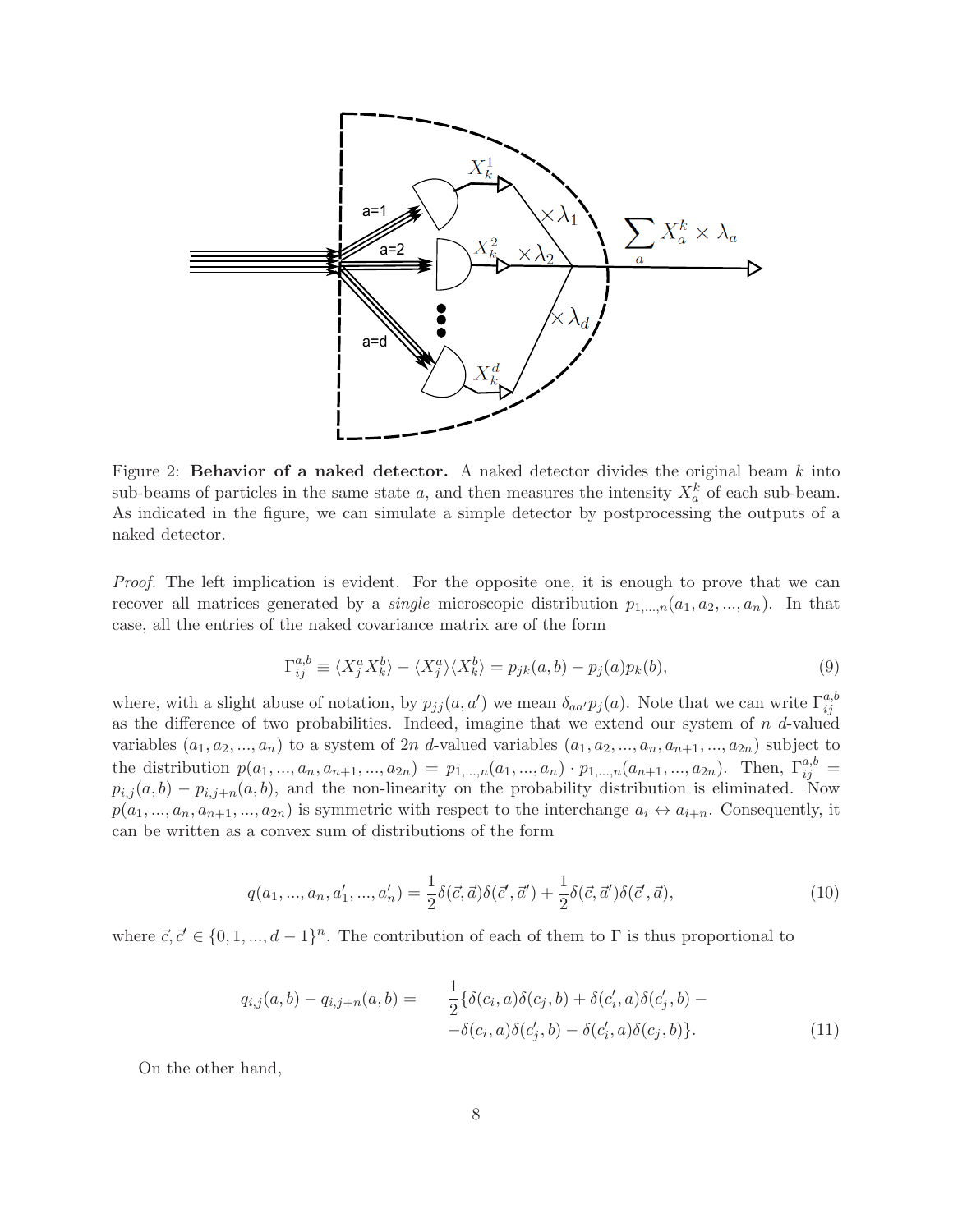$$
\Gamma_{ij}^{ab}(\vec{c}, \vec{c}') = \frac{1}{2} \{ \delta(c_i, a) \delta(c_j, b) + \delta(c'_i, a) \delta(c'_j, b) \} - \frac{1}{4} (\delta(c_i, a) + \delta(c'_i, a)) (\delta(c_j, b) + \delta(c'_j, b)) = \frac{1}{2} \{ q_{i,j}(a, b) - q_{i,j+n}(a, b) \}.
$$
\n(12)

 $Γ$  therefore lies inside the cone of  ${Γ(č, č)}$ .

Now, let  $\gamma$  be a covariance matrix generated by microscopic variables variables with known spectrum  $\{\lambda_i^k\}$ . Since  $\gamma_{ij} = \sum_{a,b=1}^d \lambda_a^i \lambda_b^j$  ${}_{b}^{j} \Gamma_{ij}^{ab}$  for some naked covariance matrix  $\Gamma$ , Theorem [2](#page-6-0) tells us that  $\gamma$  is inside the cone generated by the covariance matrices

$$
\gamma_{ij}(\vec{c}, \vec{c}') \equiv \sum_{a,b=1}^{d} \lambda_a^i \lambda_b^j \Gamma_{ij}^{ab}(\vec{c}, \vec{c}') = \vec{w}(\vec{c}, \vec{c}') \vec{w}(\vec{c}, \vec{c}')^T,\tag{13}
$$

where  $\vec{w}(\vec{c}, \vec{c}') \in \mathbb{R}^n$  satisfies  $w(\vec{c}, \vec{c}')_i = \lambda_{c_i}^i - \lambda_{c'_i}^i$ .

The problem of determining if  $\gamma$  admits a microscopic model with known outcome structure  $\{\lambda_i^k\}$  can therefore be cast as a linear program.

An immediate consequence of this observation is that, as long as  $d < \infty$  and  $\{\lambda_i^k\}$  is fixed, there are always bivariate gaussian distributions impossible to attain with such a microscopic model. Indeed, suppose that we normalize our two macroscopic variables  $X_1, X_2$  in such a way that their associated  $2 \times 2$  covariance matrix  $\gamma$  satisfies the condition

<span id="page-8-0"></span>
$$
tr(\gamma) = 1.
$$
\n<sup>(14)</sup>

Then, one can consider which values of  $\gamma_{12}$  are attainable for a fixed value  $\gamma_{11}$ . For a completely general gaussian distribution, the only condition over  $\gamma$  is non-negativity. This, together with the normalization condition, implies that  $|\gamma_{12}| \leq \sqrt{\gamma_{11}(1-\gamma_{11})}$ : in this normalized scenario, the set of attainable points  $(\gamma_{11}, \gamma_{12})$  is thus a circle, see Fig. [3.](#page-10-0)

However, suppose that  $X_1, X_2$  are generated by independent pairs with outcomes  $\{\lambda_a^1 : a =$  $1, ..., d\}, \{\lambda_a^2 : a = 1, ..., d\}.$  According to what we have seen, there exist  $\mu_{\vec{c}, \vec{c}'} \geq 0$  such that

$$
\gamma = \sum_{\vec{c}, \vec{c}'} \mu_{\vec{c}, \vec{c}'} \gamma(\vec{c}, \vec{c}') \tag{15}
$$

where each  $\gamma(\vec{c}, \vec{c}') = \vec{w}\vec{w}^T$ , with

$$
\vec{w} = \begin{pmatrix} \lambda_{c_1}^1 - \lambda_{c'_1}^1 \\ \lambda_{c_2}^2 - \lambda_{c'_2}^2 \end{pmatrix} . \tag{16}
$$

It is obvious that  $tr(\gamma(\vec{c}, \vec{c}')) = 0$  implies  $\gamma(\vec{c}, \vec{c}') = 0$ , so these pairs of  $\vec{c}, \vec{c}'$  do not contribute to  $\gamma$ . For the rest, define  $\tilde{\gamma}(\vec{c}, \vec{c}') = \gamma(\vec{c}, \vec{c}')/\text{tr}(\gamma(\vec{c}, \vec{c}'))$ , and note that all  $\tilde{\gamma}$ 's are such that  $\tilde{\gamma}_{11}, \tilde{\gamma}_{12}$  are in the circumference  $|\gamma_{12}| = \sqrt{\gamma_{11}(1 - \gamma_{11})}$ . Also, we have that

<span id="page-8-1"></span>
$$
\gamma = \sum_{\vec{c}, \vec{c}'} \tilde{\mu}_{\vec{c}, \vec{c}'} \tilde{\gamma}(\vec{c}, \vec{c}'), \tag{17}
$$

and so  $\sum_{\vec{c},\vec{c}'} \tilde{\mu}_{\vec{c},\vec{c}'} = 1$ . It follows that  $\gamma$  is a convex combination of a finite number of points in the circumference of the circle. The set of all covariance matrices arising from the microscopic model

 $\Box$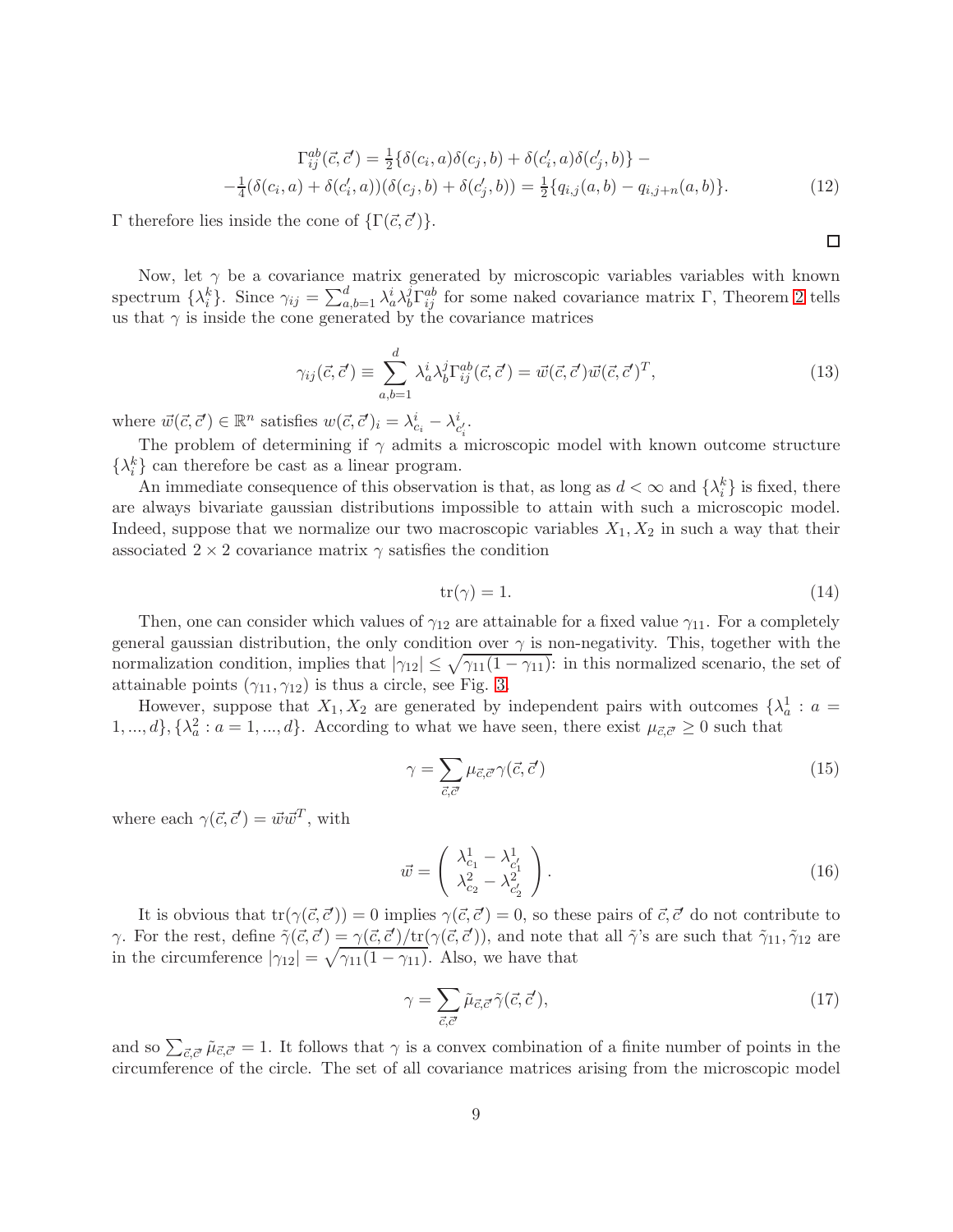$\{\lambda_i^k\}$  is therefore a polygonal inner approximation to the circle corresponding to general gaussian distributions, and so the latter contains points separated from the former as long as  $d < \infty$ .

#### 3.2 An application: two-dimensional Brownian motion

Due to molecular collisions, a particle floating in a two-dimensional fluid will experience random kicks that will make it move in unpredictable ways. This phenomenon is known as Brownian motion, in honor of its discoverer, the botanist Robert Brown. The first theoretical explanation of this effect is due to Albert Einstein [\[6\]](#page-30-4), who also proposed to use it to estimate the size of fluid molecules.

Mathematically, if an stochastic process  $B(t)_{t\geq0} = (X(t), Y(t))_{t\geq0}$  is a bivariate brownian motion then there exists a vector  $\mu = (\mu_X, \mu_Y) \in \mathbb{R}^2$  and a covariance matrix  $\gamma$  such that for every  $t, h \geq 0$ , the increment  $B(t + h) - B(t)$  is a bivariate normal distribution with mean  $h\mu$ and covariance matrix  $h\gamma$ . Conversely, given any such  $\mu, \gamma$ , we can associate to them a bivariate brownian motion.

It is well known and widely used that the one dimensional Brownian motion can be well approximated by a one dimensional random walk where each of the Bernouilli variables takes the values  $\pm\lambda$  for a suitable  $\lambda$ . Curiously enough, the previous section implies that the same result does not hold for a two dimensional Brownian motion, no matter how the values  $\lambda_X, \lambda_Y$  of the Bernuoilli variables are fixed. Indeed, note that our setting is perfectly adapted for the study of random walks, since they arise as the sum of many independent dichotomic variables.

Suppose now that we relax the definition of Brownian motion to account for the fact that in practice we cannot measure a system between arbitrarily small time intervals  $h$ . Then one can allow the Bernouilli distribution to vary in time, as long as the period  $T$  of such a distribution satisfies  $h \gg T$ ; in these conditions, the macroscopic distribution  $B(t) - B(t - h)$  is approximately homogeneous in time.

Even in this more general scenario, our previous results have something to say. Let  $\lambda_X = \lambda_Y$ . Then we can apply the results from Section [2,](#page-2-2) i.e.,  $\gamma$  must fulfill  $tr(\gamma W_{ij}) \geq 0$ , for  $i, j = 1, 2$ , where

$$
W_{ij} = \begin{pmatrix} 1 + (-1)^j & (-1)^i \\ (-1)^i & 1 + (-1)^{j+1} \end{pmatrix}.
$$

If we further want our model to verify the stronger condition that the choice of our  $X, Y$  axes can be done at will<sup>[5](#page-9-1)</sup>, we arrive at the extra constraints  $tr(O\gamma O^T W_{ij}) \geq 0$ , for all  $O \in O(2)$ . A bit of algebra shows that this last (necessary and sufficient) condition is equivalent to:

$$
\det(\gamma) \ge \frac{1}{8} \text{tr}^2(\gamma). \tag{18}
$$

#### <span id="page-9-0"></span>3.3 The uniform case: measuring spins

Let us study a case of physical significance: Alice and Bob perform a quantum optics experiment in which homodyne measurements are performed on each side of a bipartite gaussian state of light, returning a pair of gaussian variables  $X_1, X_2$ . Having discarded the microscopic dichotomic model (see Section [2\)](#page-2-2), they resort to more complicated discrete microscopic models in order to explain

<span id="page-9-1"></span><sup>&</sup>lt;sup>5</sup>That is, for any pair of orthonormal axes  $\hat{x}', \hat{y}'$  which we use to describe the movement of the particle, there exists a two-dimensional random walk (with  $\lambda_X = \lambda_Y$ ) compatible with our macroscopic observations.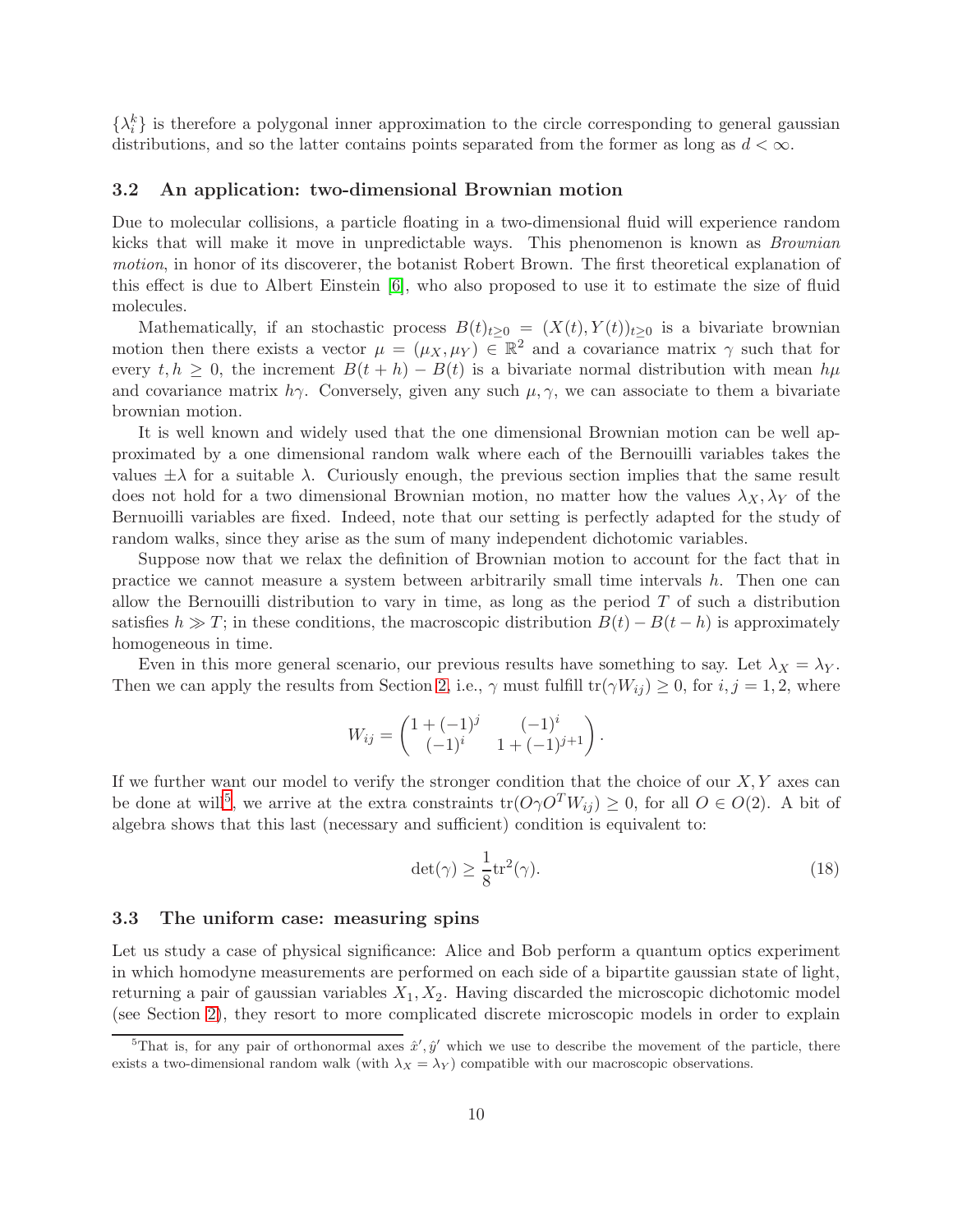

<span id="page-10-0"></span>Figure 3: **Equally-spaced outcomes.** A plot of the accessible regions  $(\gamma_{11}, \gamma_{12})$  of normalized covariance matrices generated by microscopic variables with values  $\{1, ..., d\}$ , for  $d = 2, 3, 4, 5$ . The circle with center in  $(1/2, 0)$  and radius  $1/2$  encompassing them all represents the set of general gaussian distributions. The dashed line corresponds to inequality [\(21\)](#page-11-0) for  $d = 3$ .

their observations. That is how they come up with the microscopic spin model, where  $X_1, X_2$ are postulated to be the result of summing up the spins of N independent  $(d-1)/2$ -spin particle pairs, with  $N \gg 1$  (note that for  $d = 2$  we recover the microscopic dichotomic model). That is, there is a microscopic explanation involving only d dimensional quantum systems (Hilbert spaces). We assume that Alice's and Bob's detectors behave identically, i.e., whenever a particle with spin component m passes through each detector, the corresponding microscopic signal will be equal to  $g \cdot m$ , where the value of the constant g is unknown. We wonder which gaussian states are compatible with such a microscopic model.

Notice that, in this case,  $\lambda_a^1 = \lambda_a^2 \equiv \lambda_a$ , i.e. the spectrum of the microscopic variables  $x_1, x_2$ is the same. Also, we can take  $\{\lambda_a\}$  to satisfy  $\lambda_a - \lambda_b = a - b$ . Upon imposing the normalization constraint [\(14\)](#page-8-0), as long as  $\gamma \neq 0$ , the covariance matrix will admit a decomposition of the form [\(17\)](#page-8-1), with

$$
\tilde{\gamma}_{11} = \frac{(c_1 - c_1')^2}{(c_1 - c_1')^2 + (c_2 - c_2')^2}, \tilde{\gamma}_{12} = \frac{(c_1 - c_1')(c_2 - c_2')}{(c_1 - c_1')^2 + (c_2 - c_2')^2}.
$$
\n(19)

Now, we know that the point  $(0,0)$  of the circle is accessible [take  $c_1 = c'_1$ ]. Our aim now is to determine the closest extreme point  $\tilde{\gamma}(\vec{c}, \vec{c}')$  in the circumference. That is, we want to find out

$$
\gamma_{11}^* \equiv \min_{\vec{c}, \vec{c}'} \{ \tilde{\gamma}(\vec{c}, \vec{c}')_{11} : \tilde{\gamma}(\vec{c}, \vec{c}')_{11} \neq 0 \}. \tag{20}
$$

It is not difficult to see that  $\gamma_{11}^* = \frac{1}{1 + (d-1)^2}$ .

Correspondingly,  $\gamma_{12}^* = \pm \frac{d-1}{1+(d-1)^2}$ . It follows that (see Fig. [3\)](#page-10-0) the inequality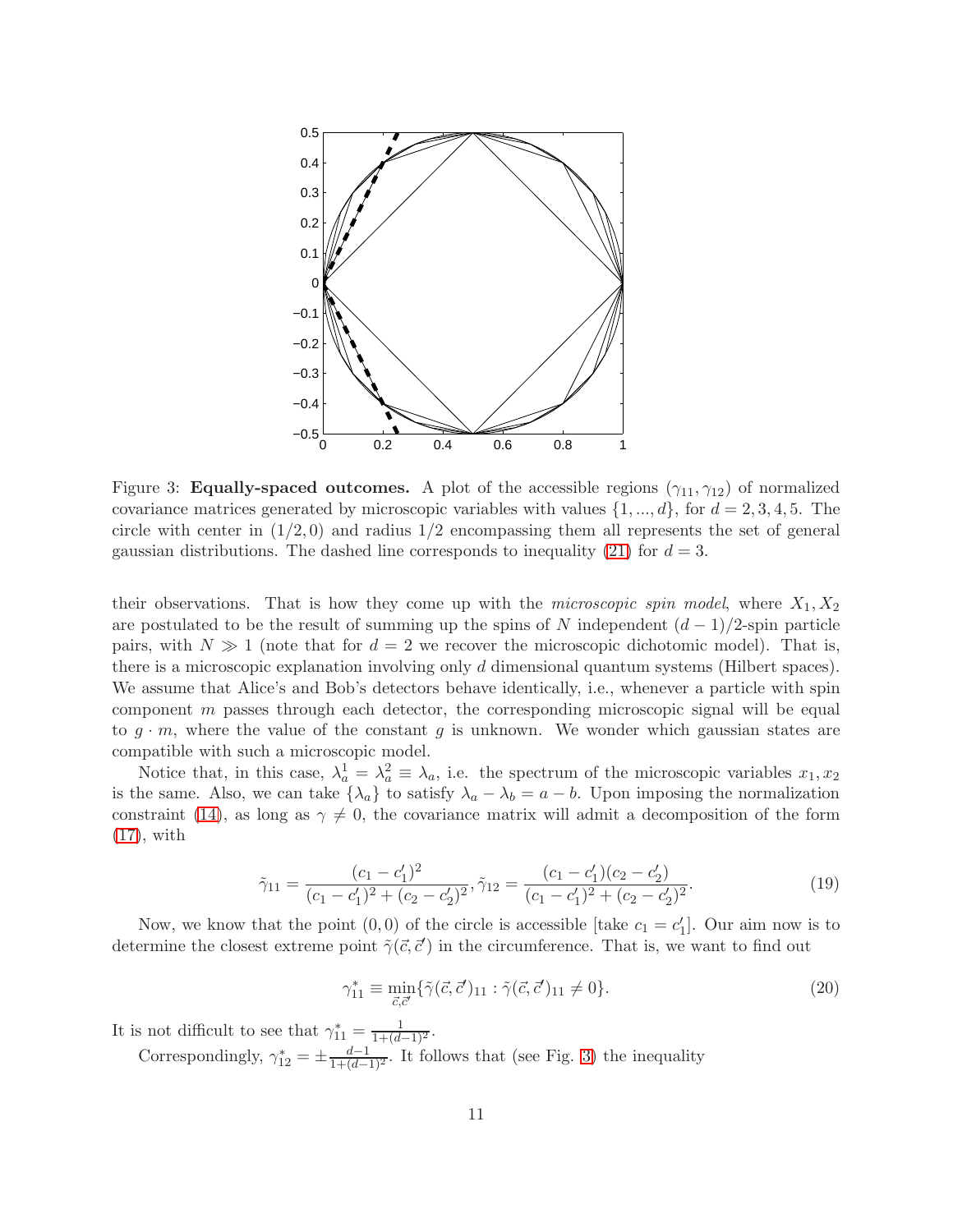<span id="page-11-0"></span>
$$
|\gamma_{12}| \le (d-1)\gamma_{11} \tag{21}
$$

holds for all gaussian distributions arising from pairs of  $(d-1)/2$ -spin particles, normalized or not.

On the other hand, note that this inequality is violated by all gaussian distributions with covariance matrix of the form [\(6\)](#page-5-1) as long as  $r > (d-1)$ .

From a foundational perspective, eq.  $(21)$  implies that, for any value of d, there exists a quantum optics experiment that proves that gaussian states of light do not follow the microscopic  $(d-1)/2$ spin model. Due to the limitations of current technology, though, this claim can only be checked up to a finite value  $d_t$ .

#### 3.4 Incomplete output bases

As d grows, inequality [\(21\)](#page-11-0) becomes more and more irrelevant. And, actually, one can prove that in the limit  $d \to \infty$  equally spaced d-level systems (with positive and negative values) can reproduce any multivariate gaussian distribution. Indeed, suppose that we want to approximate the gaussian distribution  $p(X_1, ..., X_n)d\vec{X}$ , with covariance matrix  $\gamma$  and expectation vector  $\vec{v}$ , by means of d-valued microscopic variables. From previous considerations, we only have to worry about reproducing the covariance matrix  $\gamma$  via microscopic ensembles. Now,  $\gamma$  is positive semidefinite, and so  $\gamma_{kl} = \vec{w}^k \cdot \vec{w}^l$ , for some vectors  $\{\vec{w}^k\}_{k=1}^n \subset \mathbb{R}^n$  such that  $\|\vec{w}^k\|_{\infty} < L$  for some L. Define then the vectors  $\{\vec{u}^k\}$  in such a way that  $u_i^k = \frac{L}{d}$  $\frac{L}{d} \left[ \frac{d}{L} w_i^k \right]$ . It is clear that the new covariance matrix  $\tilde{\gamma}_{kl} \equiv \vec{u}^k \cdot \vec{u}^l$  can be generated by ensembles of microscopic systems with outcomes of the form  $\{\lambda_a \propto a - d : a = 0, ..., 2d\}$ . Moreover,  $\lim_{d\to\infty} \tilde{\gamma} = \gamma$ .

Assuming, as before, that  $\lambda_a^i = \lambda_a^j$ ,  $\forall i, j \in \{1, ..., n\}$ , one can use the same argument to prove that, as long as our sequence of microscopic outcomes  $\{\lambda_a : a \in \mathbb{N}\}\$  satisfies

$$
\lim_{a \to \infty} \frac{\lambda_{a+1} - \lambda_a}{\lambda_a - \lambda_{a-1}} \to 1,\tag{22}
$$

any gaussian multivariate distribution can be approximated by sums of microscopic ensembles. This includes, in particular, the case  $\lambda_a = f(a)$ , with f being a non-trivial (i.e., non-constant) rational function of a.

In view of this, it is natural to ask whether there exist sequences of infinitely many different outcomes  $\{\lambda_a : a \in \mathbb{N}\}\$  which do not allow to approximate certain gaussian distributions.

At first glance, one would be tempted to answer this question in the negative: an infinity of possible outcomes gives us infinitely many degrees of freedom to play with. In such circumstances, it is difficult to see how, for a given covariance matrix  $\gamma$ , there could not be a combination of infinitely many weights that reproduces or approximates  $\gamma$  at the microscopic scale. On second thoughts, though, it could be that if the different outcomes are not sufficiently 'spread out', then they could not generate every distribution.

This is actually the case, as shown in Fig. [4,](#page-12-0) when the outcomes happen to be the terms of a geometric sequence. The next proposition states it more clearly:

**Proposition 3.** Let  $\tilde{G}_{\mu}$  be the set of all normalized bivariate covariance matrices  $\gamma$  arising from sums of pairs of variables with spectrum  $\{\lambda_a = \mu^a : a \in \mathbb{N}\}\$ . If  $\mu > \frac{3+\sqrt{2}}{2}$  $\frac{-\sqrt{2}}{2}$ , then the angle  $\theta$  of the extreme points with respect to the horizontal axis (see Figure [4\)](#page-12-0) satisfies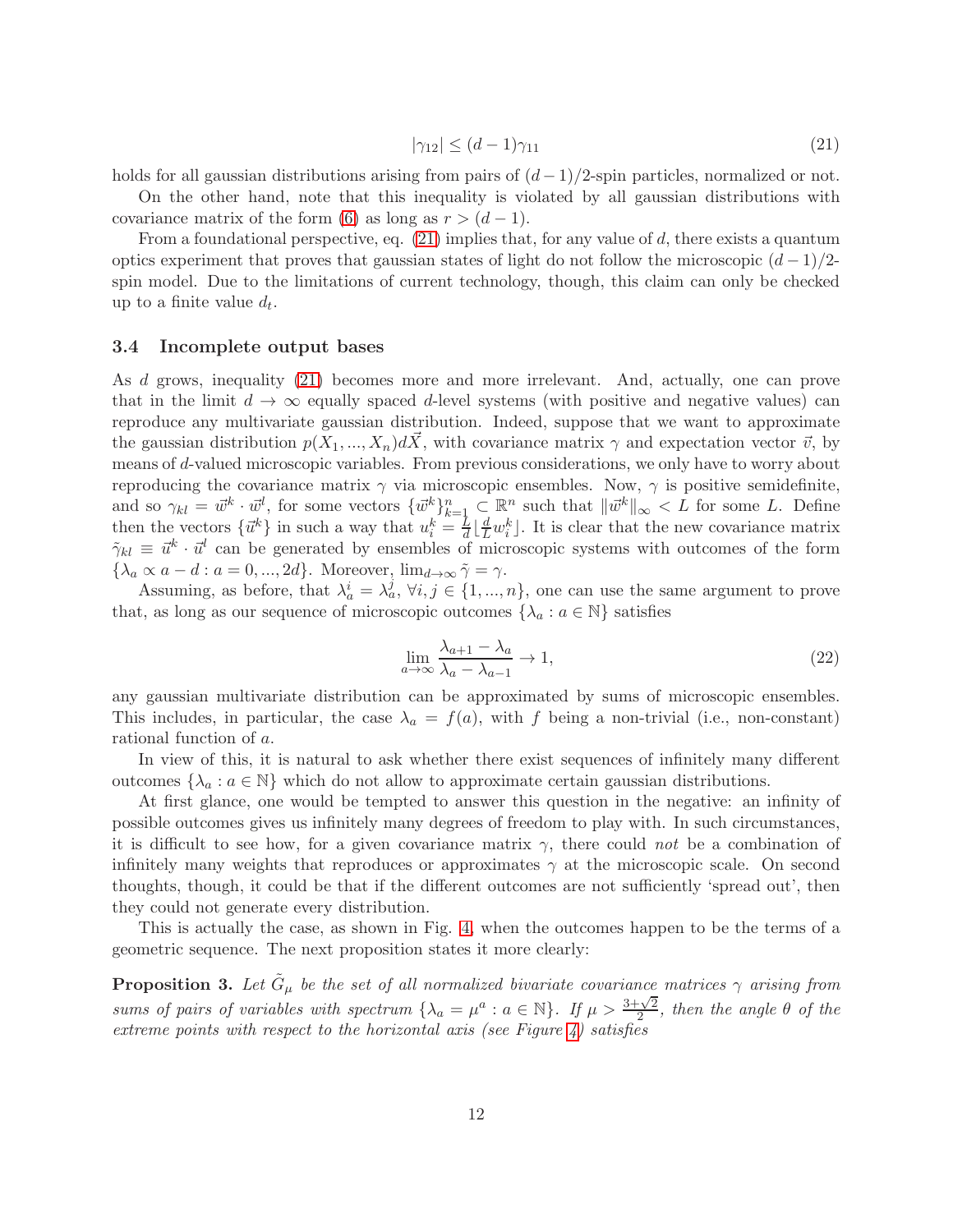

<span id="page-12-0"></span>Figure 4: Geometric outcomes. A numerical plot of the accessible points  $(\gamma_{11}, \gamma_{12})$  of normalized covariance matrices generated by microscopic variables with values  $\{\mu^a, a \in \mathbb{Z}\},\$  for  $\mu = 5, 9, \infty$ . The dashed line delimits the circle of all normalized gaussian distributions. The first picture also depicts an extreme point of the circle with  $sin(\theta) \in \Theta_{\mu}$ .

$$
\sin(\theta) \notin \Theta_{\mu} \equiv \left( \frac{2(\mu - 1)}{(\mu - 1)^2 + 1}, \frac{2\mu(\mu - 1)}{(\mu - 1)^2 + \mu^2} \right). \tag{23}
$$

Note that, in the limit  $\mu \to \infty$ ,  $\sin(\theta) \notin (0, 1)$ , i.e., the convex body collapses to the 'bivalued' square given by eqs. [\(3\)](#page-4-0). Notice also that this results holds too when the outcomes are taken from the bigger set  $\{\mu^a : a \in \mathbb{Z}\}.$ 

*Proof.* Any bivariate covariance matrix  $\gamma \in \tilde{G}_{\mu}$  is a convex combination of normalized matrices  $\gamma'$ of the form

$$
\gamma'_{11} \propto (\mu^a - \mu^{a'})^2, \gamma'_{22} \propto (\mu^b - \mu^{b'})^2, \gamma'_{12} \propto (\mu^a - \mu^{a'})(\mu^b - \mu^{b'}),
$$
\n(24)

with  $a, a', b, b' \in \mathbb{N}$  and  $\gamma'_{11} + \gamma'_{22} \neq 0$ . We will next prove that, for any such matrix  $\frac{\gamma'_{11}}{\gamma'_{22}} \notin$  $(1/(\mu-1)^2,(\mu-1)^2/\mu^2)$ : the statement of the proposition will then follow from trivial calculations. W.l.o.g. we can assume that  $a > a', b > b'$ , and then the constraint translates as  $(\mu^a - \mu^{a'})/(\mu^b -$ 

 $\mu^{b'}$ )  $\notin (1/(\mu-1),(\mu-1)/\mu)$ . There are two possibilities: either  $a = b + \Delta$ , with  $\Delta \geq 0$ , or  $a = b - \Delta'$ , with  $\Delta' > 0$ .

Let us examine the first one: if  $a = b + \Delta$ , for  $\Delta \in \mathbb{N}$ , then

$$
\frac{\mu^a - \mu^{a'}}{\mu^b - \mu^{b'}} = \mu^{\Delta} \frac{1 - \frac{1}{\mu^{a-a'}}}{1 - \frac{1}{\mu^{b-b'}}} \ge \left(1 - \frac{1}{\mu}\right) \mu^{\Delta} \ge \frac{\mu - 1}{\mu},\tag{25}
$$

and so  $\gamma'_{11}/\gamma'_{22} \notin (1/(\mu - 1), (\mu - 1)/\mu).$ 

Let us thus explore the other option, namely, that  $a = b - \Delta'$ , with  $\Delta' \geq 1$ . Then, we have that

$$
\frac{\mu^a - \mu^{a'}}{\mu^b - \mu^{b'}} = \mu^{-\Delta'} \frac{1 - \frac{1}{\mu^a - \mu^{a'}}}{1 - \frac{1}{\mu^b - \mu^{b'}}} \le \frac{\mu}{\mu^{\Delta'}(\mu - 1)} \le \frac{1}{\mu - 1},\tag{26}
$$

and hence  $\gamma'_{11}/\gamma'_{22} \notin (1/(\mu - 1), (\mu - 1)/\mu)$ .

 $\Box$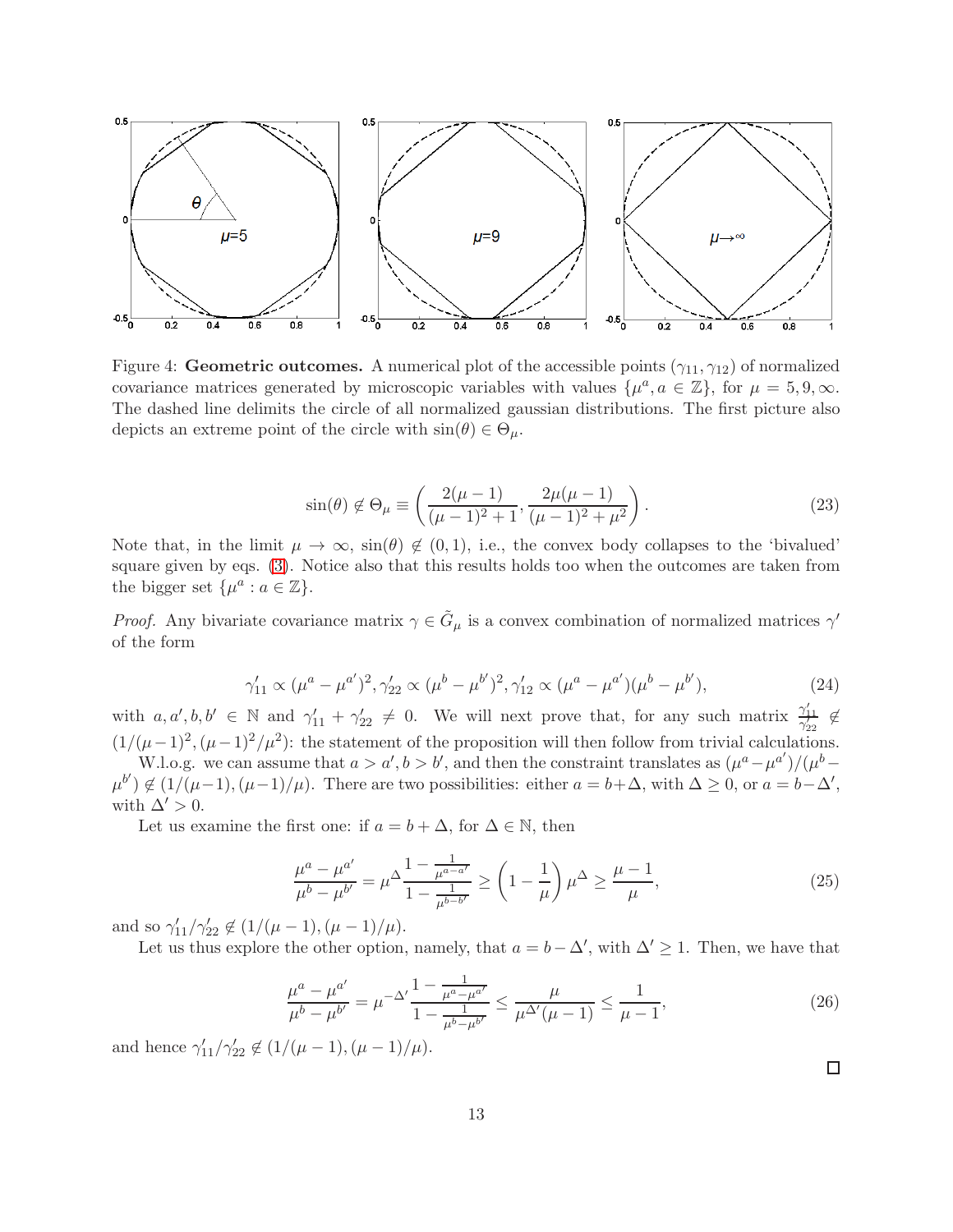We will say that the set of values  $\{\lambda_a = \mu^a : a \in \mathbb{N}\}$  constitutes an *incomplete output basis*, since ensembles of microscopic systems with such an spectrum cannot be used to generate arbitrary covariance matrices.

In the last two subsections we have been considering symmetric scenarios where  $\lambda_a^k = \lambda_a^{k'}$  $a^{k'}$ , for  $k \neq k'$ , i.e., where all microscopic systems have the same spectrum. However, the asymmetric case is also worth studying, and could play a role in future experiments to reveal or refute hidden quantization. For one, in asymmetric scenarios it is not necessary to resort to geometric sequences in order to find instances of incomplete output bases of infinite cardinality. Take, for example, the pair of spectra  $\{\lambda_a^1 = a : a = 1, 2, ...\}$ ,  $\{\lambda_b^2 = 1/b : b = 1, 2, ...\}$ . Proving that the condition  $|\gamma_{12}| \leq \gamma_{11}$  holds in this case is left to the reader as an exercise.

### 3.5 Imperfect detectors

All previous results hold in case our detector acts in a deterministic way, that is, when our detector assigns a given signal  $\lambda_a$  to each particle in state a. However, such is a quite unrealistic model for a typical detector behavior. One should rather expect that, depending on the state a of the incident particle, our detector sends a signal of strength  $\lambda$ , following a certain probability distribution  $\rho_a(\lambda)$ . Coming back to the case where our detector consists of a polarizer connected to a photocounter, the corresponding probability distributions would be  $\rho_1(\lambda) = \delta(\lambda)$ ,  $\rho_2(\lambda) = \eta \delta(\lambda - 1) + (1 - \eta) \delta(\lambda)$ , where  $\eta$  is the efficiency of the photocounter.

In this section we will show, though, that, at the level of covariance matrices, any probabilistic detector can be simulated by a deterministic one. Therefore, restricting our analyses to this latter case is more than justified.

Suppose, indeed, that each particle or microscopic variable  $x_k$  is evaluated by an imperfect detector k, via the following correspondence  $a \to \rho_a^k(\lambda)$ . Let  $p(X_1, ..., X_k)$  be the gaussian distribution with covariance matrix  $\gamma$  generated by the microscopic distribution  $p(x_1, ..., x_n)$ . Defining  $\langle \lambda \rangle_a^k$ ,  $\langle \lambda^2 \rangle_a^k$  as  $\int d\lambda \rho_a^k(\lambda) \lambda$ ,  $\int d\lambda \rho_a^k(\lambda) \lambda^2$ , respectively, it is straightforward that

$$
\gamma_{ij} \propto \sum_{a,b} \left[ p_{ij}(a,b) - p_i(a)p_j(b) \right] \langle \lambda \rangle_a^i \langle \lambda \rangle_b^j, \text{ if } i \neq j,
$$
  

$$
\sum_{a,a'} \left[ p_i(a)\delta_{aa'} - p_i(a)p_i(a') \right] \langle \lambda \rangle_a^i \langle \lambda \rangle_{a'}^i + K_i, \text{ otherwise,}
$$
 (27)

where

$$
K_i \equiv \sum_a p_i(a) \left( \langle \lambda^2 \rangle_a^i - (\langle \lambda \rangle_a^i)^2 \right) \ge 0. \tag{28}
$$

It is therefore clear that if we replace each detector k by the deterministic detector  $a \to \langle \lambda \rangle_a^k$ , we obtain a covariance matrix  $\gamma'$  such that  $\gamma - \gamma'$  is a diagonal positive semidefinite matrix. As long as for each k there exists  $a(k), b(k) \in \{1, ..., d\}$  such that  $\langle \lambda \rangle_{a(k)}^k \neq \langle \lambda \rangle_{b(k)}^k$  (and this condition is necessary for the macroscopic variable  $X_k$  to be correlated to any other), one can then recover  $\gamma$  by adding to the previous ensemble a certain number of  $n$ -tuples of microscopic variables independently distributed with  $x_k \in {\{\langle \lambda \rangle^k_{a(k)}, \langle \lambda \rangle^k_{b(k)}}}.$ 

An immediate consequence of this correspondence between deterministic and probabilistic detectors is that relations [\(3\)](#page-4-0) also hold for the latter class, provided that the two detectors involved in the experiment are identical.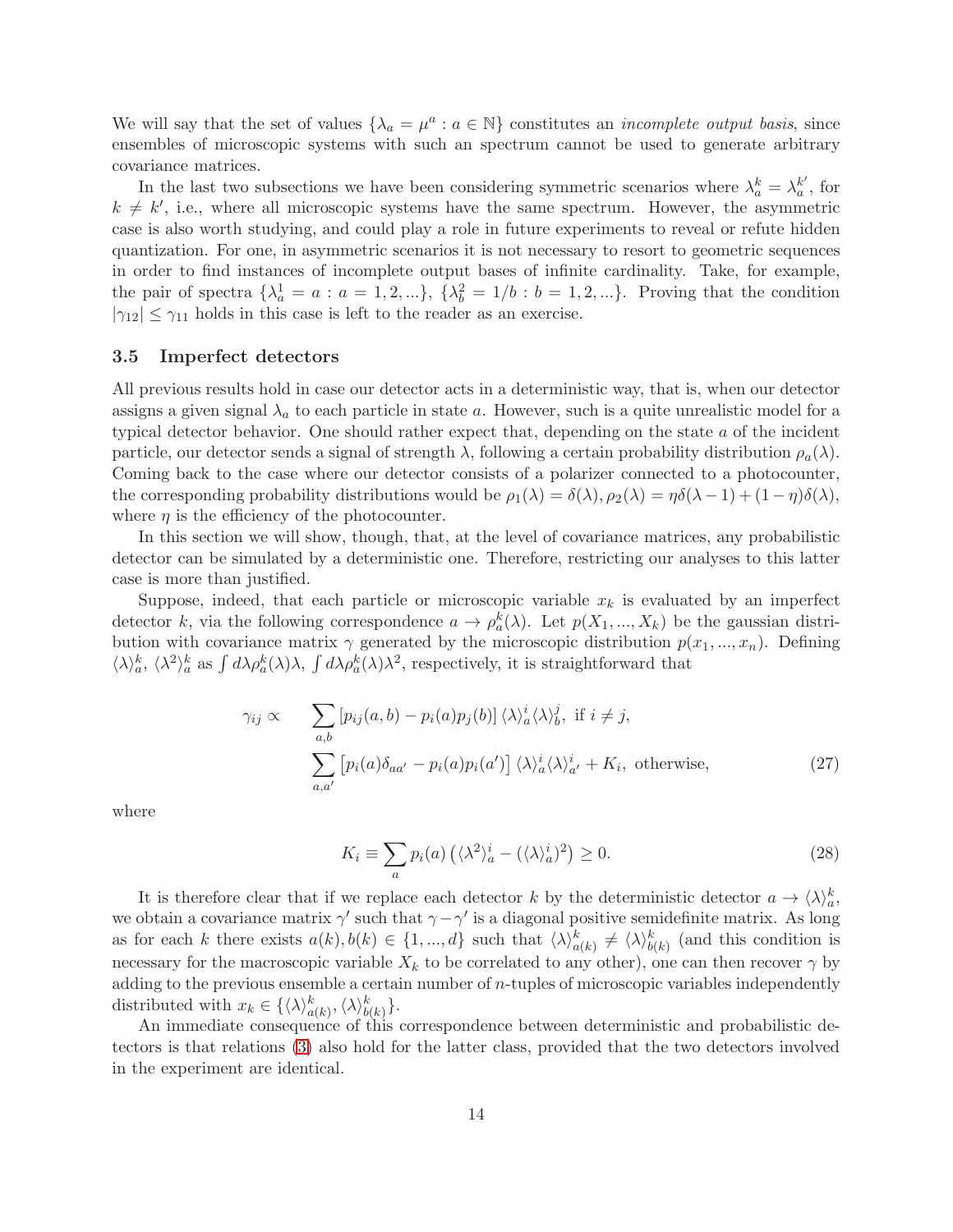#### <span id="page-14-2"></span>3.6 Variable number of variables

Till now, we have been assuming that our macroscopic variables  $(X_1, ..., X_n)$  are the result of adding up a given number of microscopic variables. Such an assumption, though, may not hold in reality: consider, for instance, an experimental situation where the process that triggers the production of particle n-tuples is the decay of a microscopic system (say, an atom). Imagine also that each atom in our sample decays during the experiment with probability  $\nu < 1$ . In that case, our macroscopic signal would show no contributions from a particular atom with probability  $1 - \nu$ . We could model the above situation by extending the detector response function (i.e.,  $\{\lambda_a\}_{a=1}^d \to \{\lambda_a\}_{a=1}^d \cup \{0\}$ ). That would be a gross simplification of the original setup, though, since it would allow the detectors to 'not click' independently of each other. Fortunately, there is a better way to study this scenario.

Suppose that a given tuple of microscopic variables  $x_1, ..., x_n \in \{\lambda_a^1\} \times ... \times \{\lambda_a^n\}$ , with  $\lambda_a^k \neq 0$ for any k, a is produced with probability  $\nu$ . Then one can check that their contribution to the macroscopic covariance matrix is of the form

$$
\gamma_{ij} \propto \nu \langle x_i x_j \rangle - \nu^2 \langle x_i \rangle \langle x_j \rangle. \tag{29}
$$

When  $\nu = 1$ , we recover the usual formula, while for  $\nu \ll 1$  we obtain a term proportional to  $\langle x_i x_j \rangle = \sum_{a,b} p_{ij} (a, b) \lambda_a \lambda_b$ . Clearly, an intermediate situation  $\nu \sim 1$  is thus given by a conical combination of these two extreme cases.

If the value of  $\nu$  is completely unknown and is allowed to vary between different tuples, any accessible covariance matrix  $\gamma$  will hence admit a conical decomposition of the form

<span id="page-14-1"></span>
$$
\gamma_{ij} = \sum_{a,b,\vec{c},\vec{c}'} \mu_{\vec{c},\vec{c}'} \Gamma_{ij}^{a,b}(\vec{c},\vec{c'}) \lambda_a^i \lambda_b^j + \sum_{a,b,\vec{c}} \mu_{\vec{c}} \delta(a,c_i) \delta(b,c_j) \lambda_a^i \lambda_b^j.
$$
(30)

The problem of deciding if  $\gamma$  can be generated by ensembles of microscopic variables which appear probabilistically in the sum defining the macroscopic variables can thus again be formulated as a linear program. Notice that the first (second) summand in [\(30\)](#page-14-1) shall be neglected if we postulate that  $\nu \ll 1$  ( $\nu \approx 1$ ). Unless otherwise specified, along the rest of the paper we will always work under the assumption that  $\nu = 1$ .

### <span id="page-14-0"></span>4 Free output structure

We have just studied the case where our macroscopic variables  $X_1, ..., X_n$  are generated by sums of independent *n*-tuples of microscopic variables with a known structure of values  $\{\lambda_a^k : a = 1, ..., d, k = 1, \ldots, k\}$  $1, \ldots, n$ . Similarly, one could envision a related scenario where such microscopic variables have d levels, but the concrete values associated to each level are unknown, and may even vary between the different tuples. The problem we propose is thus to characterize which gaussian distributions can arise from generic averages of d-level microscopic systems.

As it turns out, if we allow the set of outcomes  $\{\lambda_a^{k,l} : a = 1, ..., d, k = 1, ..., n\}$  for each *n*-tuple *l* to be completely arbitrary, then any n-variate gaussian distribution can be generated with 2-valued microscopic systems. Indeed, let  $p(X_1, ..., X_n)$  be a gaussian distribution with displacement vector  $\vec{v} = \langle \vec{X} \rangle$  and covariance matrix  $\gamma$ . Since  $\gamma \geq 0$ , it admits a Gram decomposition, i.e., there exists a set of vectors  $\{\vec{u}^i\}_{i=1}^n \subset \mathbb{R}^n$  such that  $\gamma_{ij} = \vec{u}^i \cdot \vec{u}^j$ . Now, define  $\gamma_{ij}^l \equiv u^i_l u^j_l$  $\ell$ <sub>l</sub>, and note that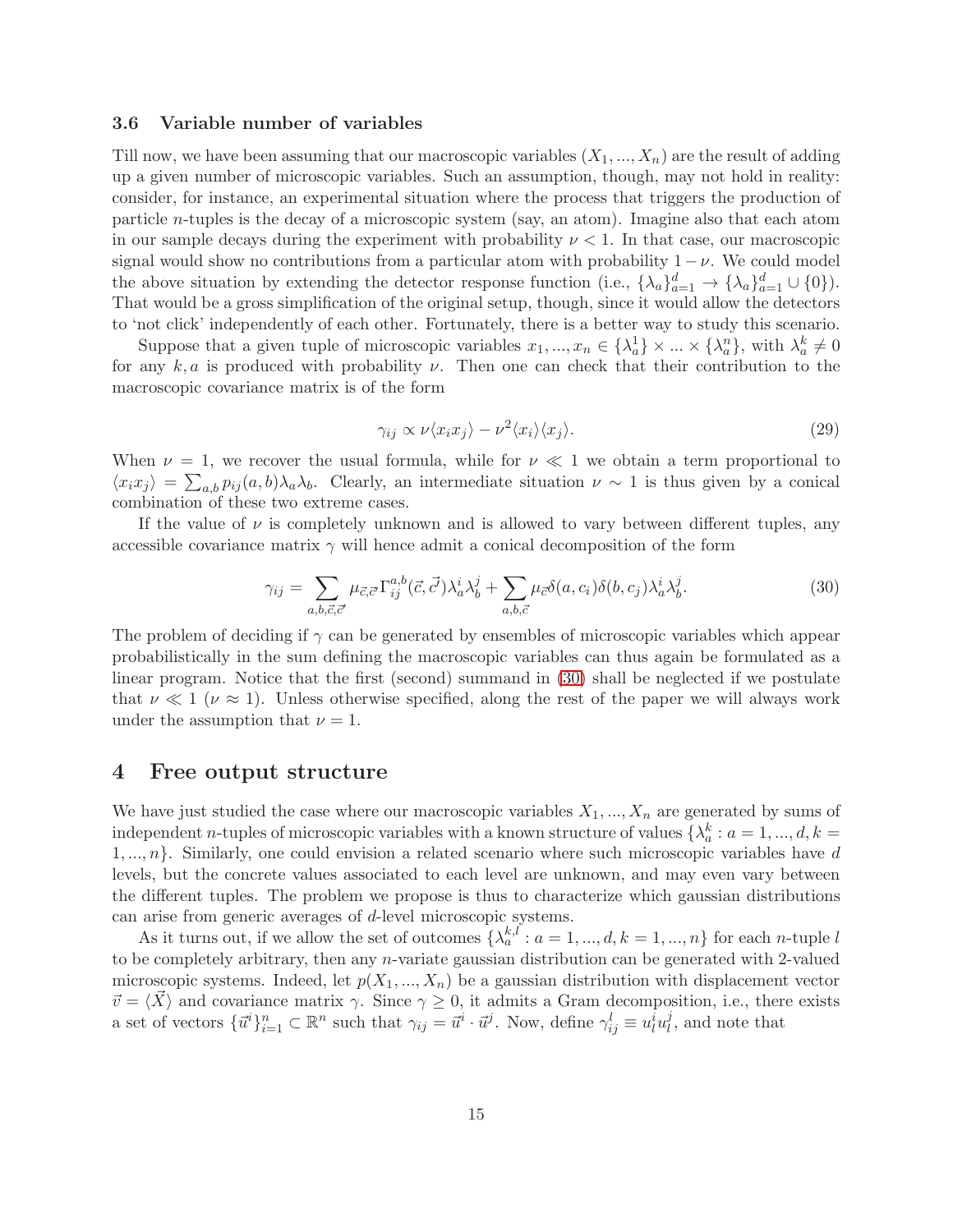$$
\gamma_{ij}^l \propto \sum_{a,b=1,2} \Gamma_{ij}^{ab}(\vec{1},\vec{2}) \lambda_a^{i,l} \lambda_b^{j,l},\tag{31}
$$

with the values  $\lambda_1^{k,l} = u_l^k, \lambda_2^{k,l} = 0$ . Here  $\vec{1}$  [2] denotes a vector of the form  $(1,1,1,...)$  [ $(2,2,2,...)$ ].

 $\gamma$  is thus a conical combination of covariance matrices  $\{\gamma^l\}_{l=1}^n$  of 2-valued microscopic variables. On the other hand, the displacement vector  $\vec{v}$  can be modified by an arbitrary amount  $\Delta \vec{v}$  without altering  $\gamma$  by adding a constant n-tuple  $(\Delta v_1, ... \Delta v_n)$  to the ensemble. The initial gaussian distribution  $p(X_1, ..., X_n)$  can thus be completely recovered.

Nevertheless, between a complete knowledge of the outcome structure and a complete ignorance there exist natural intermediate situations where the problem of characterizing the resulting gaussian distributions becomes non-trivial. Suppose, for instance, that we impose the additional hypothesis that the microscopic variables in each n-tuple have the same structure, i.e., we postulate that  $\lambda_a^{k,l} = \lambda_a^{k',l}$  for all  $k, k' \in \{1, ..., n\}$  and all l. This is a natural assumption when the sequence  $X_1, X_2, ..., X_n$  represents measurements of the same macroscopic variable X at different times, i.e.,  $X_k = \sum_{l=1}^N x^{(l)}(t_k)$ . In such a situation, it is reasonable to postulate that the probability distribution of each microscopic variable  $x^{(l)}$  evolves with time, while its set of possible values remains constant. This scenario may appeal to those interested in computational biology, where simple (i.e., not memory consuming) discrete mathematical idealizations of biological entities are sought to fit macroscopic time series. Also, a closely related assumption will be used in Section [6](#page-23-0) to rule out the existence of finitely-valued classical models for certain families of quantum experiments.

From a mathematical point of view, the hypothesis of identical outcomes makes the problem nontrivial again: indeed, using Gram decomposition arguments, it is easy to infer that any multivariate gaussian distribution  $p(X_1, ..., X_n)$  can be generated by summing independent *n*-tuples of  $n + 1$ valued identical microscopic systems. The next proposition shows that the upper bound  $n + 1$  on the minimal number of outcomes is actually optimal.

<span id="page-15-0"></span>**Proposition 4.** Let  $p(X_1, ..., X_n)$  be an arbitrary gaussian distribution with covariance matrix  $\gamma$  generated by convolutions of microscopic distributions  $p(x_1^{(l)})$  $\{a^{(l)},...,x_n^{(l)}\},\ with\ x_k^{(l)}\in\{\lambda_a^{(l)}\}_{a=1}^n, \forall k.$ Then,

<span id="page-15-1"></span>
$$
B(\gamma) \equiv \left(1 - \frac{3}{n(4^n - 1)}\right) \sum_{i=1}^n \gamma_{ii} - \frac{3}{4^n - 1} \sum_{i,j=1}^n 2^{i+j-2} \gamma_{ij} \ge 0.
$$
 (32)

Note that the former inequality is violated by general gaussian distributions (take, for instance,  $\gamma_{ij} = 2^{i+j}$ ).

To prove the proposition, we will need the following result.

<span id="page-15-2"></span>**Lemma 5.** Let  $D = \{d^k\}_{k=1}^m \subset \mathbb{R}^n$  be a set of vectors of the form  $d_i^k = \delta(i, c_k) - \delta(i, c'_k)$ , for  $\vec{c}, \vec{c}' \in \{1, 2, ..., n\}^m$ . If the vectors in D are linearly dependent, then there exists a non-null vector  $\vec{x} \in \{-1, 0, 1\}^m$  such that  $\sum_{k=1}^m x_k \vec{d}^k = 0$ .

*Proof.* First, some notation: given a non-null vector  $\vec{d} \in \mathbb{R}^n$  of the form  $d_i = \delta(i, c) - \delta(i, c')$ , we will call c and c' the *occupied indices of*  $\vec{d}$ . Also, we will denote by  $\{|i\rangle : i = 1, ..., n\}$  the canonical basis of  $\mathbb{R}^n$ , i.e.,  $|1\rangle = (1, 0, 0, ...)$ ,  $|2\rangle = (0, 1, 0, ...)$ , etc.

By hypothesis, there exist coefficients  $\{\mu_k\}$  such that  $\sum_k \mu_k \vec{d}^k = 0$ . Consider the set of vectors  $E = \{d^k : \mu_k \neq 0\}$ . If there exists  $\vec{e} \in E$  such that  $\vec{e} = 0$ , then we have that  $1 \cdot \vec{e} = 0$ , and we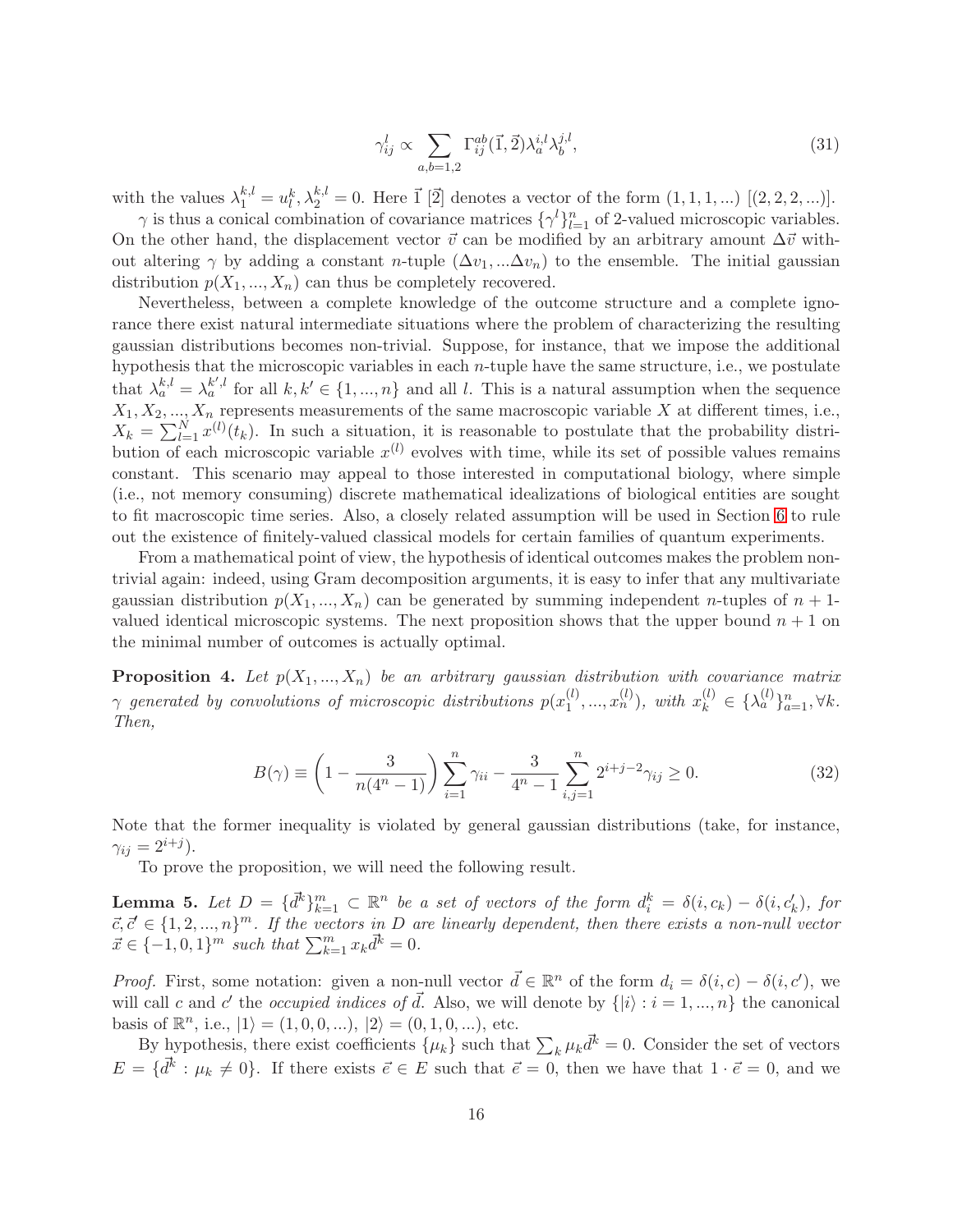have finished. Suppose, on the contrary, that none of the elements of E is null. Define  $x_1 = 1$ and choose an arbitrary element of E (denote it  $\vec{e}^1$ ), with  $\vec{e}^1 = |i_1\rangle - |i_2\rangle$ . Since  $\vec{e}^1 \neq 0$ , there must exist another non-null vector  $\bar{e}^2$  sharing an occupied index with  $\bar{e}^1$  (for otherwise  $\sum_k \mu_k \bar{d}^k =$ 0 would not hold). Call  $(i_2, i_3)$  the occupied indices of  $\bar{e}^2$ . Take  $x_2 = e_{i_2}^2$ . If  $i_1 = i_3$ , then o would not hold). Can  $\langle i_2, i_3 \rangle$  the occupied indices of  $e$ . Take  $x_2 = e_{i_2}$ . If  $i_1 = i_3$ , then  $\sum_{i=1,2} x_i \overline{e}^i = |i_1\rangle - |i_2\rangle + |i_2\rangle - |i_1\rangle = 0$ , and we have finished. If such is not the case, then there is a third vector  $\vec{e}^3$  whose occupied indices are  $(i_3, i_4)$ . Again set  $x_3 = e_{i_3}^3$ . If  $i_4 = i_1$  or  $i_4 = i_2$ , then either  $\sum_{i=1}^3 x_i \vec{e}^i = 0$  or  $\sum_{i=2}^3 x_i \vec{e}^i = 0$ , respectively. If  $i_4$  does not equal any of the previous indices, then there exists a different vector  $\vec{e}^4 \in E$  with occupied indices  $(i_4, i_5)$ , etc. Since the set of rows is finite, if we iterate the procedure at some point we will find a vector whose occupied indices  $(i_k, i_{k+1})$  are such that  $i_{k+1} = i_{k'}$ , for some  $k' < k$ , in which case we know that  $\sum_{i}^{k}$  $_{j=k'}^{k} x_j \bar{e}^j = \sum_{j=k'}^{k} |i_j\rangle - |i_{j+1}\rangle = 0.$ □

*Proof of Proposition [4.](#page-15-0)* In order to prove relation  $(32)$ , it is enough to show that it holds for covariance matrices of the form  $\gamma = \vec{w}\vec{w}^T$ , with the vector  $\vec{w} \in \mathbb{R}^n$  given by

$$
w_i \equiv (\lambda_{c_i} - \lambda_{c'_i}),\tag{33}
$$

for some  $\vec{c}, \vec{c}' \in \{1, ..., n\}^n$ . Our next step will be to prove that, for any choice of  $\vec{c}, \vec{c}'$ , there exist a pair of disjoint sets  $E, F \in \{1, 2, ..., n\}$  (one of which may be actually empty) such that the non-null vector  $s_i = \chi_E(i) - \chi_F(i)$  satisfies  $\vec{s} \cdot \vec{w} = 0$ .

Indeed, note that  $\vec{w} = C\vec{\lambda}$ , where  $C_{ik} = \delta(c_i, k) - \delta(c'_i, k)$ . Now, the rows of C must be linearly dependent, since there are n of them and all are perpendicular to the vector  $(1, 1, ..., 1)$ . Applying Lemma [5](#page-15-2) to C's rows we thus have that there exist a non-null vector  $\vec{s} \in \{-1,0,1\}^n$  such that  $\vec{s}^T C = 0.$ 

Now,  $B(\vec{w}\vec{w}^T)$  can be expressed as

<span id="page-16-0"></span>
$$
B(\vec{w}\vec{w}^T) = \left(1 - \frac{1}{n\|\vec{v}\|^2}\right) \|\vec{w}\|^2 - \frac{1}{\|\vec{v}\|^2} (\vec{w} \cdot \vec{v})^2,
$$
\n(34)

where  $\vec{v}$  corresponds to the vector  $v_i = 2^{i-1}$ . Let  $\vec{s} \in \{-1,0,1\}^n$  be the non-null vector such that  $\vec{s} \cdot \vec{w} = 0$ , and call E and F the sets of indices where its entries are 1 or -1, respectively. Then we have that  $|\vec{v} \cdot \vec{s}| = |\sum_{i \in E} 2^i - \sum_{i \in F} 2^i| \ge 1$ , since  $\sum_{i \in E} 2^i$  and  $\sum_{i \in F} 2^i$  correspond to the binary expansion of two different natural numbers. Call  $\hat{s}$  the normalization of the vector  $\vec{s}$ . Then,  $\vec{v} = \mu \hat{s} + \sqrt{\|\vec{v}\|^2 - \mu^2} \hat{s}^\perp$ , where  $\hat{s}^\perp$  is a unit vector orthogonal to  $\hat{s}$  and  $|\mu| = |\vec{v} \cdot \hat{s}| \ge \frac{1}{\sqrt{|E|}}$  $\frac{1}{|E|+|F|} \geq \frac{1}{\sqrt{2}}$  $\frac{1}{n}$ .

Finally, we have that

$$
|\vec{w} \cdot \vec{v}| = \sqrt{\|\vec{v}\|^2 - \mu^2} |\hat{s}^\perp \cdot \vec{w}| \le \sqrt{\|\vec{v}\|^2 - \frac{1}{n}} |\hat{s}^\perp \cdot \vec{w}| \le \sqrt{\|\vec{v}\|^2 - \frac{1}{n}} \|\vec{w}\|.
$$
 (35)

Substituting in [\(34\)](#page-16-0), we arrive at [\(32\)](#page-15-1).

 $\Box$ 

#### 4.1 How different are general and finitely generated covariance matrices?

Call  $\mathcal{G}_n^d$  the cone of all covariance matrices generated by *n*-tuples of identical *d*-valued microscopic variables. Given that both  $\mathcal{G}_n^d$  and the set  $\mathcal{G}_n^{\infty}$  of *n*-variate general covariance matrices are cones, estimating their difference does not make sense unless a scale is fixed. A natural way to do so is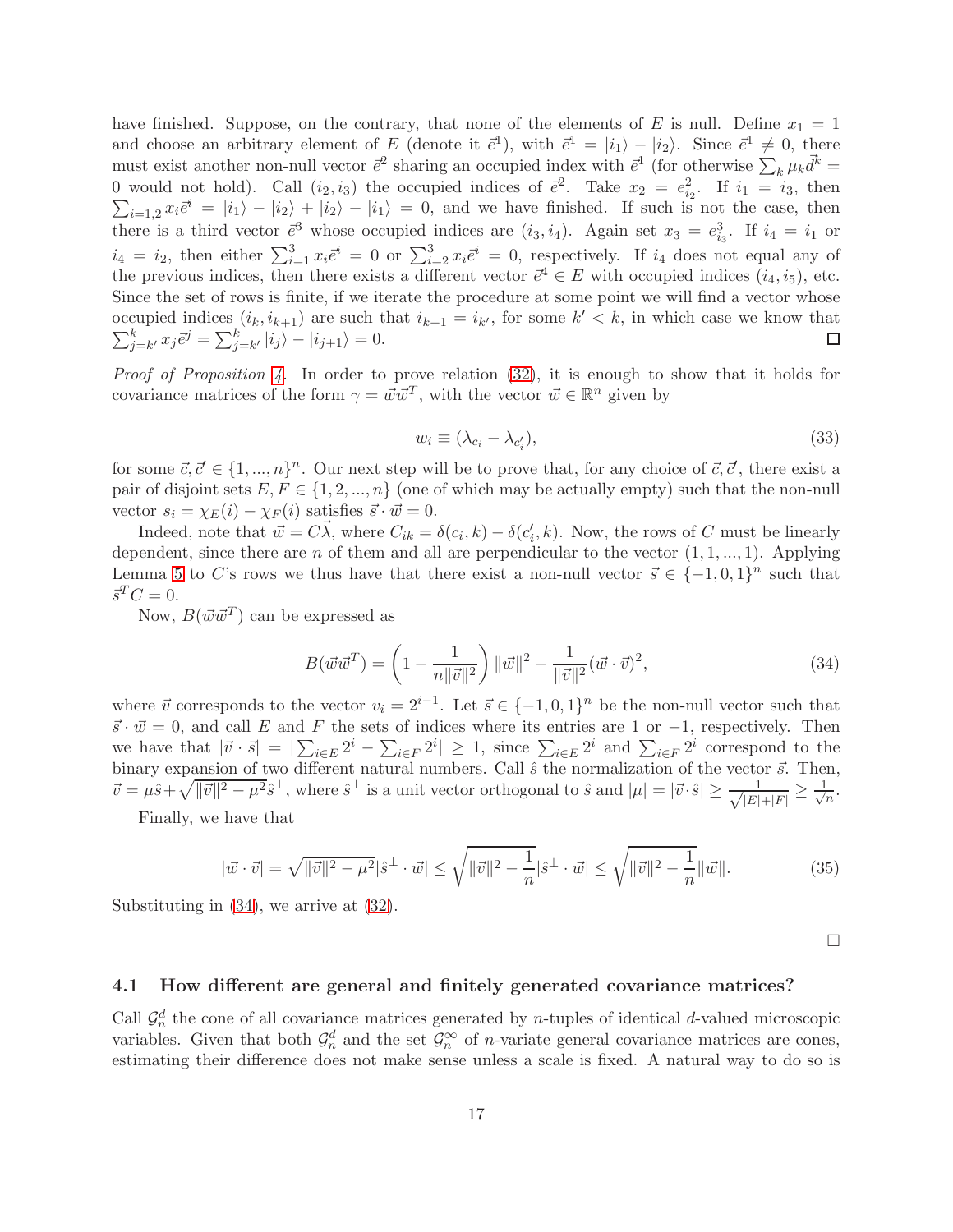via normalization, i.e., by dilating each covariance matrix  $\gamma$  until it satisfies  $tr(\gamma) = 1$ . Intuitively, this normalization constraint fixes the total amount of noise in the system to be equal to unity.

The next step is to define a suitable distance to quantify the difference of the sets  $\mathcal{G}_n^d, \mathcal{G}_n^{\infty}$ . One possibility is to use a witness  $G \in M_{n \times n}$ . That way, for fixed G, a measure of the difference between  $\mathcal{G}_n^d, \mathcal{G}_n^{\infty}$  would be given by

$$
K^{d}(G) \equiv \frac{\max\{|{\rm tr}(G\gamma')| : \gamma' \in \mathcal{G}_n^d, {\rm tr}(\gamma') = 1\}}{\max\{|{\rm tr}(G\gamma)| : \gamma \in \mathcal{G}_n^{\infty}, {\rm tr}(\gamma) = 1\}}.
$$
\n(36)

Clearly,  $K^d(G) \leq 1$ , and the lower its value, the greater the distance between the two sets.

One way to interpret eq. [\(32\)](#page-15-1) is that there exists a witness  $G \in M_{n \times n}$  such that

<span id="page-17-0"></span>
$$
K^{n}(G) = 1 - \frac{3}{n(4^{n} - 1)}.
$$
\n(37)

Indeed, take  $G_{ij} = 2^{i+j-2} \frac{3}{4^n-1}$ . G itself is a rank-1 normalized positive semidefinite matrix, and so a normalized element of  $\mathcal{G}_n^{\infty}$ . It follows that, for all normalized  $\gamma$ ,  $\text{tr}(G\gamma) \leq 1$ , with equality for  $\gamma = G$ . On the other hand, according to eq. [\(32\)](#page-15-1),  $\text{tr}(G\gamma') \leq 1 - \frac{3}{n(4^n-1)}$ , for all normalized  $\gamma' \in \mathcal{G}_n^n$ (and it is not difficult to see that this inequality can be saturated).

Relation [\(37\)](#page-17-0) suggests that, although different,  $\mathcal{G}_n^d$  and  $\mathcal{G}_n^{\infty}$  are exponentially close, and thus they would be very difficult to distinguish in practice. However, since general  $n$ -variate gaussians can be generated by  $n + 1$ -dimensional systems, one could argue that the proximity between  $\mathcal{G}_n^d$ ,  $\mathcal{G}_n^{\infty}$  is just a restatement of the fact that n can be approximated by  $n+1$  in the limit of large n. And actually, if free outcome structure models are to be of any practical use, the relevant question is instead how close  $\mathcal{G}_n^d$  and  $\mathcal{G}_n^{\infty}$  are in the limit  $n \gg d \gg 1$ .

To shed light on this matter, we will follow the lines of [\[4\]](#page-30-5) and consider an idealized scenario where the macroscopic variables form a continuum, i.e., our gaussian variables are  $\{X_t : t \in [0,1]\}.$ In these conditions, the covariance matrix of our system shall be replaced by a positive semidefinite kernel of the form  $\gamma(t, u)$ , such that

$$
\int_{\mathcal{R}} (\langle X_t X_u \rangle - \langle X_t \rangle \langle X_u \rangle) dt du = \int_{\mathcal{R}} \gamma(t, u) dt du,
$$
\n(38)

where  $\mathcal R$  is an arbitrary region of  $[0,1]^2$ . We will further assume that our macroscopic variables are normalized so that

$$
\int_0^1 \gamma(t, t)dt = 1,\tag{39}
$$

this condition being the continuum counterpart of demanding that the trace of the covariance matrix is equal to 1.

In this setting, any normalized positive-semidefinite symmetric kernel qualifies as the covariance kernel of general macroscopic variables. On the other hand, the kernels generated by microscopic variables with spectrum of cardinality d belong to the set

<span id="page-17-1"></span>
$$
\mathcal{G}^d \equiv \overline{\text{cone}} \left\{ \gamma(t, u) : \gamma(t, u) = \sum_{k, j=1}^d \lambda_k \lambda_j (\chi_k^A(t) - \chi_k^B(t)) (\chi_j^A(u) - \chi_j^B(u)) \right\},\tag{40}
$$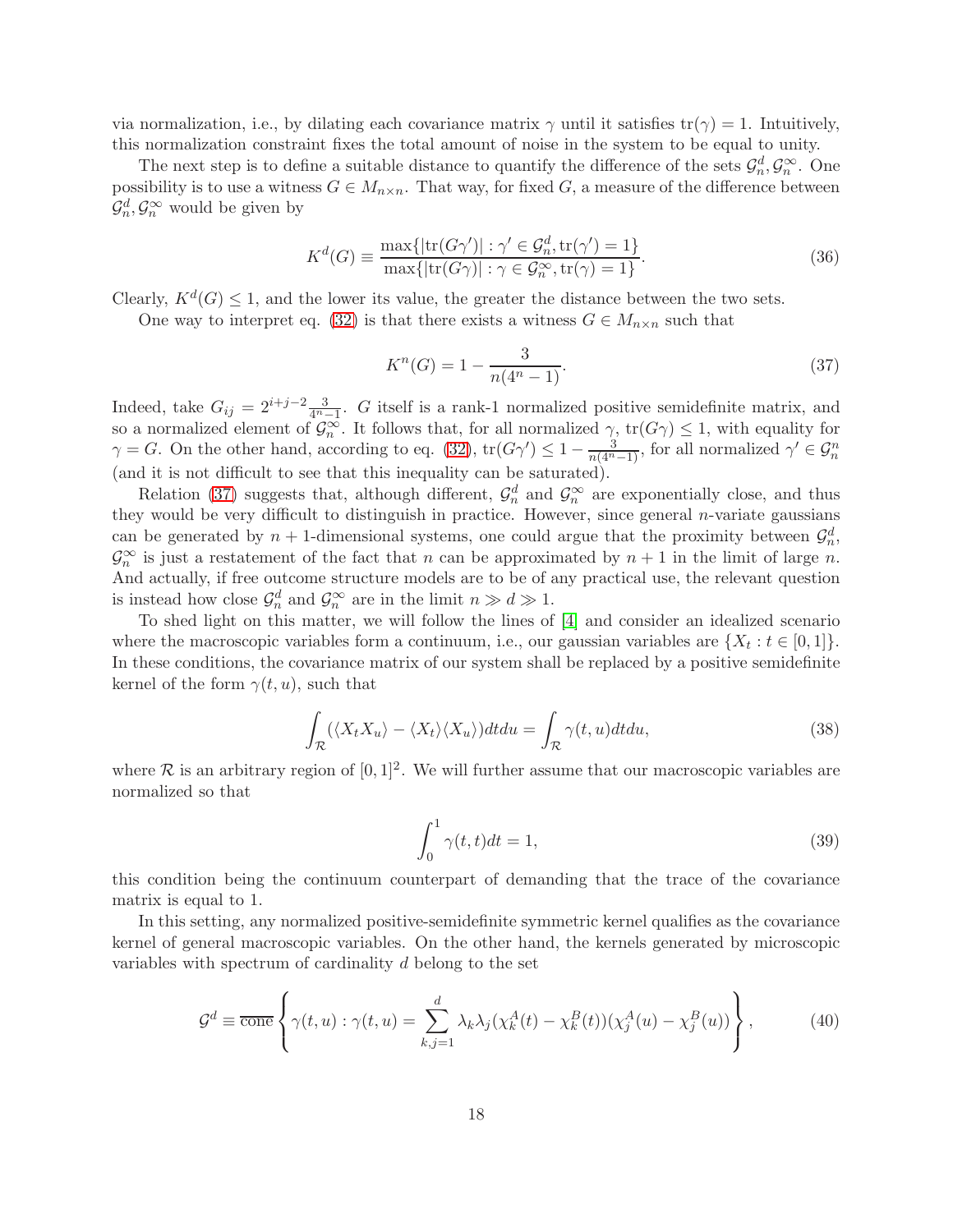where  $\chi^A_k$   $(\chi^B_k)$  denotes the characteristic function of the set  $A_k \subset [0,1]$   $(B_k \subset [0,1])$ . The sets  ${A_k}_{k=1}^d$  ( ${B_k}_{k=1}^d$ ) are mutually disjoint, and satisfy  $\bigcup_{k=1}^d A_k = [0,1]$  ( $\bigcup_{k=1}^d B_k = [0,1]$ ).

In this continuum scenario, witnesses  $G \in M_{n \times n}$  shall be replaced by bounded symmetric kernels  $G(u, t)$ , and the action of a witness G over an element  $\gamma$  of  $\mathcal{G}^{\infty}$  will be given by

$$
G(\gamma) \equiv \int_{[0,1]^2} G(t,u)\gamma(u,t)dudt.
$$
\n(41)

The next result lower bounds the distance between the sets  $\mathcal{G}^d$  and  $\mathcal{G}^\infty$  via a simple witness.

<span id="page-18-1"></span>**Proposition 6.** Consider the symmetric kernel  $G(t, u) \equiv 3tu$ . Then,

<span id="page-18-0"></span>
$$
K^{d}(G) \equiv \frac{\max\{|G(\gamma')| : \gamma' \in \mathcal{G}^{d}, \int_{0}^{1} \gamma'(t, t)dt = 1\}}{\max\{|G(\gamma)| : \gamma \in \mathcal{G}, \int_{0}^{1} \gamma(t, t)dt = 1\}} \le 1 - \frac{1}{[d(d-1) + 2]^{2}}.
$$
\n(42)

This proposition has to be understood as a proof that, in the limit  $n \gg d \gg 1$ , the difference between  $\mathcal{G}_n^d$  and  $\mathcal{G}_n^{\infty}$  decreases at least as the inverse of a quartic polynomial in d, i.e., it is not exponentially small. Testing free outcome structure microscopic models is therefore potentially practical.

*Proof.* In quantum mechanics terminology, G can be seen as a normalized pure state  $\tilde{G} = |\psi\rangle\langle\psi|$ , with  $|\psi\rangle = \sqrt{3} \int_0^1 dt t |t\rangle$ , with  $\langle t | u \rangle = \delta(t-u)$ . Likewise, any normalized positive semidefinite kernel  $\gamma(t,u)$  can be regarded as a normalized a quantum state  $\tilde{\gamma},$  and so

$$
G(\gamma) = \text{tr}(\tilde{G}\tilde{\gamma}).\tag{43}
$$

If we are optimizing the above quantity over general quantum states  $\tilde{\gamma}$ , it is clear that the maximum will be attained by taking  $\tilde{\gamma} = \tilde{G}$ , in which case  $G(\gamma) = 1$ .

Let us now consider the optimization over  $\mathcal{G}^d$ . From equation [\(40\)](#page-17-1), it is clear that normalized elements of  $\mathcal{G}^d$  are convex combinations of normalized pure states  $|\phi\rangle\langle\phi|$  of the form

$$
|\phi\rangle = \int_0^1 dt \sum_{k=1}^d \lambda_k (\chi_k^A(t) - \chi_k^B(t)) |t\rangle.
$$
 (44)

In turn, such states belong to the bigger set

$$
\Phi \equiv \{\phi : |\phi\rangle = \int_0^1 dt \sum_{k=1}^{d(d-1)/2+1} \lambda_k(\chi_k^A(t) - \chi_k^B(t))|t\rangle, \langle \phi | \phi \rangle = 1\},\tag{45}
$$

where  $\lambda_k \geq 0$ , and, this time, all the sets  $\{A_k, B_j\}$  are mutually disjoint, with  $\cup_k (A_k \cup B_k) = [0, 1]$ .

An upper bound on the maximal value of  $G(\gamma')$  over the set  $\mathcal{G}^d$  can hence be obtained by solving the optimization problem:

$$
\max_{\phi \in \Phi} \text{tr}(\tilde{\gamma}|\phi\rangle\langle\phi|) = \max_{\phi \in \Phi} 3 \left[ \int_0^1 dt \phi(t)t \right]^2.
$$
 (46)

Now, since  $t \geq 0$  in the interval [0, 1], we can take all the sets  ${B_k}$  to be empty. The problem we aim at solving is thus equivalent to finding the best approximation of the function  $t$  by a linear combination of  $\bar{d} \equiv d(d-1)/2 + 1$  characteristic functions of mutually disjoint sets. Since the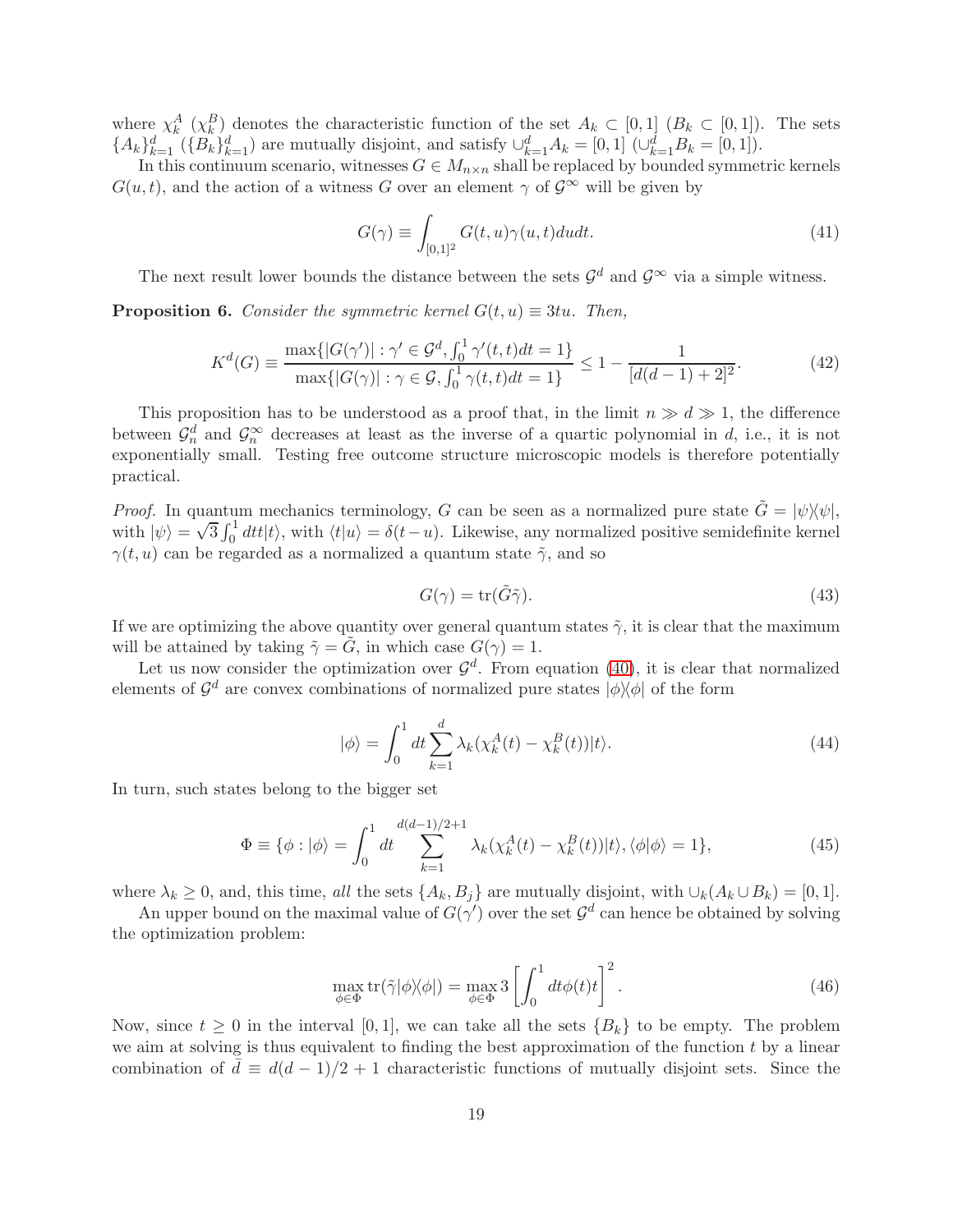function t is strictly increasing, it is easy to see that the optimal sets  $A_k$  must be of the form  $A_k = [a_k, a_{k+1}],$  where  $a_1 = 0$  and  $a_{\bar{d}+1} = 1.$ 

Given the intervals  $[a_k, a_{k+1}]$ , the problem of optimizing  $\{\lambda_k\}$  can be solved by Fourier analysis. Indeed, it is clear that, for any vector w and any linear subspace V,  $\max_{v \in V, ||v|| < 1} \langle w|v \rangle =$ ysis. Indeed, it is clear that, for any vector w and any linear subspace V,  $\max_{v \in V, ||v|| \le 1} \langle w | v \rangle = \sqrt{\langle w | P_V | w \rangle}$ , where  $P_V$  is the projector onto the subspace V. Since, by definition of the sets  $\{A_k\}$ , the functions  $\{\chi_k^A(t)\}_{k=1}^{\bar{d}}$  are orthogonal, we have that

$$
\langle \psi | P_{\vec{A}} | \psi \rangle = \sum_{k=1}^{\bar{d}} c_k^2 (a_{k+1} - a_k), \tag{47}
$$

where

$$
c_k = \frac{\sqrt{3} \int_0^1 t \chi_k^A(t) dt}{\int_0^1 (\chi_k^A(t))^2 dt} = \sqrt{3} \frac{a_{k+1}^2 - a_k^2}{2(a_{k+1} - a_k)}.
$$
\n(48)

The problem thus reduces to optimize the intervals  $[a_k, a_{k+1}]$  so as to maximize  $3f(\vec{a})$ , where

$$
f(\vec{a}) \equiv \sum_{k=1}^{\bar{d}} \frac{(a_{k+1} + a_k)^2 (a_{k+1} - a_k)}{4}.
$$
 (49)

Finally, note that

$$
\frac{1}{3} - f(\vec{a}) = \frac{1}{3} \sum_{k=1}^{\bar{d}} (a_{k+1}^3 - a_k^3) - f(\vec{a}) =
$$
\n
$$
= \sum_{k=1}^{\bar{d}} \left[ \frac{a_{k+1}^3 - a_k^3}{3(a_{k+1} - a_k)} - \frac{(a_{k+1} + a_k)^2}{4} \right] (a_{k+1} - a_k) = \sum_{k=1}^{\bar{d}} \frac{(a_{k+1} - a_k)^3}{12}.
$$
\n(50)

Renaming  $v_k = a_{k+1} - a_k$ , our aim is now to minimize  $\|\vec{v}\|_3$  over all vectors  $\vec{v} \in \mathbb{R}^{\bar{d}}$  such that  $\|\vec{v}\|_1 = 1$ . This is a well-known problem in Banach space theory: the optimal vector must satisfy  $|v_k| = \frac{1}{d}$ . Hence we end up with:

$$
\max\{\text{tr}(\gamma\gamma') : \gamma' \in \mathcal{G}_{\infty}^d, \int_0^1 dt \gamma'(t, t) = 1\} \le \min_{\vec{A}} \langle \psi | P_{\vec{A}} | \psi \rangle = 1 - \frac{1}{4\bar{d}^2}.
$$
 (51)

Substituting  $\bar{d} = d(d-1)/2 + 1$ , we arrive at [\(42\)](#page-18-0).

Note that we can reinterpret eq. [\(42\)](#page-18-0) as a lower bound on the trace distance between a certain normalized element of  $\mathcal{G}^{\infty}$  and the set of normalized elements of  $\mathcal{G}^{d}$ . Indeed, as we saw during the proof of proposition [6,](#page-18-1)  $G \in \mathcal{G}^{\infty}$  and  $\int_0^1 G(t,t)t = 1$ . On the other hand, for any  $\gamma \in \mathcal{G}^d$  satisfying the normalization condition, we have that

$$
||G - \gamma||_1 \ge 2[1 - G(\gamma)] \ge \frac{2}{[d(d-1) + 2]^2},
$$
\n(52)

 $\Box$ 

where the first inequality derives from the relation

$$
||G - \gamma||_1 = \max_{-\mathbb{I} \le S \le \mathbb{I}} \text{tr}\{(G - \gamma)S\} \ge \text{tr}\{(G - \gamma)(2G - \mathbb{I})\},\tag{53}
$$

and the second inequality follows from eq. [\(42\)](#page-18-0).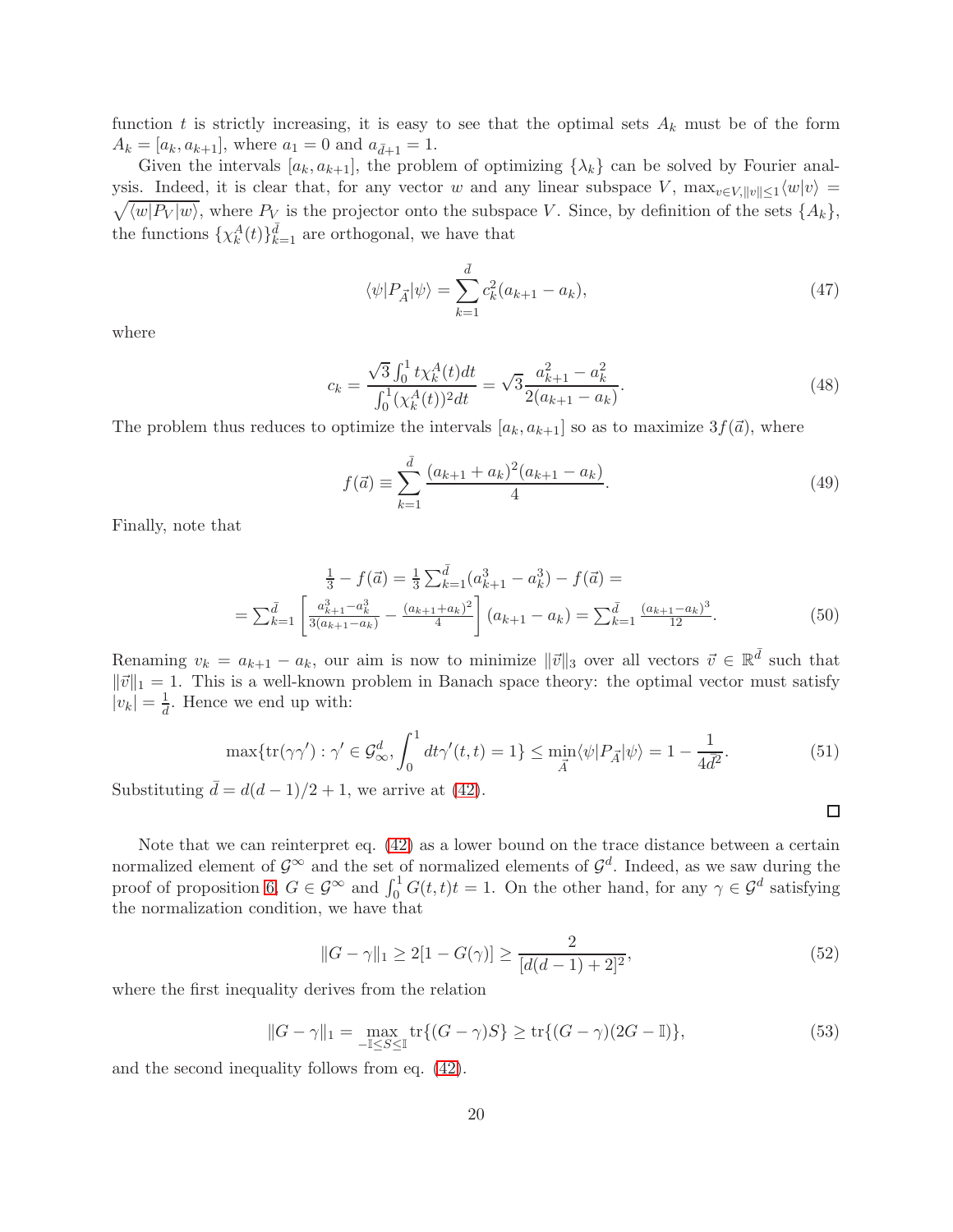### 4.2 General algorithm

Now that we have proven that the general problem makes sense, the next question to ask ourselves is how to solve it in general. That is, given an n-variate gaussian probability distribution with covariance matrix  $\gamma$ , how can we determine if it can be generated through independent *n*-tuples of microscopic variables  $(x_1^l, x_2^l, ..., x_n^l) \in \{\lambda_1^l, ..., \lambda_d^l\}^n$ ?

A blind application of Theorem [2](#page-6-0) leads one to the following semidefinite program [\[13\]](#page-30-6):

<span id="page-20-0"></span>min 0 s.t.  $\gamma_{ij}=\sum$  $\vec{c}, \vec{c}$  $\sum$ a,b  $\Gamma(\vec{c}, \vec{c}')^{ab}_{ij} \cdot Z_{ab}(\vec{c}, \vec{c}'),$  $Z(\vec{c}, \vec{c}') > 0.$  $) \geq 0.$  (54)

Indeed, one can see that the covariance matrix  $\gamma$  generated by an arbitrary microscopic distribution  $p(a_1, a_2, \ldots)$  is equal to

$$
\gamma_{ij} = \sum_{a,b} [p_{ij}(a,b) - p_i(a)p_j(b)] \lambda_a \lambda_b = \sum_{a,b} \sum_{\vec{c},\vec{c}'} \mu_{\vec{c},\vec{c}'} \Gamma_{ij}^{ab}(\vec{c},\vec{c}') \lambda_a \lambda_b =
$$
  
\n
$$
= \sum_{a,b} \sum_{\vec{c},\vec{c}'} \mu_{\vec{c},\vec{c}'} \Gamma_{ij}^{ab}(\vec{c},\vec{c}') \lambda_a \lambda_b =
$$
  
\n
$$
= \sum_{\vec{c},\vec{c}'} \sum_{a,b} \Gamma_{ij}^{ab}(\vec{c},\vec{c}') Z_{ab}(\vec{c},\vec{c}'), \tag{55}
$$

with  $Z_{ab}(\vec{c}, \vec{c}') \equiv \mu_{\vec{c}, \vec{c}'} \lambda_a \lambda_b$ . By convexity, we thus have that program [\(54\)](#page-20-0) defines a set of matrices that contains  $\mathcal{G}_n^d$ .

Conversely, let  $\gamma = \sum_{a,b} \Gamma_{ij}^{ab} \cdot Z_{ab}$ , where  $\Gamma$  is a naked covariance matrix and  $Z \geq 0$ . Then one can Gram-decompose Z as  $Z_{ab} = \sum_{i=1}^{d} \lambda_a^i \lambda_b^i$ , and so  $\gamma$  is generated by the d n-tuples  $(x_1^i, ..., x_n^i) \in$  $\{\lambda_1^i, ..., \lambda_d^i\}^n, i = 1, ..., d.$ 

It follows that program [\(54\)](#page-20-0) completely characterizes the set  $\mathcal{G}_n^d$ .

Program [\(54\)](#page-20-0) is, though, unnecessarily inefficient. Notice, for instance, that the covariance matrices do not change if we fix  $\lambda_1 = 0$ . Consequently, the matrices  $Z(\vec{c}, \vec{c})$  can be taken of size  $(d-1)\times(d-1)$ . Notice as well that certain pairs of points  $(\vec{c}, \vec{c}')$  and  $(\vec{d}, \vec{d}')$  actually codify the same information: for example, the matrices  $\vec{w}(\vec{c}, \vec{c}')\vec{w}(\vec{c}, \vec{c}')^T$  and  $\vec{w}(\vec{c}', \vec{c})\vec{w}(\vec{c}', \vec{c})^T$  are identical. Also, in the case  $d = n = 3$  the vectors

$$
w_1 = \lambda_2 - \lambda_1, w_2 = \lambda_1 - \lambda_3, w_3 = \lambda_2 - \lambda_3,
$$
\n(56)

and

$$
w_1 = \lambda_2 - \lambda_1, w_2 = \lambda_3 - \lambda_2, w_3 = \lambda_3 - \lambda_1,
$$
\n(57)

although seemingly very different, actually contain the same information (namely, that  $w_1$  and  $w_2$ are free and  $w_3 = w_1 + w_2$ ). Likewise, the matrices generated by a vector of the form

$$
w_1 = \lambda_2 - \lambda_1, w_2 = 0, w_3 = \lambda_2 - \lambda_1
$$
\n(58)

are among the ones generated by any of the other two vectors.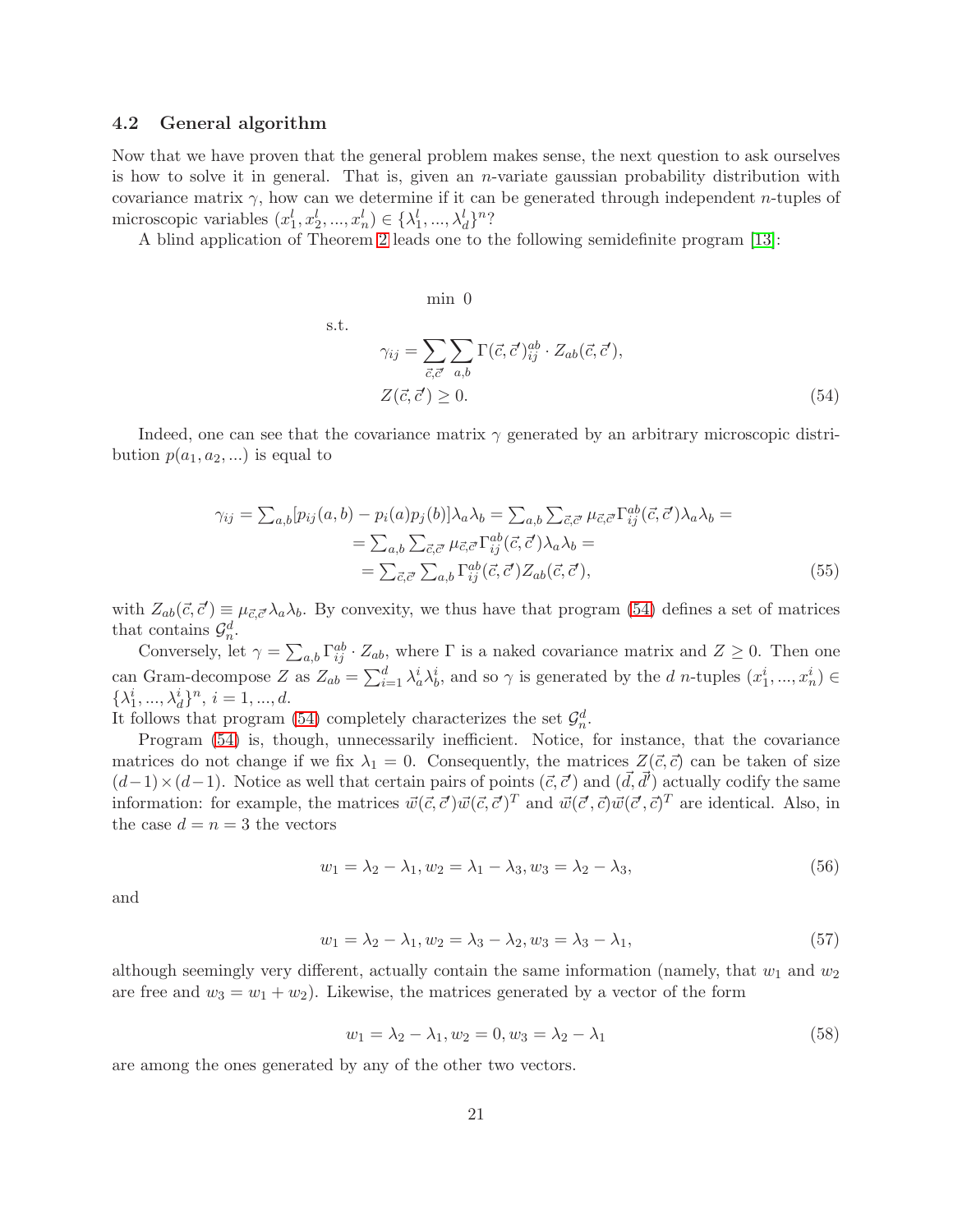How to avoid this redundancy? The solution is to divide the set of possible points  $\{1, ..., d\}^n$  ×  $\{1, ..., d\}$ <sup>n</sup> into different classes and choose just one representative (if any) of each class for the semidefinite program. The classification we propose is based on the following fact: given  $\vec{c}, \vec{c}'$ , one can always find a unique parametric representation for  $\vec{w}$  of the form  $\vec{w} = P\vec{t}$ , with P being an  $n \times (d-1)$  matrix with entries in  $\{-1,0,1\}$  and satisfying the properties:

- 1. The first non-zero row of  $P$  is  $(1,0, \ldots, 0)$ .
- 2. Let  $N(j)$  denote the greatest from left to the right non-zero index of rows 1, 2, ..., j. Then,  $N(j + 1) \le N(j) + 1$ .
- 3. If  $N(j + 1) = N(j) + 1$ , then  $P_{j+1,k} = \delta_{k,N(j+1)}$ .

The intuition behind this canonical form is that those rows j where  $N(j) = N(j-1) + 1$  are independent parameters, while any other row k is a linear combination of the first  $N(k)$  'independent rows'. From the proof of Lemma [5](#page-15-2) it is clear that the entries of P have to be 0's and  $\pm 1$ 's.

Notice that if for some matrix  $P, N(n) < d-1$ , then the covariance matrices generated by P are a subset of those generated by a modified matrix  $P'(P)$  where we have made  $d-1-N(n)$  dependent rows independent. In sum, we have only to consider those matrices P satisfying conditions 1-3 and generated by a couple of points  $\{\vec{c}, \vec{c}'\}$  such that  $N(n) = d - 1$ . We will call  $\mathcal{P}_n^d$  the set of all such matrices. Note that  $\mathcal{P}_n^{n+1} = \{\mathbb{I}\}.$ 

To clarify these ideas, consider the case  $n = d = 3$ . Then, one can check that the elements of  $\mathcal{P}_3^3$  are:

$$
P_1 = \begin{pmatrix} 0 & 0 \\ 1 & 0 \\ 0 & 1 \end{pmatrix}, P_2^i = \begin{pmatrix} 1 & 0 \\ i & 0 \\ 0 & 1 \end{pmatrix}, P_3^{i,j} = \begin{pmatrix} 1 & 0 \\ 0 & 1 \\ i & j \end{pmatrix},
$$
(59)

with  $i, j \in \{0, \pm 1\}$ . And, consequently, a  $3 \times 3$  covariance matrix  $\gamma$  belongs to  $\mathcal{G}_3^3$  iff

$$
\gamma = P_1 Z_1 (P_1)^T + \sum_{i=0,1,-1} P_2^i Z_2^j (P_2^i)^T + \sum_{i,j=0,1,-1} P_3^{i,j} Z_3^{i,j} (P_3^{i,j})^T, \tag{60}
$$

for some  $2 \times 2$  positive semidefinite matrices  $Z_1, Z_2^j, Z_3^{i,j}$ .

How does this set of covariance matrices look like? Figure [\(5\)](#page-22-0) shows a plot of the regions  $R^d \equiv \{(\vec{v}_1^T \gamma \vec{v}_1, \vec{v}_2^T \gamma \vec{v}_2) : {\rm tr}(\gamma) = 1, \gamma \in \mathcal{G}_3^d\}, \text{ for } d = 2, 3, 4, \text{ with } \vec{v}_1^T = (1, 2, 4), \vec{v}_2^T = (4, 2, 1).$ We used the MATLAB package *YALMIP* [\[8\]](#page-30-7) in combination with  $SeDuMi$  [\[12\]](#page-30-8) to perform the numerical calculations. The sets  $\mathcal{G}_3^3$  and  $\mathcal{G}_3^4$ , although very different from  $\mathcal{G}_3^2$ , seem quite similar to each other in this two-dimensional slice.

Let us finish with a remark on the applicability of the former results. Notice that program [\(54\)](#page-20-0) is only valid if the events that generate the tuple production occur with probablity  $\nu = 1$  during the course of the experiment. In case  $\nu$  is completely unknown, the expression for the covariance matrix  $\gamma$  shall be complemented with another summand of the form

<span id="page-21-0"></span>
$$
\sum_{a,b,\vec{c}} \delta(a,c_i)\delta(b,c_j) Y_{ab}(\vec{c}),\tag{61}
$$

with  $Y(\vec{c}) \ge 0$  for all  $\vec{c} \in \{1, ..., d\}^n$  (see Section [3.6\)](#page-14-2). Moreover, in the regime  $\nu \ll 1$ , only this summand should appear in  $\gamma$ 's decomposition. As before, by exploiting redundancies, one can simplify eq. [\(61\)](#page-21-0) to a great extent.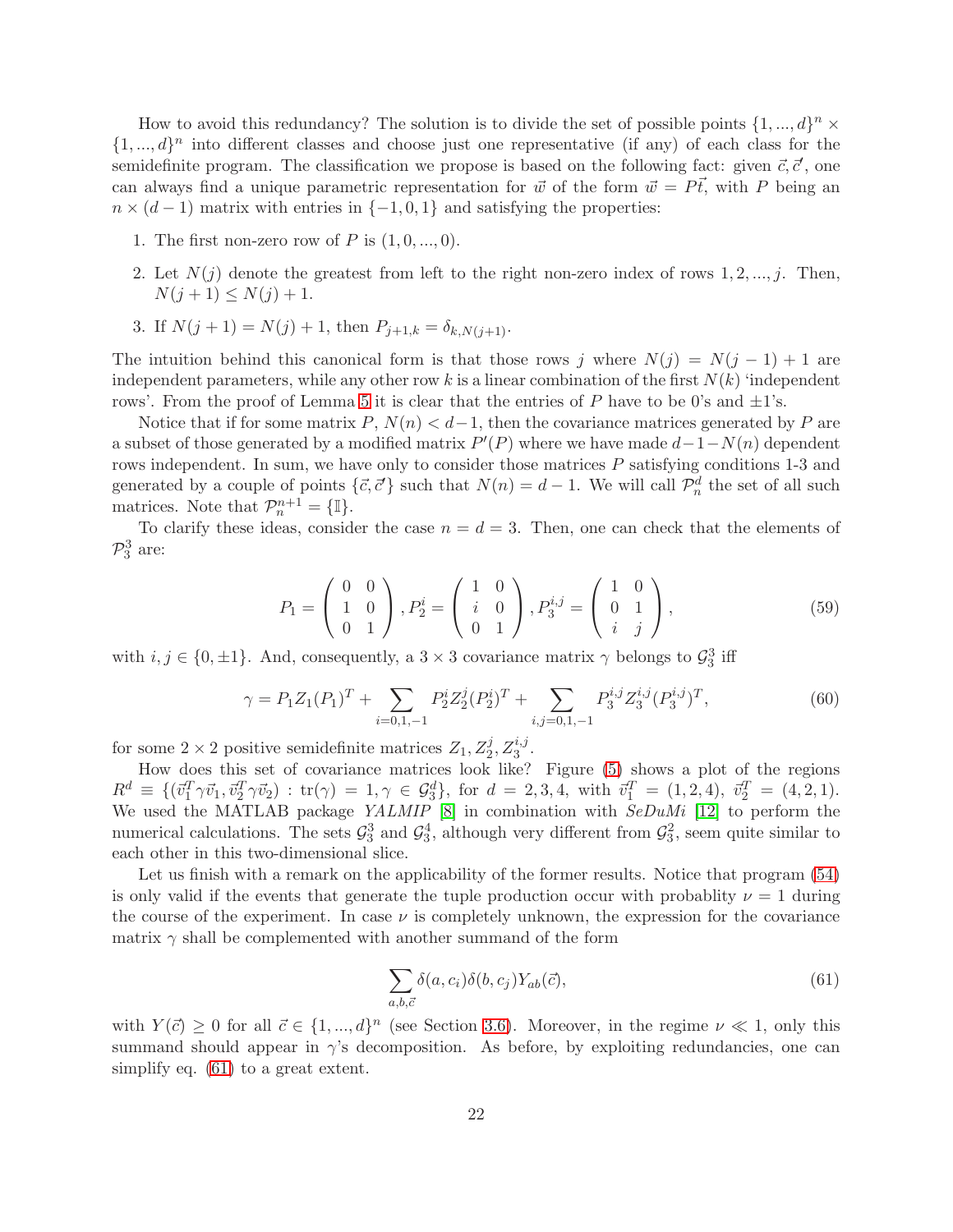

<span id="page-22-0"></span>Figure 5: Free outcomes. A slice of the accessible regions of normalized  $3 \times 3$  covariance matrices generated by tuples of two, three and four-valued microscopic variables.

### 4.3 The dual problem

Given that  $\mathcal{G}_n^d$  is a cone, an alternative way to characterize it is through *linear witnesses*, i.e.,  $n \times n$ matrices G with the property that  $tr(G\gamma) \geq 0$  for all  $\gamma \in \mathcal{G}_n^d$ , but such that there exist general covariance matrices  $\gamma' \in \mathcal{G}_n^{n+1}$  with  $\text{tr}(G\gamma') < 0$ . According to what we have seen, in order to certify that G is indeed a witness for  $\mathcal{G}_n^d$  all we have to do is to check that  $G \not\geq 0$  and that  $P^TGP \geq 0$  for all  $P \in \mathcal{P}_n^d$ . The proof is trivial.

A comparison between the structure of  $\mathcal{G}_n^d$  and those of the sets of classical and quantum correlations is in order. Given a linear functional  $\{\ddot{B}_{ab}^{xy}\}$ , in order to verify that  $\sum_{a,b,x,y} B_{ab}^{xy} P(a,b|x,y) \ge 0$ holds for classical distributions  $P(a, b|x, y)$ , one has to calculate a finite number of real numbers (the evaluation of B in the extreme points of the classical polytope) and check that all of them are greater or equal than 0. On the other hand, to prove that the inequality holds true for quantum distributions, one would have to show that the (infinitely many) Bell operators that result when we substitute  $P(a, b|x, y)$  by projectors of the form  $E_a^x \otimes F_b^y$  $b<sub>b</sub><sup>y</sup>$  are positive semidefinite.

In contrast, certifying that  $G(\gamma) \geq 0$  for all  $\gamma \in \mathcal{G}_n^d$  amounts to evaluate a finite number of matrices and check that each of them is positive semidefinite. At a purely mathematical level, the set  $\mathcal{G}_n^d$  is thus very interesting, since its behavior is intermediate between the sets of classical and quantum correlations.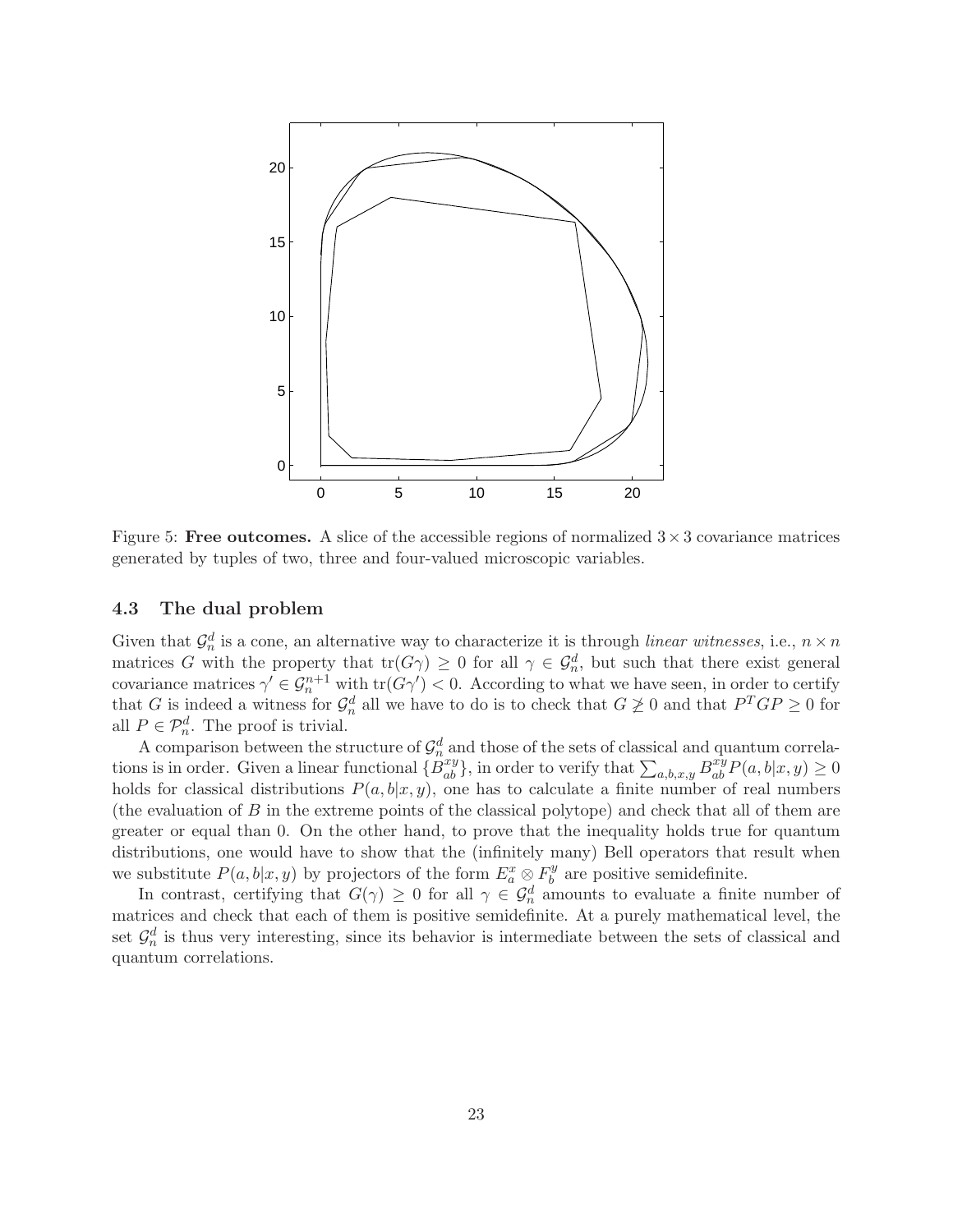# 5 Problem complexity

Despite our simplifications, the computational power required to run the algorithms presented above to solve the  $\mathcal{G}_n^d$ -membership problem grows very fast with n. This makes one wonder whether it is possible to find simpler schemes to characterize finitely-generated gaussian distributions. In this section we will show a negative result in that direction: deciding whether a given matrix  $\gamma$  belongs to  $\mathcal{G}_n^2$  is a strong NP-hard problem. That is, there exists a polynomial  $q(n)$  such that the membership problem for the set  $C_n = \{ \gamma \in \mathcal{G}_n^2 | tr(\gamma) = 1 \}$  cannot be decided efficiently with precision better than  $\frac{1}{q(n)}$  in euclidean norm unless  $P = NP$ .

This result is a trivial consequence of two recent contributions. One, due to Liu [\[7,](#page-30-9) Proposition 2.8], reduces the problem to linear optimization over  $C_n$  with inverse polynomial precision. Verifying the hypotheses of Liu's result is trivial in our particular case. Then, one can invoke the following result of Bhaskara et al. [\[1,](#page-30-1) Appendix B] and notice that QPRATIO is nothing but a linear optimization over  $C_n$ .

**Proposition 7.** There exist two absolute constants  $\alpha > \beta$  such that, given a matrix A with coefficients bounded by 1 and zeros in the diagonal, it is NP-hard to distinguish between a solution  $\geq \alpha$ and a solution  $\leq \beta$  in the following problem, called QPRATIO:

<span id="page-23-1"></span>
$$
\max_{\{1,-1,0\}^n} \frac{\sum_{i \neq j} A_{ij} x_i x_j}{\sum_i x_i^2}.
$$
\n(62)

Indeed, note that eq. [\(62\)](#page-23-1) is equal to  $\max\{\text{tr}(A\gamma): \gamma \in C_n\}.$ 

As a final remark, our manuscript shows a natural context where the maximization problem QPRATIO appears, which can foster the recently initiated research on this problem within the computer science community.

# <span id="page-23-0"></span>6 Connection with quantum non-locality

There exist situations where several macroscopic variables are at stake, but nevertheless the probability density  $p(X_1, \ldots, X_n, Y_1, \ldots, Y_n)$  is not experimentally accessible (actually, it may not even exist). This is the case when two parties, call them Alice and Bob, are allowed to interact with their respective ensembles before a measurement is carried out. In such scenarios, for each possible pair of interactions z, t, Alice and Bob will be able to estimate the marginals  $p(X_z, Y_t|z, t)dX_z dY_t$ , see Fig-ure [6.](#page-24-0) Moreover, if Alice and Bob's operations are space-like separated, then  $p(X_z|z,t) = p(X_z|z,t')$  $(p(Y_t|z,t) = p(Y_t|z',t)),$  for all  $t, t'(z, z').$ 

Suppose now that all such probability densities happen to be gaussian. A plausible explanation Alice and Bob may come up with is that, whenever they perform an experiment, there is an event in some intermediate region between their labs that produces  $N \gg 1$  independent pairs of d-leveled particles. By conservation of linear momentum, two particle beams are thus produced, one directed to Alice and another one, to Bob. The action of Alice's (Bob's) interaction  $z(t)$  affects individually the state of each particle in her (his) beam. After such an interaction, the particles impinge on a simple detector, that produces a state-dependent signal for each incident particle, and Alice and Bob's readings are precisely proportional to such a sum of signals.

While the particles in each pair will not be necessarily identical, it is not unreasonable to assume that Alice's (Bob's) interaction does not change the nature of such particles, but only their level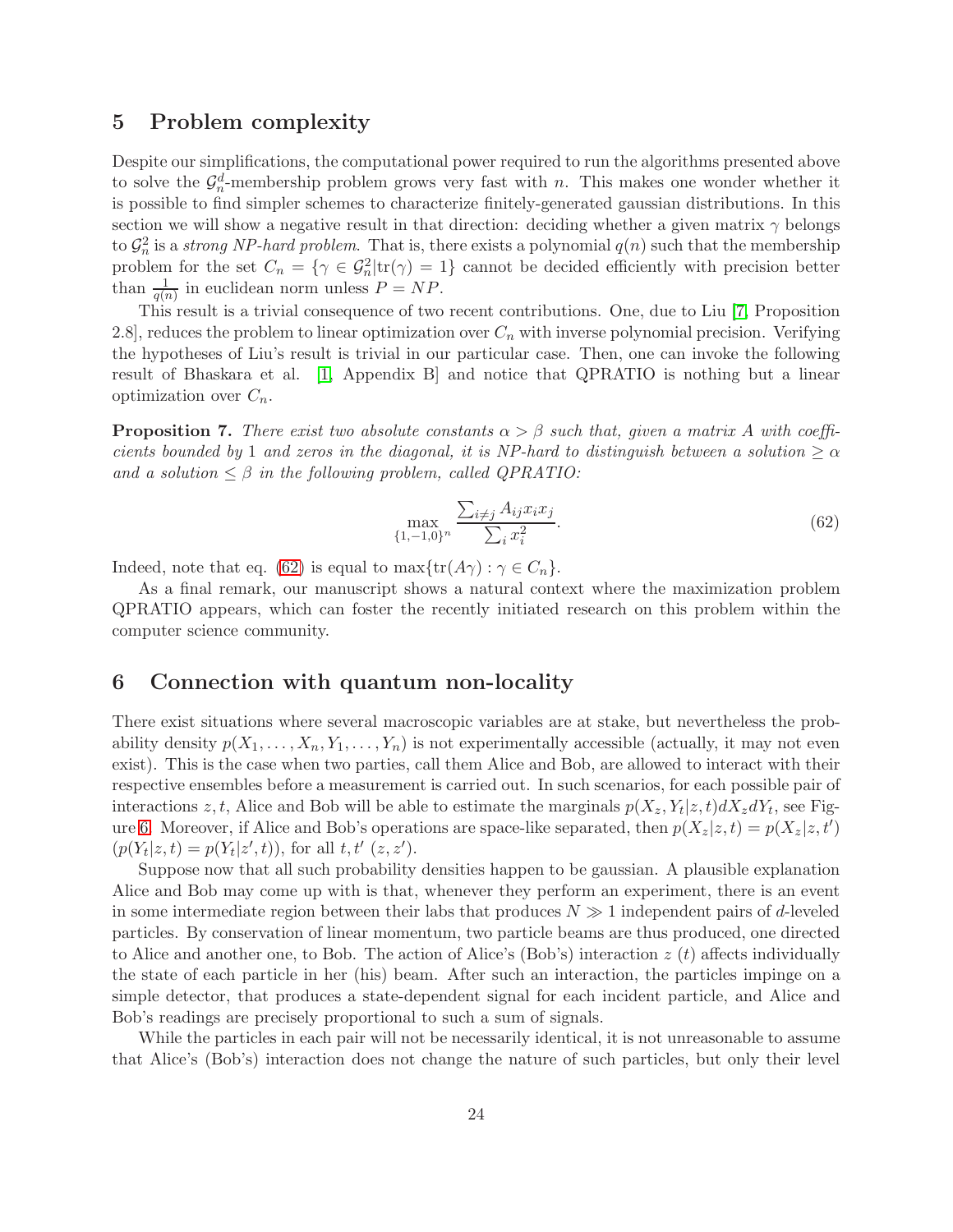

<span id="page-24-0"></span>Figure 6: Bipartite macroscopic quantum experiment. Alice and Bob receive each a beam of correlated particles, with which they are allowed to interact in some ways z and t before they reach the detectors. Consequently, they are able to estimate the probability densities  $P(X_z, Y_t|z, t) dX_z dY_t$ . If their measurements are sufficiently coarse-grained (but precise enough to detect fluctuations in the values of  $X_z, Y_t$ , this set of gaussian marginal distributions will always admit a local hidden variable model, that is, a classical explanation.

probability distribution. That is, even though  $\lambda_a^z \neq \lambda_a^t$ , it is natural to suppose that  $\lambda_a^z = \lambda_a^{z'}$  $z_{a}^{\prime}$  ,  $\lambda_b^t = \lambda_b^{t'}$  $b<sup>t</sup>$ . We will introduce the notation  $\mathcal{G}_{n_A,n_B}^{d_A,d_B}$  to denote the set of gaussian distributions with  $n_A$  ( $n_B$ ) macroscopic variables associated to Alice (Bob), generated by  $d_A(d_B)$ -identically-valued classical systems.

Due to Macroscopic Locality (ML) [\[9\]](#page-30-3), for any set of pairs of gaussian distributions

$$
\{p(X_z, Y_t|z, t)dX_z dY_t\}_{z,t}
$$
\n
$$
(63)
$$

generated in a quantum bipartite experiment, there is always a global probability distribution  $p(X_1, ..., X_n, Y_1, ..., Y_n)$  that admits  $\{p(X_z, Y_t|z, t)dX_z dY_t\}_{z,t}$  as marginals.

One way to interpret this result is that the outcome of any macroscopic quantum experiment can be explained by a classical particle model, where each classical particle reaching Alice's (Bob's) lab produces a current proportional to  $X_z(Y_t)$ , according to the distribution  $p(X_1, ..., X_n, Y_1, ..., Y_n)$ . This classical theory, though, seems unnecessarily convoluted: note that, independently of the number of levels  $d_q$  in the original quantum experiment, the corresponding classical particles have a continuous spectrum. One thus wonders if there exists a simpler mapping between quantum and classical macroscopic systems that preserves the finite cardinality of the microscopic spectrum. In other words, given a macroscopic quantum experiment with  $d_q < \infty$ , is it always possible to find a classical description with  $d_c < \infty$ ?

In this section we will answer this question in the negative. More concretely, we will prove that, in order to reproduce quantum macroscopic experiments involving many copies of the maximally entangled two-qubit state  $(d_q = 2)$ , one needs to conjure up classical models with particles of infinitely many levels  $(d_c = \infty)$ . So, in a sense, quantum non-locality leaves some signature at the macroscopic level.

Take the following functional, based on the chain inequality [\[3\]](#page-30-10):

<span id="page-24-1"></span>
$$
G_n(\{\langle \bar{X}_j \bar{Y}_k \rangle\}) = \sum_{k=1}^n \langle \bar{X}_k \bar{Y}_k \rangle + \sum_{k=1}^{n-1} \langle \bar{X}_{k+1} \bar{Y}_k \rangle - \langle \bar{X}_1 \bar{Y}_n \rangle, \tag{64}
$$

where  $\bar{X}_k \equiv X_k - \langle X_k \rangle, \bar{Y}_k \equiv Y_k - \langle Y_k \rangle$ , and consider the problem of minimizing it under the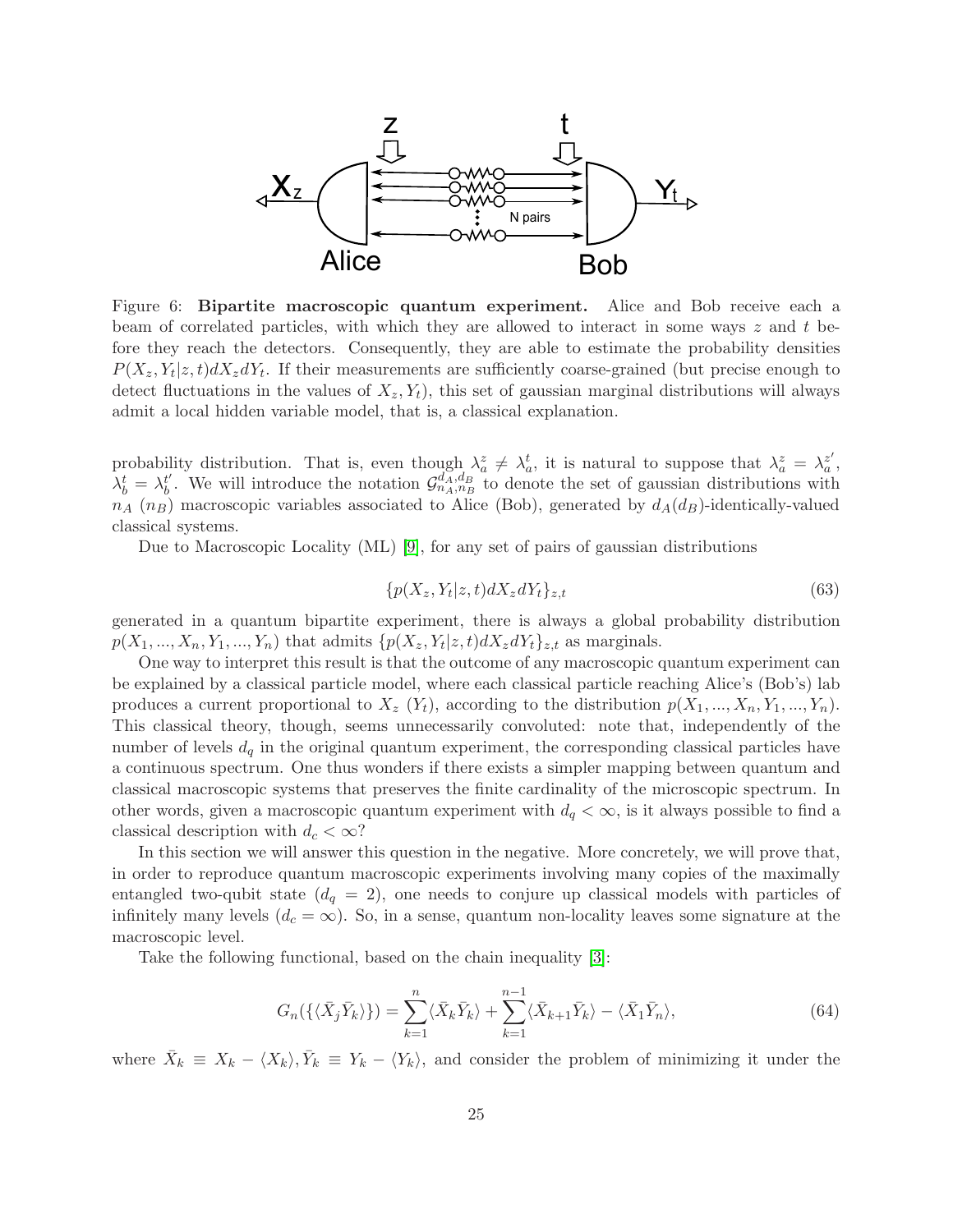assumption that

$$
\sum_{k=1}^{n} \langle \bar{X}_k^2 \rangle + \sum_{k=1}^{n} \langle \bar{Y}_k^2 \rangle = 1.
$$
\n(65)

Then we have the following proposition.

<span id="page-25-0"></span>**Proposition 8.** For any n, the minimal value of  $(64)$  compatible with Macroscopic Locality is equal to  $g_n^* \equiv -\cos\left(\frac{\pi}{2n}\right)$  $\left(\frac{\pi}{2n}\right)$ , and can be attained by performing equatorial measurements over the two-qubit singlet state  $\frac{1}{\sqrt{2}}$  $\frac{1}{2}(|0\rangle_A|1\rangle_B - |1\rangle_A|0\rangle_B).$ 

Proof. From ML we know that, for any set of bipartite marginal distributions, there exists a classical model reproducing the observable second momenta of our macroscopic variables. It follows that optimizing  $G_n(\{\langle \bar{X}_j \bar{Y}_k \rangle\})$  against all two-point correlators compatible with ML is equivalent to an optimization over all trace-one positive semidefinite matrices  $\gamma$ . By convexity, we can thus take  $\gamma = \vec{w}(\vec{w})^T$ , with  $\vec{w} \in \mathbb{R}^{2n}$ ,  $\|\vec{w}\| = 1$ .

Consequently, minimizing  $G_n$  is equivalent to optimize

$$
G_n(\vec{w}^A, \vec{w}^B) = \sum_{k=1}^n w_k^A w_k^B + \sum_{k=1}^{n-1} w_{k+1}^A w_k^B - w_1^A w_n^B
$$
\n(66)

over all vectors  $\vec{w}^A, \vec{w}^B \in \mathbb{R}^n$  such that  $\|\vec{w}^A\|^2 + \|\vec{w}^B\|^2 = 1$ .

So let us first optimize  $\vec{w}^A$ . We have that

$$
G(\vec{w}^A, \vec{w}^B) = \sum_{k=2}^n w_k^A \cdot (w_k^B + w_{k-1}^B) + w_1^A \cdot (w_1^B - w_n^B) \ge
$$
  
 
$$
\ge -\sqrt{\sum_{k=2}^n (w_k^B + w_{k-1}^B)^2 + (w_1^B - w_n^B)^2} ||\vec{w}^A||. \tag{67}
$$

Our new task is thus to maximize

<span id="page-25-1"></span>
$$
G'(\vec{w}^B) \equiv \sum_{k=2}^{n} (w_k^B + w_{k-1}^B)^2 + (w_1^B - w_n^B)^2,
$$
\n(68)

Note that we can express  $G'(\vec{w}^B)$  as  $(\vec{w}^B)^T G' \vec{w}^B$ , where  $G'$  is an  $n \times n$  matrix whose non-zero components are

$$
G'_{i,i} = 2, \text{ for } i = 1, ..., n
$$
  
\n
$$
G'_{i,i+1} = G'_{i+1,i} = 1, \text{ for } i = 1, ..., n-1
$$
  
\n
$$
G'_{1,n} = G'_{n,1} = -1.
$$
\n(69)

Gathering intuition from circulant matrices, we try the ansatz  $w_k^B = e^{i\alpha k}$  for the eigenvectors of G′ . One finds that

$$
(G'\vec{w}^B)_k = 2e^{i\alpha k} + e^{i\alpha k + 1} + e^{i\alpha k - 1} = 2[1 + \cos(\alpha)]w_k^B,
$$
\n(70)

for  $k = 2, ..., n - 1$ . However,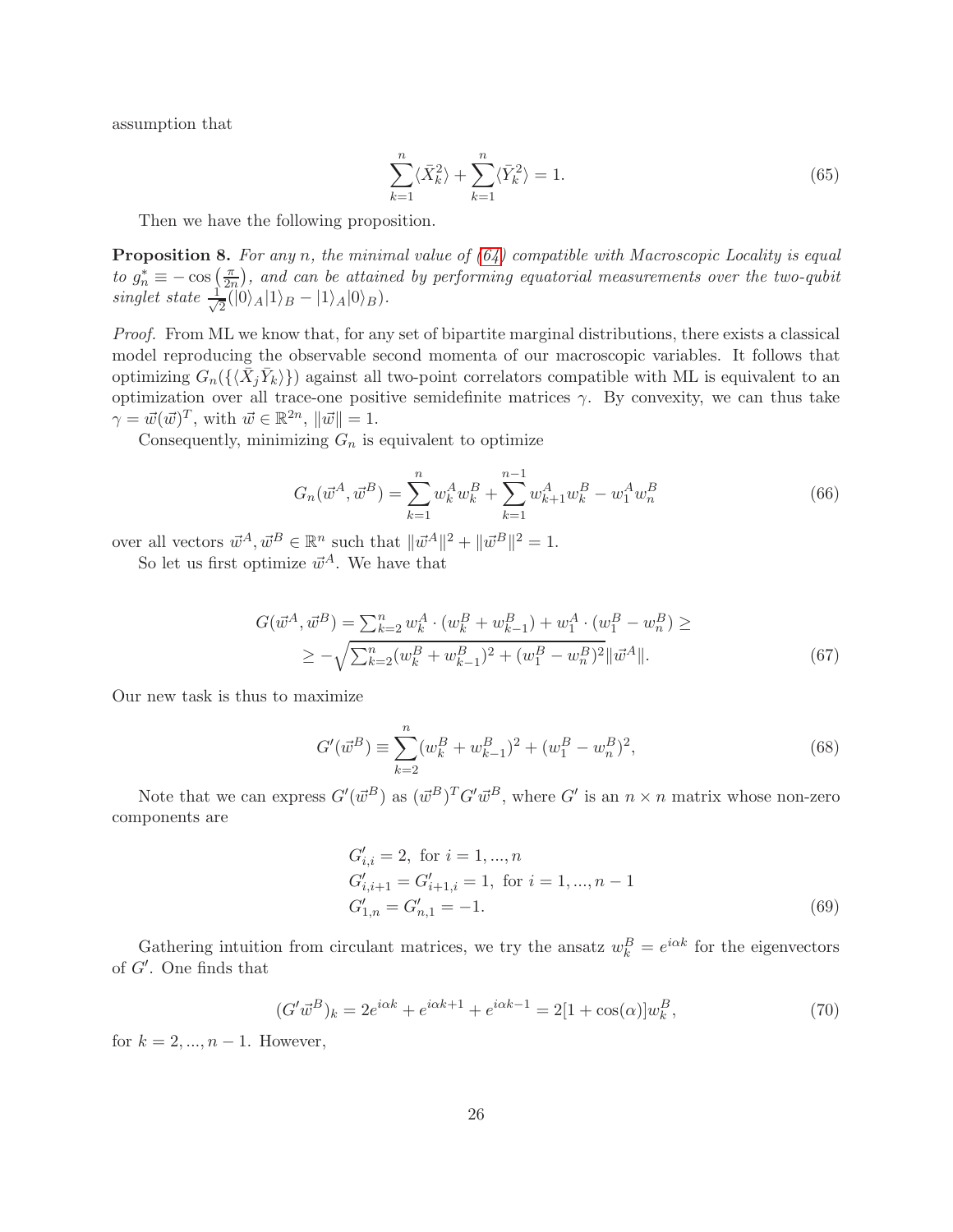$$
(G'\vec{w}^B)_1 = 2e^{i\alpha} - e^{i\alpha n} + e^{2i\alpha}.
$$
  
\n
$$
(G'\vec{w}^B)_n = 2e^{i\alpha n} + e^{i\alpha(n-1)} - e^{i\alpha}.
$$
\n(71)

We circumvent this problem by imposing that  $e^{i\alpha(n+1)} = -e^{i\alpha}$ . This leads to  $\alpha = (2l+1)\pi/n$ , with  $l = 0, 1, ..., n - 1$ . This ansatz thus allows us to recover all eigenvectors of G'. The greatest eigenvalue is  $2(1 + \cos(\pi/n))$ , and it is attained by the vectors  $\{w_k \propto e^{i\pi k/n}\}\$  and  $\{w_k \propto e^{-i\pi k/n}\}\$ , or, equivalently, by any vector of the form  $\{w_k = \sqrt{2}\sin(k\pi/n + \delta)\}\)$ . The space generated by such vectors will be denoted by  $W$ , and will play an important role in the proof of Proposition [10.](#page-27-0)

Coming back to our present problem, we have that the minimum value of [\(64\)](#page-24-1) upon no restrictions on the gaussian distribution is equal to

$$
-\sqrt{2\left[1+\cos\left(\frac{\pi}{n}\right)\right]}\max_{\|\vec{w}^A\|^2+\|\vec{w}^B\|^2=1} \|\vec{w}^A\|\|\vec{w}^B\| = -\cos\left(\frac{\pi}{2n}\right). \tag{72}
$$

To complete the proof we thus have to show that the above value can be attained in a macroscopic experiment where many particle pairs in the singlet state are produced and Alice and Bob's interactions correspond to projective equatorial measurements of such particles.

It is straightforward that the measurements

$$
\hat{x}_k = \cos(\psi_k)\sigma_x + \sin(\psi_k)\sigma_z, \hat{y}_k = \cos(\phi_k)\sigma_x + \sin(\phi_k)\sigma_z, \tag{73}
$$

with  $\psi_k = \frac{(k-1)\pi}{n}$ ,  $\phi_k = \frac{(2k-1)\pi}{3n}$  on both sides of a singlet state saturate the bound  $g_n^*$ , provided that we assign the values  $\{\frac{1}{2n}\}$  $\frac{1}{2n}, -\frac{1}{2n}$  $\frac{1}{2n}$  to each possible outcome.

We just saw that bi-valued quantum variables suffice to attain the minimum value  $g_n^*$  of  $G_n(\{\langle \bar{X}_j \bar{Y}_k \rangle\})$ . How does this number relate to the minimal value attainable through classical systems of dimensions  $d_A, d_B$ ? The following proposition studies the limits of the  $d_A = \infty, d_B = 2$ scenario.

**Proposition 9.** The minimal value of  $\{tr(G_n \gamma) : tr(\gamma) = 1, \gamma \in \mathcal{G}_{n,n}^{\infty,2}\}\$ is

$$
g_n^2 \equiv -\sqrt{1 - \frac{1}{2(n-1)}}.\tag{74}
$$

 $\Box$ 

Note that  $g_n^* < g_n^2$  for  $n > 2$ . Moreover,  $\lim_{n \to \infty} \frac{1 + g_n^*}{1 + g_n^2} = 0$ .

*Proof.* Following the proof of Proposition [8,](#page-25-0) we just have to maximize [\(68\)](#page-25-1) for  $\vec{w}^B \in \{0, \pm \Delta\}^n$  as a function of  $\|\vec{w}^B\|$ . Note that the minus sign in [\(68\)](#page-25-1) between entries 1 and *n* destroys translational invariance. However, we can displace it to any position  $k$  of the chain by performing the change of coordinates  $w_i^B \to -w_i^B$ , for  $i \leq k$ . Now, suppose that  $\vec{w}^B \in {\{\pm \Delta, 0\}}^n$  has exactly  $s \geq 1$  null entries, choose the first site k such that  $w_k^B = 0$  and  $w_{k-1}^B \neq 0$ , and place the minus sign between k and  $k-1$ . That way, for the purposes of maximizing  $G'(\vec{w}^B)$ , we can always choose the non-zero components equal to  $\Delta$ .

Imagine now that all sites except site k are equal to  $\Delta$ , giving a value  $G'(\vec{w}^B) = 4\Delta^2(n-1)$ . We are now going to place the remaining  $s - 1$  zeros in the chain starting from site k and in increasing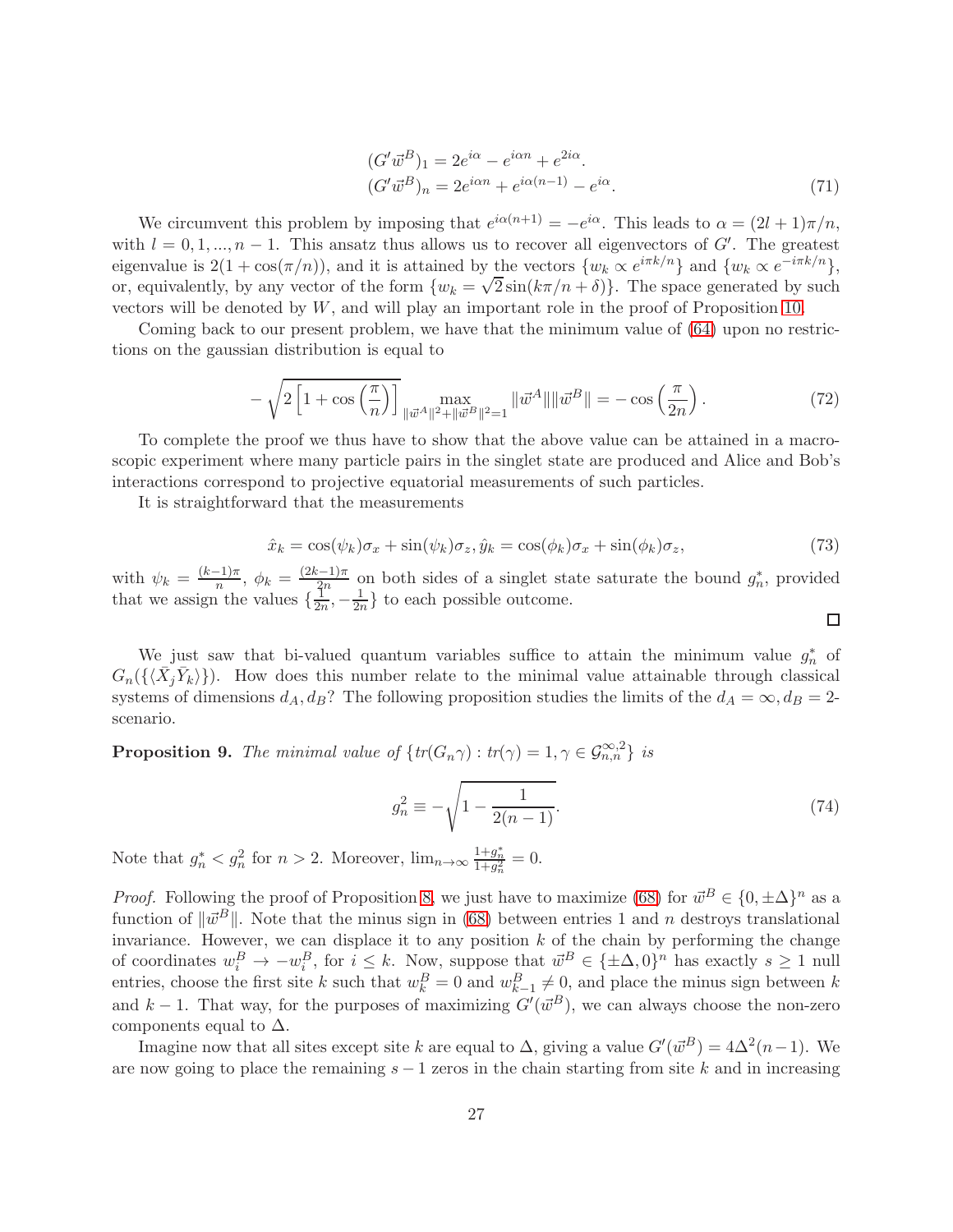order in such a way as to maximize the value of  $G'(\vec{w}^B)$ . While 'nullifying' each site i, we find two different situations:

- 1. The sites  $(i-1,i,i+1)$  are of the form  $0-\Delta-\Delta$  and we substitute the middle one by a 0, i.e., we will have  $0-0-\Delta$ . In that case, the value of  $G'(\vec{w}^B)$  will decrease by an amount of  $4\Delta^2$ .
- 2. The sites  $(i-1, i, i+1)$  are of the form  $\Delta \Delta \Delta$ , we substitute the middle one by a 0. That way, we arrive at  $\Delta - 0 - \Delta$ , and the corresponding decrease in  $G'(\vec{w}^B)$  is equal to  $6\Delta^2$ .

It follows that, in order to maximize  $G'(\Delta)$  for a fixed number of zeros s, with  $n > s \geq 1$ , the best strategy is to place them all one after the other. The maximal value of  $G'(\vec{w}^B)$  is thus  $(4 - \frac{2}{n-3}) \|\vec{w}^B\|^2$ . The best situation is hence  $s = 1$ , in which case  $G'(\vec{w}^B) = (4 - \frac{2}{n-1}) \|\vec{w}^B\|^2$ . It only remains to consider the case  $s = 0$ . But it is immediate that then the maximum value of  $G'(\vec{w}^B)$  equals the slightly smaller (for  $n \geq 2$ ) value  $(4 - 8/n) \|\vec{w}^B\|^2$ .

The smallest value of [\(64\)](#page-24-1) under the assumption that Bob's microscopic variables are classical and bivalued is therefore

$$
\min_{\|\vec{w}^A\|^2 + \|\vec{w}^B\|^2 = 1} - \sqrt{\max_{\|\vec{u}\|=1} G'(\vec{u})} \|\vec{w}^A\|\|\vec{w}^B\| = -\sqrt{1 - \frac{1}{2(n-1)}}.
$$
\n(75)

The case  $d_A = \infty$ ,  $d_B > 2$  is much more difficult to analyze, and so this time we can only provide gross lower bounds  $h_n^d$  for  $g_n^d \equiv \min\{tr(G_n\gamma) : tr(\gamma) = 1, \gamma \in \mathcal{G}_{n,n}^{\infty,d}\}\.$  Such bounds, though, satisfy  $h_n^d > g_n^*$  for  $d \sim O(\sqrt{n})$ , thereby proving that no finitely-valued classical model can account for the macroscopic correlations we observe when we perform polarization measurements over different ends of a double beam of many photons in the maximally entangled state.

<span id="page-27-0"></span>**Proposition 10.** Let  $\frac{1}{2}d(d-1) + 3 \leq \lceil \frac{n}{2} \rceil$ . Then,  $g_n^d > g_n^*$ .

*Proof.* From the proof of Proposition [8,](#page-25-0) we have that, in order to attain  $g_n^*$ , Bob's vector has to be parallel to a vector in  $W$ , the 2-dimensional space of eigenvectors with minimum eigenvalue. Hence, if we manage to prove that  $\vec{w}^B$  cannot approximate any such vector, we are done.

Suppose then that  $\frac{1}{2}d(d-1)+3 \leq \lceil \frac{n}{2} \rceil$ , and call  $\vec{u}$  the (normalized) projection of  $\vec{w}^B$  onto  $W$ . Then, the number of different non-negative (or non-positive) entries  $\{\lambda_i - \lambda_j : i, j = 1, ..., d\}$  of  $\vec{w}^B$  is at most  $\lceil \frac{n}{2} \rceil$  $\lfloor \frac{n}{2} \rfloor - 2$ . Now, any unitary vector  $\vec{u} \in W$  is of the form  $u_k = \sqrt{\frac{2}{n}}$  $\frac{2}{n}\sin\left(\frac{\pi}{n}\right)$  $\frac{\pi}{n}k+\delta'$ . Identifying the  $(n + 1)^{th}$  entry with the first entry, we thus have that  $\vec{u}$  must have a sequence of consecutive entries of the form  $\pm \frac{\sqrt{2}}{n}$  $\frac{\sqrt{2}}{n}$  sin  $\left(\frac{\pi}{n}\right)$  $(\frac{\pi}{n}j+\delta), \text{ for } j=0...\lceil \frac{n}{2} \rceil$  $\frac{n}{2}$ ] – 2, with  $0 \leq \underline{\delta} < \frac{\pi}{n}$ . It follows that there exist at least two entries k, l such that  $w_k^B = w_l^B$  and  $u_k = \pm \sqrt{\frac{2}{n}}$  $\frac{2}{n}\sin(\pi m_k/n + \delta),$  $u_l = \pm \sqrt{\frac{2}{n}}$  $\frac{2}{n}\sin(\pi m_k/n + \delta)$ , with  $m_k, m_l \in \mathbb{N}, m_k \neq m_l$ . The minimum of the quantity  $\|\vec{w}^B - \vec{u}\|^2$ is thus lower bounded by

$$
\min_{\vec{u} \in W} \|\vec{w}^B - \vec{u}\|^2 \ge (w_l^B - u_l)^2 + (w_l^B - u_k)^2 \ge \frac{1}{2}(u_l - u_k)^2 \ge
$$
  
 
$$
\ge \min_{m_k \ne m_l} \frac{1}{n} [\sin (m_k \frac{\pi}{n} + \delta) - \sin (m_l \frac{\pi}{n} + \delta)]^2 \ge \frac{4}{n} \sin^2 (\frac{\pi}{2n}) \sin^2 (\frac{\pi}{n}) > 0,
$$
 (76)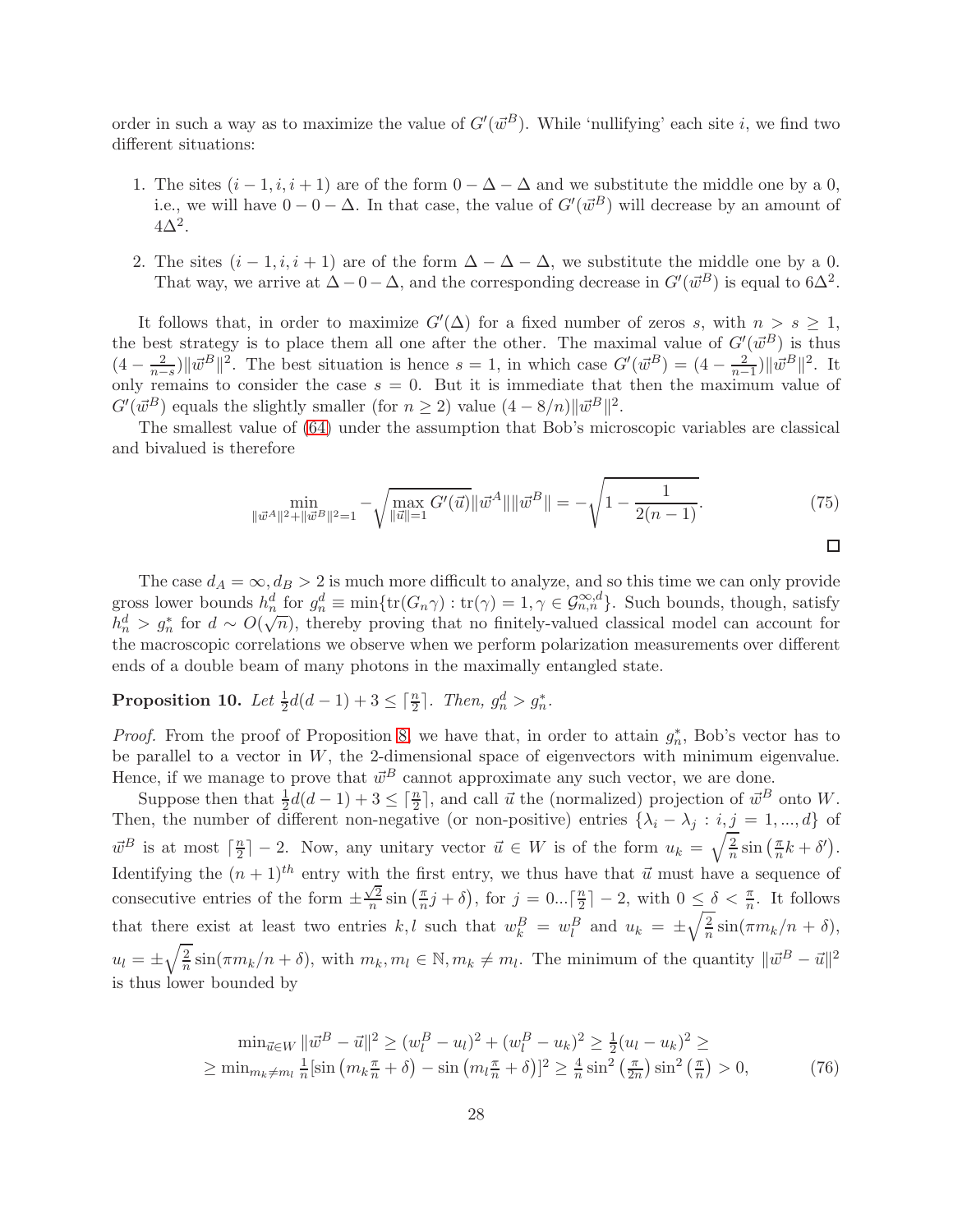where the last inequality follows from taking  $m_k = \lceil \frac{n}{2} \rceil$  $\left\lfloor \frac{n}{2} \right\rfloor - 2, m_l = \left\lceil \frac{n}{2} \right\rceil$  $\frac{n}{2}$  | - 3 and applying some trigonometric identities.

It follows that  $\vec{w}^B \notin W$ , and so the minimum  $g_n^*$  cannot be attained. It is straightforward to carry on this argument in order to find a horribly complicated lower bound on the difference  $g_n^d - g_n^*$ .

In view of this last witness  $G_n$ , whose maximal value was attained by quantum mechanical bivalued variables, one may be tempted to think that quantum dichotomic systems suffice to reproduce all gaussian marginal distributions arising in a bipartite scenario. However, such is not the case. Consider a scenario where Alice has only one interaction to choose from. Then we have the following result.

**Proposition 11.** Let Alice and Bob's macroscopic observables arise as sums of microscopic variables subject to the no-signalling constraint only, with  $d_A = 2$  and  $d_B = n$ . Then, the macroscopic variables satisfy:

<span id="page-28-1"></span>
$$
\frac{1}{2}\sqrt{\frac{4^n-1}{3}-\frac{1}{n}}\left[\langle \bar{X}\rangle^2+\sum_{k=1}^n\langle \bar{Y}_k\rangle^2\right]-\sum_{k=1}^n2^{k-1}\langle \bar{X}\bar{Y}_k\rangle\geq 0.\tag{77}
$$

This inequality can be violated by the classical matrix

$$
\gamma = \left(\begin{array}{c} w^A \\ \vec{w}^B \end{array}\right) \left(\begin{array}{c} w^A \\ \vec{w}^B \end{array}\right)^T,\tag{78}
$$

with  $w^A = 1$ ,  $w_k^B = \sqrt{\frac{3}{4^n}}$ .  $\frac{3}{4^n-1}2^{k-1}$ , for  $k = 1, ..., n$ .

Proof. Since Alice has only one interaction available, there exists a global probability distribution for the variables  $(x, y_1, ..., y_n)$  (take, for instance,  $p(a, b_1, ..., b_n) \equiv \frac{1}{p(a)^{n-1}} \prod_{i=1}^n p(a, b_i)$ ). It follows that we can regard the scenario as classical and apply the techniques developed so far. The problem thus reduces to minimizing the expression

$$
(\vec{v} \cdot \vec{w}^B)w^A,\tag{79}
$$

where  $v_i = 2^{i-1}, i = 1, ..., n$ , for a fixed value of  $\Vert \vec{w}^B \Vert^2 + (w^A)^2$ . Following the proof of Proposition [4,](#page-15-0) we have that  $\vec{w}^B \perp \vec{s}$ , with  $s_i = \chi_C(i) - \chi_D(i)$ , for two disjoint sets of outcomes C and D such that  $C \cup D \neq \emptyset$ . Using the same arguments, one concludes that  $|\vec{v} \cdot \vec{w}^B| \leq \sqrt{\|\vec{v}\|^2 - \frac{1}{n}}$  $\frac{1}{n} \| \vec{w^B} \|$ , and so we arrive at [\(77\)](#page-28-1).

$$
\Box
$$

# <span id="page-28-0"></span>7 Conclusion

In this paper we have shown that different microscopic spectra lead to different restrictions on the macroscopic probability distributions that result out of the convolution of a big number of independent microscopic systems. To put it in another way: it is possible to extract non-trivial information about the output structure of a microscopic system just by analyzing the corresponding gaussian macroscopic variables. We have shown that characterizing the set of all gaussian

 $\Box$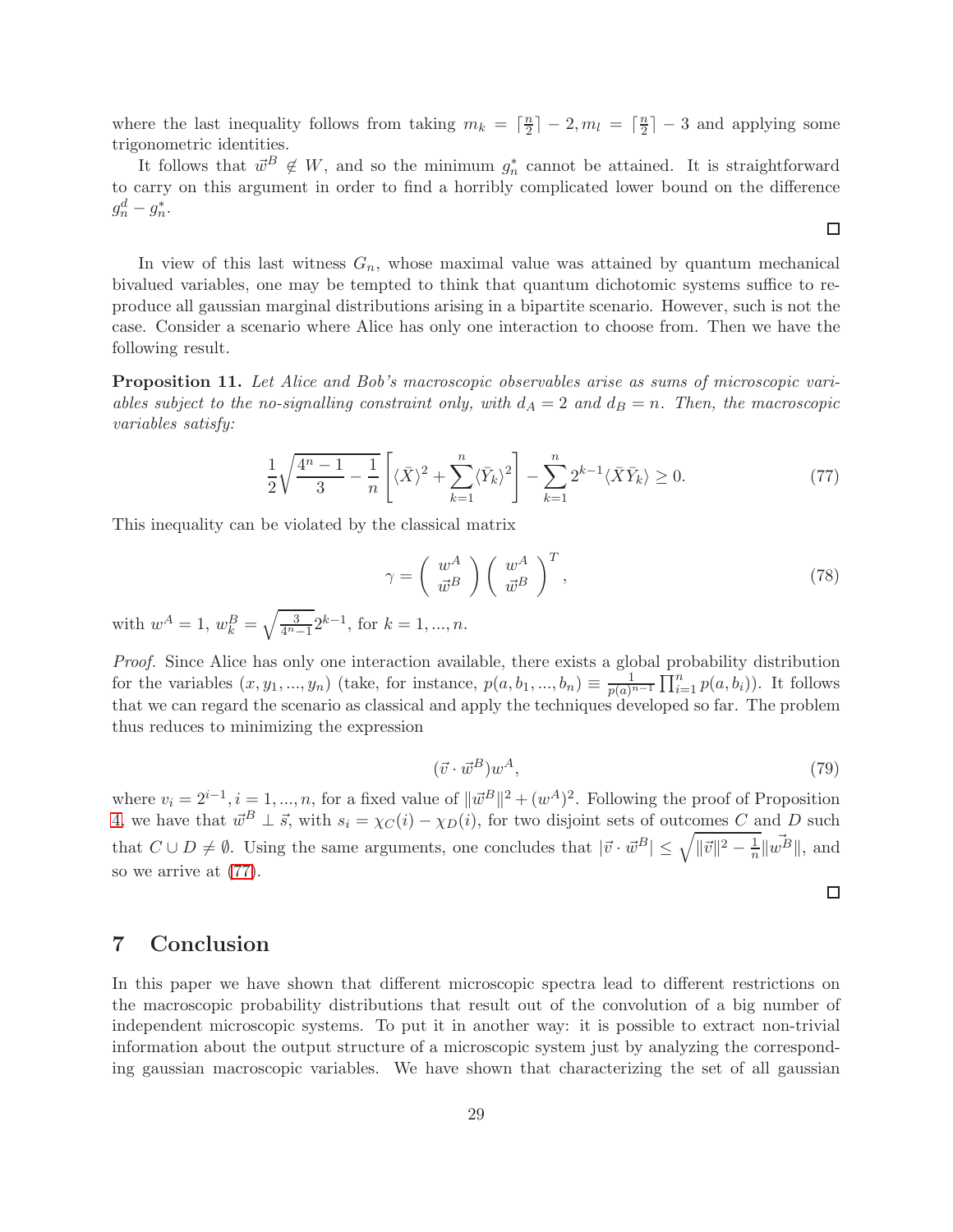distributions generated by microscopic systems with a given (finite) spectrum can be formulated as a linear program. We have also proven the existence of infinite dimensional outcome structures that do not allow to recover the set of all gaussian bivariate distributions. In the case where the spectrum of the microscopic variables is not fixed a priori, we have shown that  $n + 1$  outcomes are enough to recover all *n*-variate gaussian distributions, and this number is optimal. We have demonstrated that the problem of characterizing gaussian distributions generated by independent tuples of d-valued microscopic variables with free outcome structure can be cast as a semidefinite program. Furthermore, we studied the complexity class of characterizing the witnesses of the set of gaussians generated by dichotomic variables. Despite the fundamental nature of all these problems, to our knowledge, this line of research had never been previously considered in Probability Theory.

We used the above results to prove that bipartite gaussian states of light cannot be regarded as ensembles of pairs of yet-to-be-discovered  $d$ -level particles. More concretely, we showed that, for any value of d, there exists a quantum optics experiment that proves that gaussian states do not follow the microscopic  $(d-1)/2$ -spin model. Likewise, we saw that classical models aiming at describing certain macroscopic quantum experiments involving dichotomic quantum systems necessarily involve infinitely-valued classical variables. From a foundational point of view, these two results justify the whole study. We believe, though, that the range of applicability of the techniques developed in this work does not end here, and that they will eventually find a use in other fields.

From a strictly mathematical point of view, this work leaves open some problems that we believe are important to address:

- 1. In Section [6,](#page-23-0) we showed a witness for  $\mathcal{G}_{n,n}^{\infty,O(\sqrt{n})}$  that was violated by quantum dichotomic systems. However, the exact value  $g_n^d \equiv \min\{tr(G_n\gamma) : tr(\gamma) = 1, \gamma \in \mathcal{G}_{n,n}^{\infty,d}\}\)$  could not be computed exactly. Is it possible to improve the bounds for  $g_n^d$ ? Alternatively, is there a better witness to separate the quantum bivalued set from classical many-valued models? Note that  $G_n$  is not very robust against detector noise.
- 2. If very high precision measurements are available, we may obtain (non-zero) estimates of higher order cumulants of  $X_1, X_2, ..., X_n$ . Can we use these estimates to extract more information about  $x_1, ..., x_n$ ?
- 3. In this work, we have characterized the set of gaussian distributions arising from classical finitely-valued systems. Can our results be extended to the quantum case? That is, given a set of marginal gaussian distributions  $P(X_z, Y_t|z, t)$ , is it possible to determine if they can be generated by microscopic quantum systems? In the fixed outcome case, it is easy to think of a hierarchy of SDPs to bound such a set of gaussian distributions: following the derivation of Theorem [2,](#page-6-0) consider four-partite quantum distributions  $p(a, b, a', b'|z, t, z', t')$  which are invariant with respect to the interchange  $(a, b) \leftrightarrow (a', b')$ . Such distributions can be bounded by sequences of SDPs [\[10,](#page-30-11) [11,](#page-30-12) [5\]](#page-30-13), and the cone of naked covariance matrices generated by  $p(a, b|z, t)$  can in turn be bounded by a linear expression on  $p(a, b, a', b'|z, t, z', t')$ . Does this approach converge to the desired set of gaussian distributions? If not, one could consider extensions of  $p(a, b|z, t)$  to  $2n$  parties and invoke some (to be discovered) de Finetti theorem for quantum correlations. Does this new approach converge? Even better: is it possible to characterize 'quantum' covariance matrices with just one SDP?